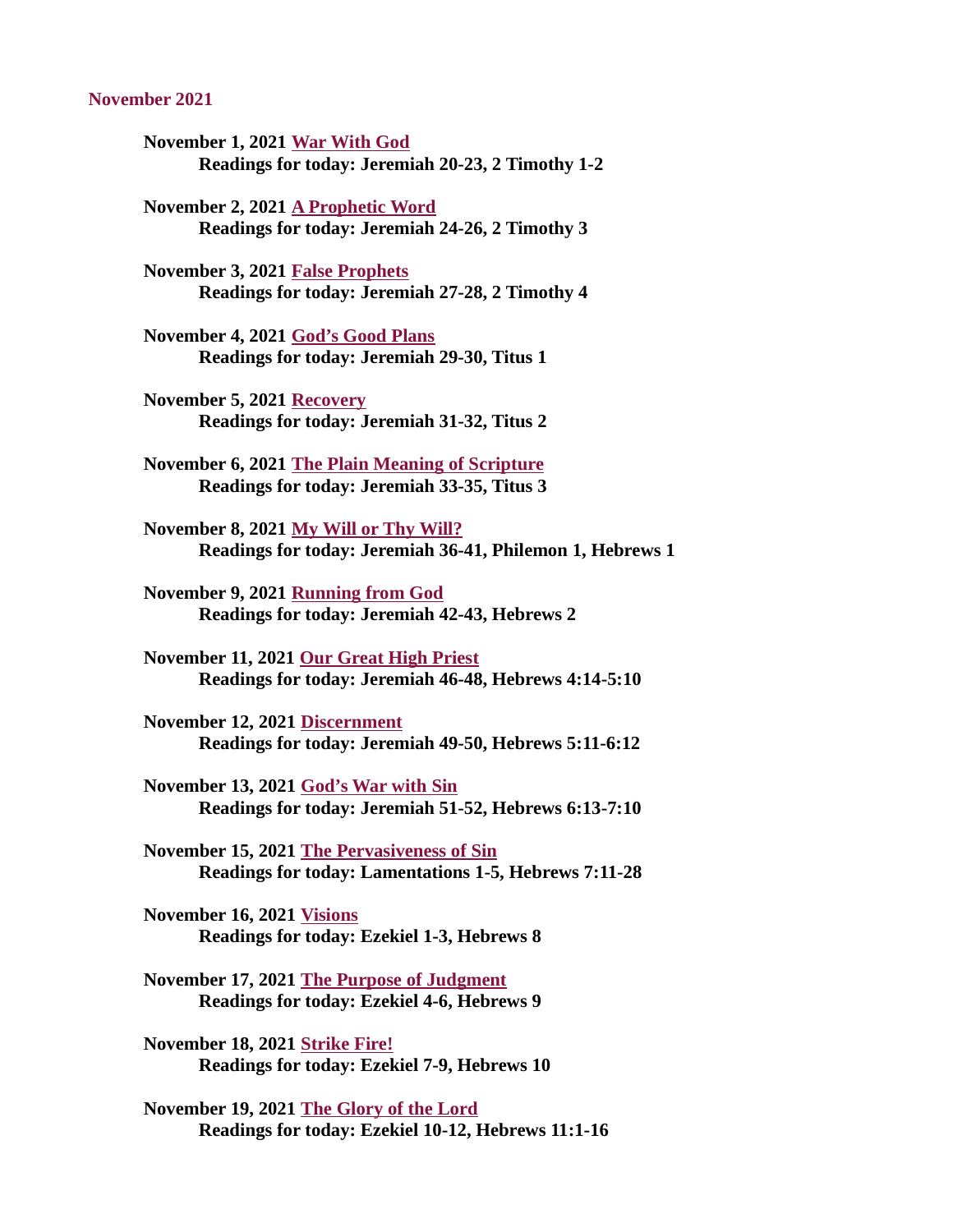November 20, 2021 By Faith [Readings for today: Ezekiel 13-15, Hebrews 11:17-40](#page-32-0)

[November 22, 2021 The Gospel according to Ezekiel](#page-33-0) Readings for today: Ezekiel 16-20, Hebrews 12-13

[November 23, 2021 The Problem with Anger](#page-35-0) Readings for today: Ezekiel 21, James 1

November 24, 2021 Justice [Readings for today: Ezekiel 22-24, James 2](#page-37-0)

November 25, 2021 Watching our Words [Readings for today: Ezekiel 25-26, James 3](#page-38-0)

[November 26, 2021 The Deadly Sin of Pride](#page-39-0) Readings for today: Ezekiel 27-28, James 4

November 27, 2021 Effective Prayer [Readings for today: Ezekiel 29-31, James 5](#page-41-0)

November 29, 2021 The Watchman [Readings for today: Ezekiel 32-34, 1 Peter 1-2](#page-43-0)

November 30, 2021 Refugee Faith [Readings for today: Ezekiel 35-36, 1 Peter 3](#page-45-0)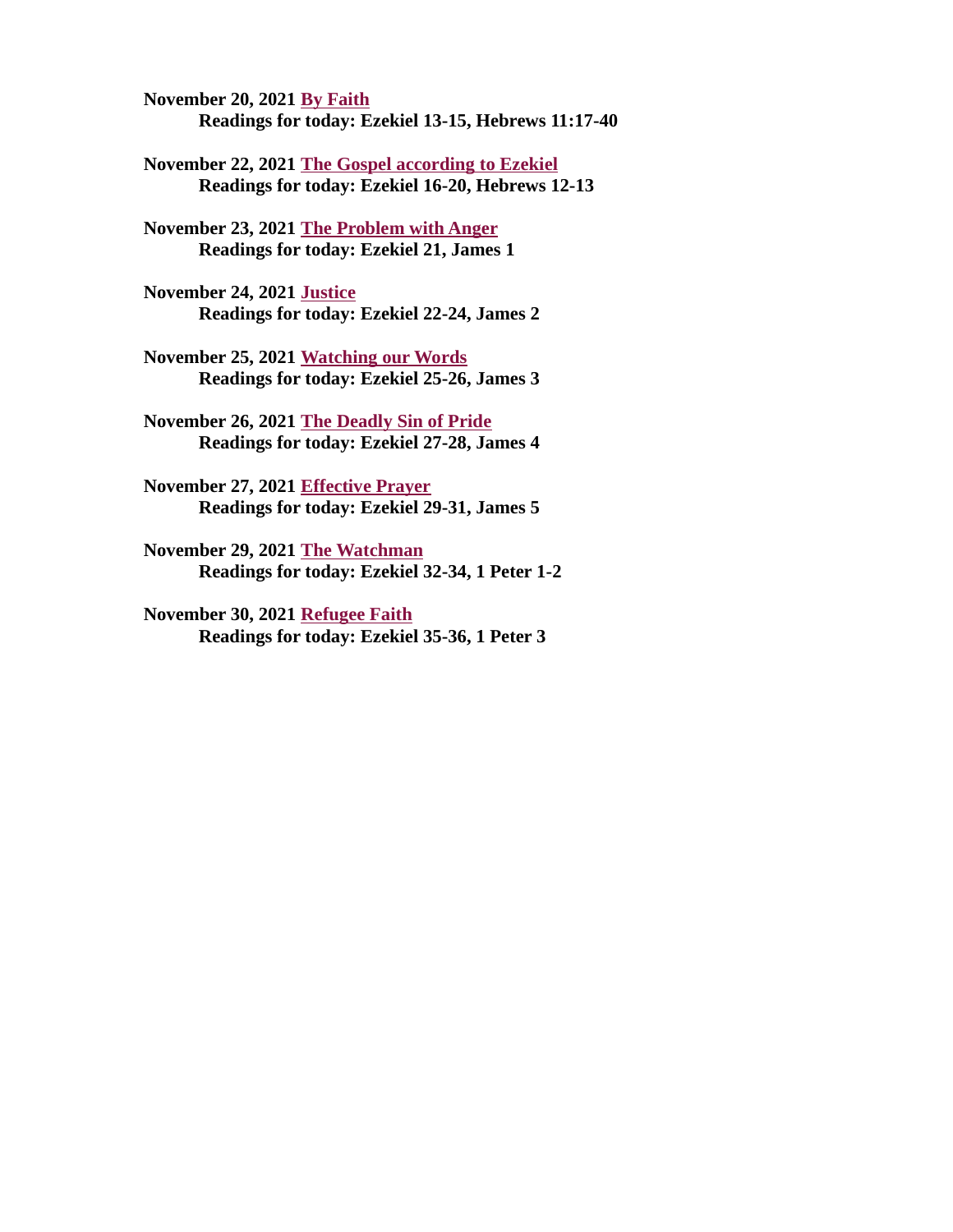# November 1, 2021 War with God

<span id="page-2-0"></span>Readings for today[: Jeremiah 20-23, 2 Timothy 1-2](https://www.biblegateway.com/passage/?search=Jeremiah+20-23%2C+2+Timothy+1-2&version=ESV)

"I myself will fight against you with outstretched hand and strong arm, in anger and in fury and in great wrath." (Jeremiah 21:5) These might be some of the scariest words in all the Bible. Can you imagine what it must be like to be at war with God? To be in complete rebellion against your Creator? Not just ignoring His will but consciously, intentionally, even eagerly seeking to disobey? The sons of Josiah knew full well what they were doing. The priests and prophets of Jeremiah's time were fully aware of their actions. The people of God who lived in the cities and villages were not ignorant of the commandments of God. They simply chose to ignore them. They simply chose to reject them. And the consequences of their actions are devastating.

Israel will go into exile in Babylon. They will lose their land. They will lose their homes. Their Temple will be raised to the ground. Their glory pounded into dust. Even worse, their God was now fighting on the side of the Chaldeans! No longer their Protector. No longer their Warrior. He who was for them is now against them. Who can resist His might? "I will turn back the weapons of war that are in your hands and with which you are fighting against the king of Babylon and against the Chaldeans who are besieging you outside the walls...I will strike down the inhabitants of this city, both man and beast. They shall die of a great pestilence...I will give Zedekiah king of Judah and his servants and the people in this city who survive the pestilence, sword, and famine into the hand of Nebuchadnezzar king of Babylon and into the hand of their enemies, into the hand of those who seek their lives. He shall strike them down with the edge of the sword. He shall not pity them or spare them or have compassion." (Jeremiah 21:4, 6-7) It is a fearful thing to fall into the hands of a Holy God!

And yet, even amidst this national catastrophe, Jeremiah sounds a note of hope. There will come a day when the sins of Israel have been paid and the Lord will visit His people once more. "I will gather the remnant of my flock out of all the countries where I have driven them, and I will bring them back to their fold, and they shall be fruitful and multiply. I will set shepherds over them who will care for them, and they shall fear no more, nor be dismayed, neither shall any be missing, declares the Lord. "Behold, the days are coming, declares the Lord, when I will raise up for David a righteous Branch, and he shall reign as king and deal wisely, and shall execute justice and righteousness in the land. In his days Judah will be saved, and Israel will dwell securely. And this is the name by which he will be called: 'The Lord is our righteousness.'" (Jeremiah 23:3-6) As is so often the case in the prophetic literature of the Old Testament; it is always darkest before the dawn. The promise of a Messiah rises out of the ashes of their sin like a phoenix spreading it's wings. David will not be abandoned. A righteous Branch shall come from his line. A king who will reign with justice and righteousness and wisdom. One who will restore the fortunes of God's people. One who will defeat their great enemy once and for all so they may finally dwell secure. He will even have a name...!הַוָּה צְדְקָנוּ..."The Lord is our righteousness."

Jesus is our righteousness, friends! God made Him who knew no sin to actually become sin on our behalf. To bear the full weight of the world's sin. Past. Present. Future. He took all my sin. All my brokenness. All my fears. He took all my rebellion. All my rejection. All my disdain. He took all my selfishness. All my greed. All my lusts. And He nailed them to the cross. By His wounds, I am healed. By His brokenness, I am made whole. By His chains, I am set free. By His death, I am given new life.

The reality is my flesh is at war with God. The desires of my heart are bent towards evil. My thoughts and attitudes and actions are corrupt. And God is at war with me. His Spirit waging a battle for my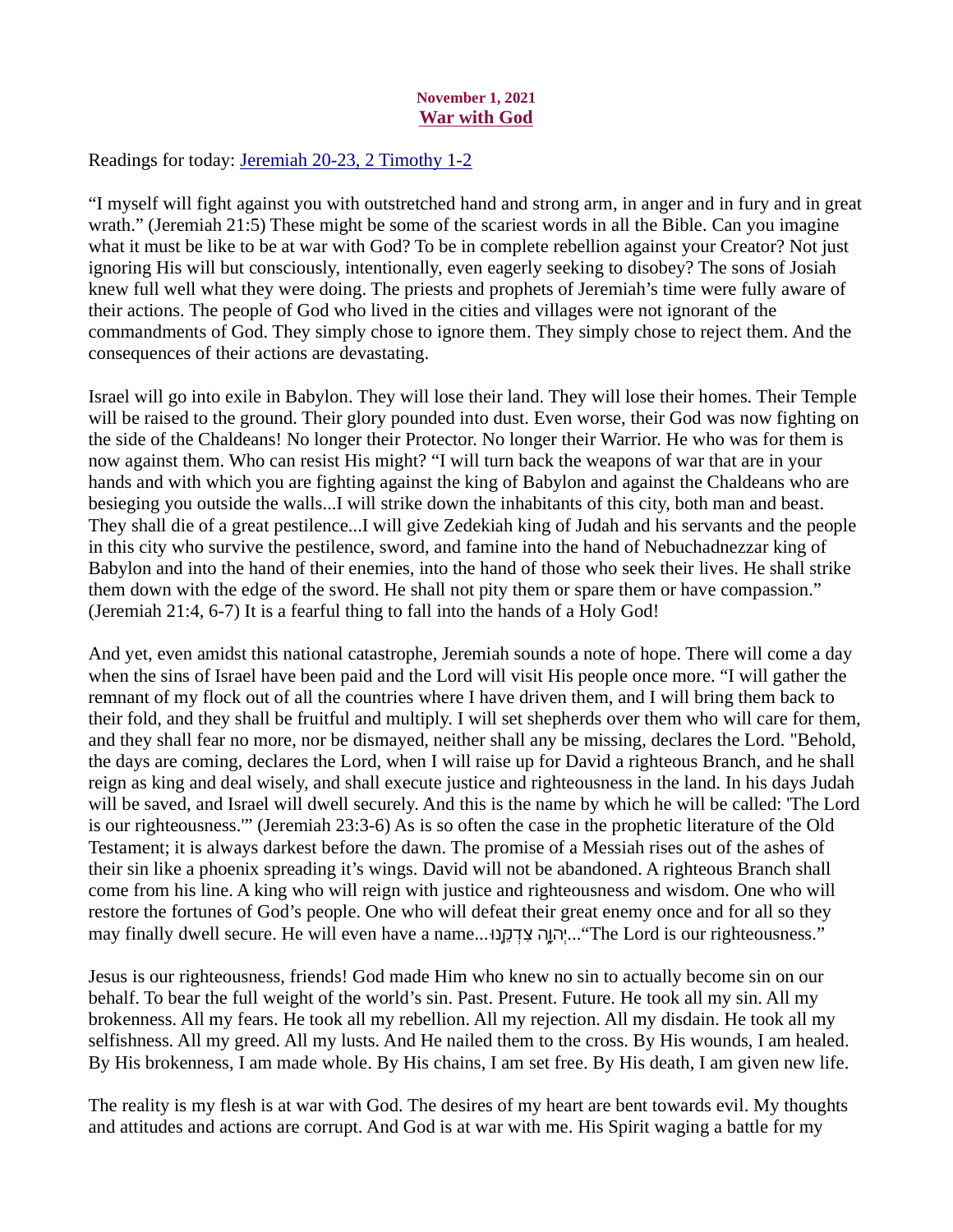heart. He has invaded my life. Invaded the innermost depths of my being in order to cleanse me. Purify me. Refine me. He is a consuming fire. He will not rest until my life reflects His glory. And the more I surrender. The more I submit. The more I cooperate with the work of the Spirit, the more I will experience the freedom Christ promises. This is no easy task. The flesh and its desires must be crucified. Put to death. There can be no safe harbor for them in our souls. We must allow the Spirit to "save to the uttermost." We must open ourselves up fully and completely to His work. Only then will we be truly set free.

Readings for tomorrow: Jeremiah 24-26, 2 Timothy 3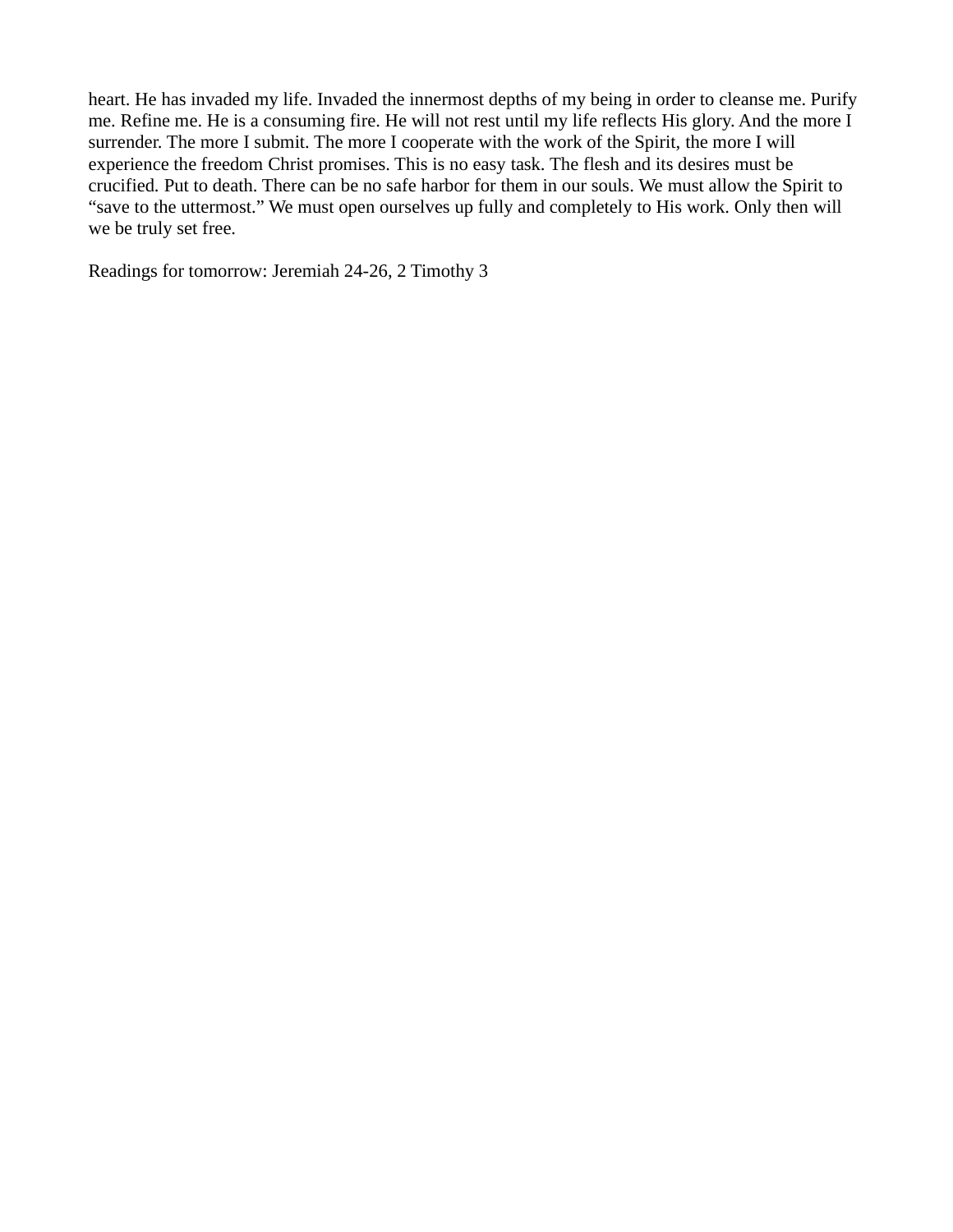# November 2, 2021 A Prophetic Word

<span id="page-4-0"></span>Readings for toda[y: Jeremiah 24-26, 2 Timothy 3](https://www.biblegateway.com/passage/?search=Jeremiah+24-26%2C+2+Timothy+3&version=ESV)

Yesterday, I had a conversation with a good friend about my views on the state of the world. He felt I was taking too dismal an approach. He felt I was too down on humanity. Too cynical about her future. Too pessimistic about her ability to make progress. He is not a Christian so he does not believe in original sin. He does not believe in total depravity. He believes human beings are essentially good and just need to be loved in order to be successful in this world. So I challenged him in return. What evidence does he see in the world today that would suggest to him humanity - as a whole - is essentially good? One only has to consider the greed of the ultra-wealthy. The corruption rife in every human government. The lust for power and control. The objectification and abuse of women. The persistent hatred between tribes and ethnicities. The penchant for violence - physical, emotional, professional, personal - against those we consider our enemies. The selfishness of the average person. Shall I go on? Certainly, individuals are capable of great good as our groups of individuals but on the whole, on balance, when one honestly considers the natural state of humanity, it isn't good. It's almost as if the Apostle Paul had caught wind of it…

"But understand this, that in the last days there will come times of difficulty. For people will be lovers of self, lovers of money, proud, arrogant, abusive, disobedient to their parents, ungrateful, unholy, heartless, unappeasable, slanderous, without self-control, brutal, not loving good, treacherous, reckless, swollen with conceit, lovers of pleasure rather than lovers of God, having the appearance of godliness, but denying its power." (2 Timothy 3:1-5) Not much has changed in two thousand years. Humanity is still a wilderness calling for a voice. Still a dumpster fire desperate for water to put out her flames. Yes, we've made some progress. Yes, life expectancies have gone up. The amount of wealth we create on an annual basis is staggering. Technology has made life so much easier. But to what end? Why live longer in misery? Why pursue wealth when it so easily snares our hearts? Why innovate when such technology can be turned to horrifyingly destructive ends?

Please hear me out. I am not saying we shouldn't do these things just that we need to rediscover our purpose. Our chief end. Our primary goal which is "a godly life in Christ Jesus." (2 Timothy 3:12) Without Jesus as our North Star. Without Jesus as our True North. Without Jesus leading the way, we fall into all sorts of error. We fall into all sorts of self-inflicted suffering and pain. We fall into all manner of evil and sin. Only Christ can lift us up out of the hole we've dug for ourselves. Only Christ can set our feet on a firm foundation rather than the shifting sand we too often choose for ourselves. Only Christ can satisfy the deepest longings of our hearts which is to be loved.

My friend was right about one thing. We all long to be loved. We all need to be loved. We all were made to be loved. Loved by God. Loved by others. The lack of love in our world is the fundamental issue we face. It is the scarcity of love that creates so much of the world's problems. None of this is new to God. He saw it in Adam and Eve, Cain and Abel, and all the generations down to Noah. He saw it in humanity after the Flood and identified a family through which He would reveal His great love to the world. But Abraham and Isaac and Jacob struggled with to love as well as did Moses and Joshua and David and Solomon and Israel. So God sent His one and only Son into the world. Jesus came with a mission to show the world the heights and depths of the love of God. He gave His very life to make God's love known. And all who look to Him in faith have received the gift of God's faithful, steadfast, everlasting, loyal, covenant love in return. This is the story the Bible tells and it's why we must spend time in God's Word every single day. To remind ourselves we are loved and to remind ourselves of the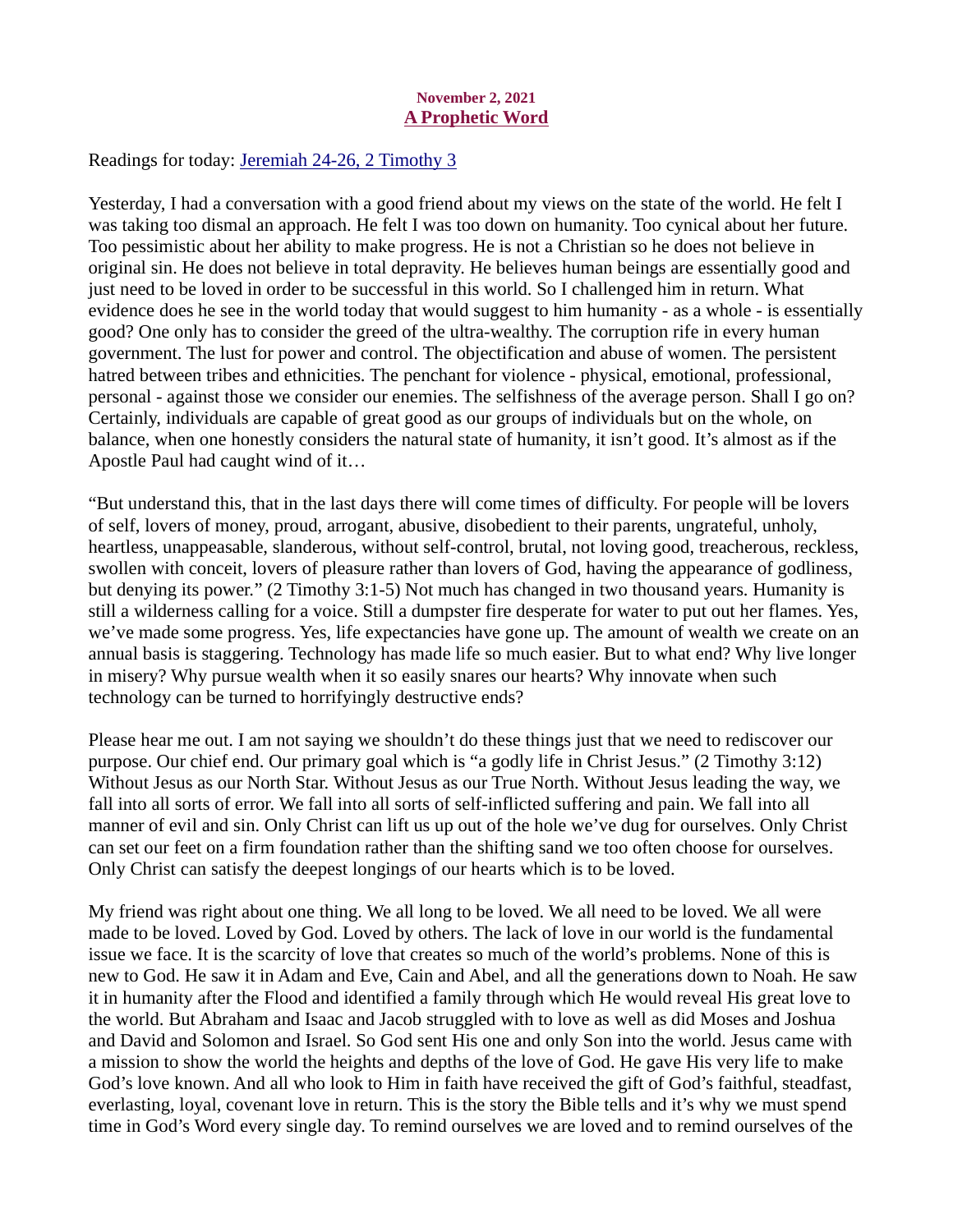charge to go and tell the world about the love we have found in Christ. This is why Paul tells Timothy, "All Scripture is breathed out by God and profitable for teaching, for reproof, for correction, and for training in righteousness, that the man of God may be complete, equipped for every good work." (2 Timothy 3:16-17)

Friends, God is equipping you for every good work. God is preparing you to be His instrument of love and grace in our world. God is getting you ready to endure the persecution that will come to all who truly seek to follow Jesus. Abide in God's Word and let His Word abide in you. Abide in God's love and let His love abide in you. Do all you can to live a godly life in Christ Jesus and you will find the peace and joy your heart longs for.

Readings for tomorrow: Jeremiah 27-28, 2 Timothy 4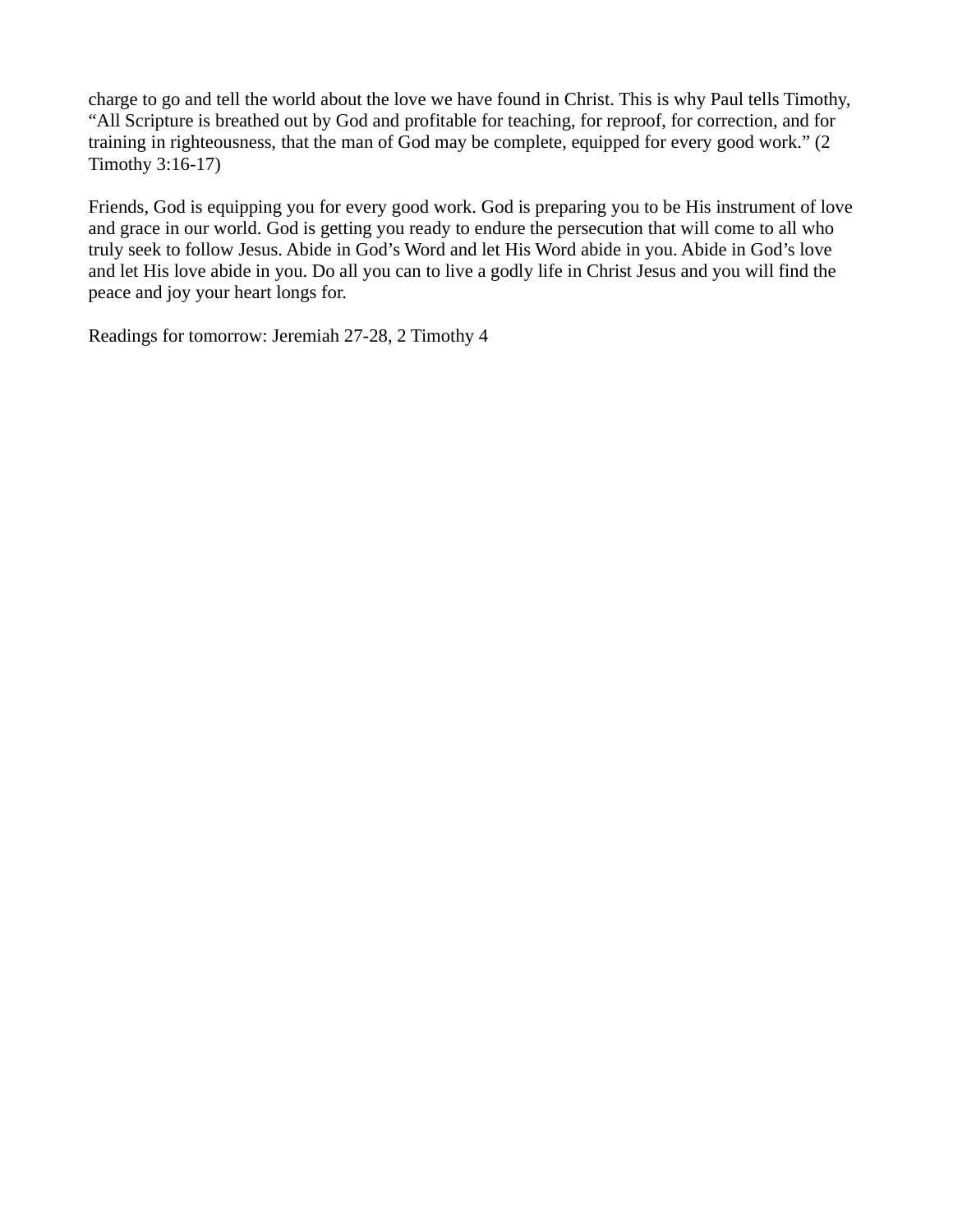# November 3, 2021 False Prophets

<span id="page-6-0"></span>Readings for today: [Jeremiah 27-28, 2 Timothy 4](https://www.biblegateway.com/passage/?search=Jeremiah+27-28%2C+2+Timothy+4&version=ESV)

Lately, I've been listening to the podcast titled, "The Rise and Fall of Mars Hill" and my heart is heavy. Though I do not Mark Driscoll, I certainly have met too many like him. They are arrogant. They are narcissistic. They do not listen. They refuse any kind of real accountability. They abuse those around them. They groom and gaslight. They manipulate congregational systems for their own personal gain whether it be a lavish lifestyle or a influential platform. They are often celebrated until they fall. The warning signs dismissed because of the size of their "reach" or "impact." The victims who do have the courage to come forward often suffer further abuse as those in power close ranks around the abuser in order to protect themselves and the reputation of their ministry. I think of the systematic coverup by the Roman Catholic Church. Hundreds of priests abusing thousands of children over decades. I think of the late Ravi Zacharias who sexually abused hundreds of women over the span of his ministry. I think of spiritual abusers like Mark Driscoll or James MacDonald or many others who've caused so much suffering. Frankly, it all makes me want to vomit.

I wish I could say such incidents are rare but they are not. There are far too many false prophets running around these days. They masquerade as end times prophets, health and wealth preachers, and sexual predators who prey on their congregations. They are cult leaders. Religious charlatans. People who claim to speak for God but in reality are purveyors of hate. They defend the indefensible. They justify their abuses. They claim special anointing and protections from the Lord himself. And they lead many astray with their lies. Unfortunately, the religious life seems to attract such shady characters. Men - and it is almost exclusively men - whose character is utterly corrupt and who see the church as an easy mark. A soft target because of the grace she proclaims.

Sadly, it seems like such has always been the case. Throughout the book of Jeremiah, we have encountered many a false prophet. People claiming to speak for the Lord who are, in reality, seeking to hold onto their power. The man we meet in today's reading - Hananiah - is simply the latest in a long line of court prophets who seek to advance their position by flattering the king. Hananiah's message to Zedekiah is that he will defeat the Babylonians. God will break the yoke from their necks and set them free. It is clear pandering to maintain political privilege and power and it bears a striking resemblance to the many pastors of our day who sell out the gospel for a place at the political table. Both progressives and conservatives are guilty. Think Al Sharpton and Robert Jeffress and many others we could name. These are the kind of men of whom God speaks when He says, "I did not send the prophets, yet they ran; I did not speak to them, yet they prophesied." (Jeremiah 23:21)

Friends, God will not be mocked. When Hananiah falsely prophesied a great victory over Babylon, Jeremiah foretold his doom. "Listen, Hananiah, the Lord has not sent you, and you have made this people trust in a lie. Therefore thus says the Lord: 'Behold, I will remove you from the face of the earth. This year you shall die, because you have uttered rebellion against the Lord.'" In that same year, in the seventh month, the prophet Hananiah died." (Jeremiah 28:15-17) Over the course of my short life, I have seen this pattern repeated over and over again. Those who speak falsely in the Lord's name are eventually exposed for the religious hucksters they have become. They fall into disgrace and the examples are legion. God will not allow His name to be spoken in vain. God will not be manipulated for our purposes or bent to our will. He will not share His glory with another and woe to any man or woman who declares falsely a Word from the Lord! Woe to any man or woman who calls evil "good" and good "evil!" Woe to any man or woman who would subvert the Word of God and twist it to serve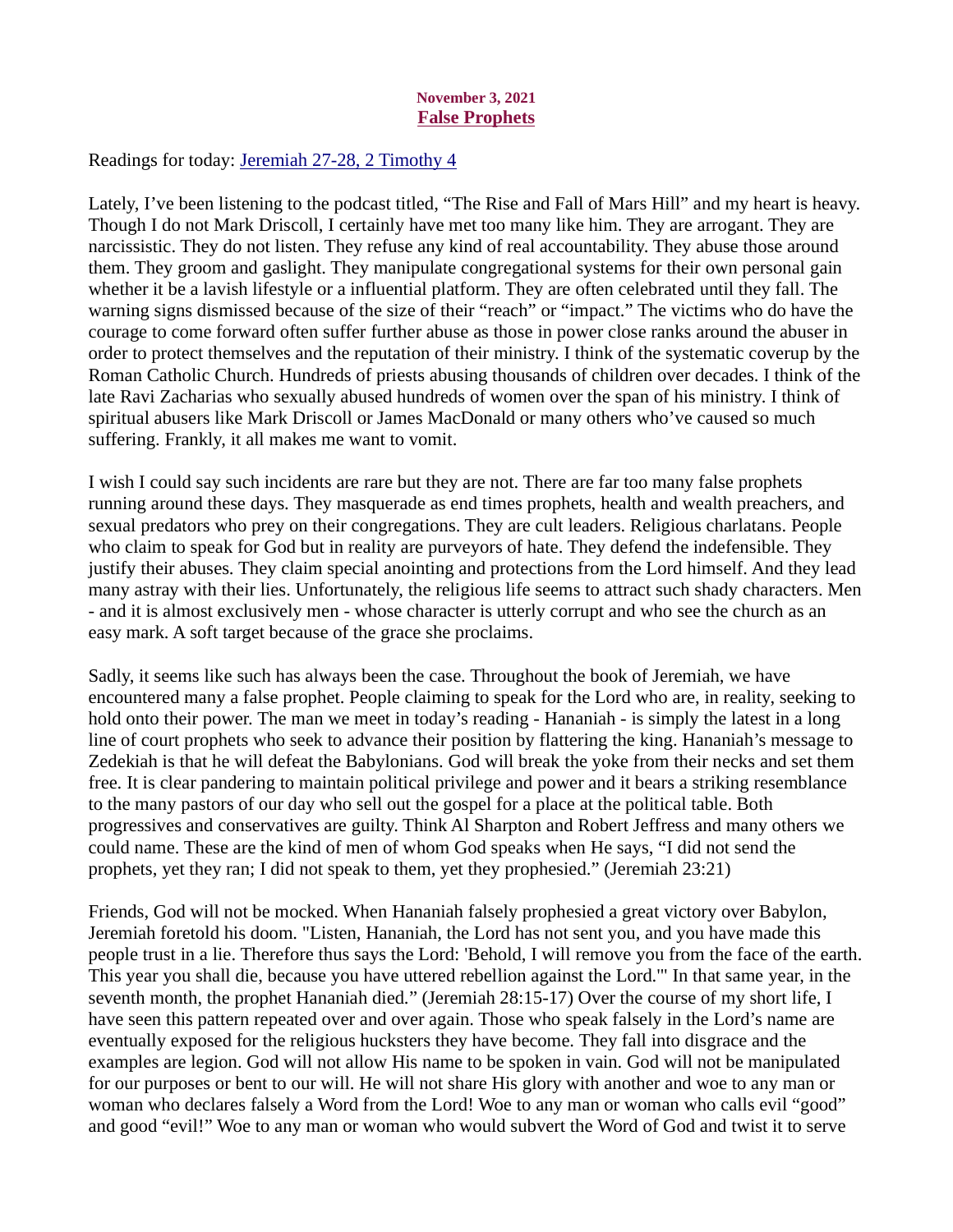some other purpose! God is watching! He sits on His throne even now! He will expose what is done in secret! He will bring to light the sinful agendas of every human heart! Nothing is hidden from His sight!

Readings for tomorrow: Jeremiah 29-30, Titus 1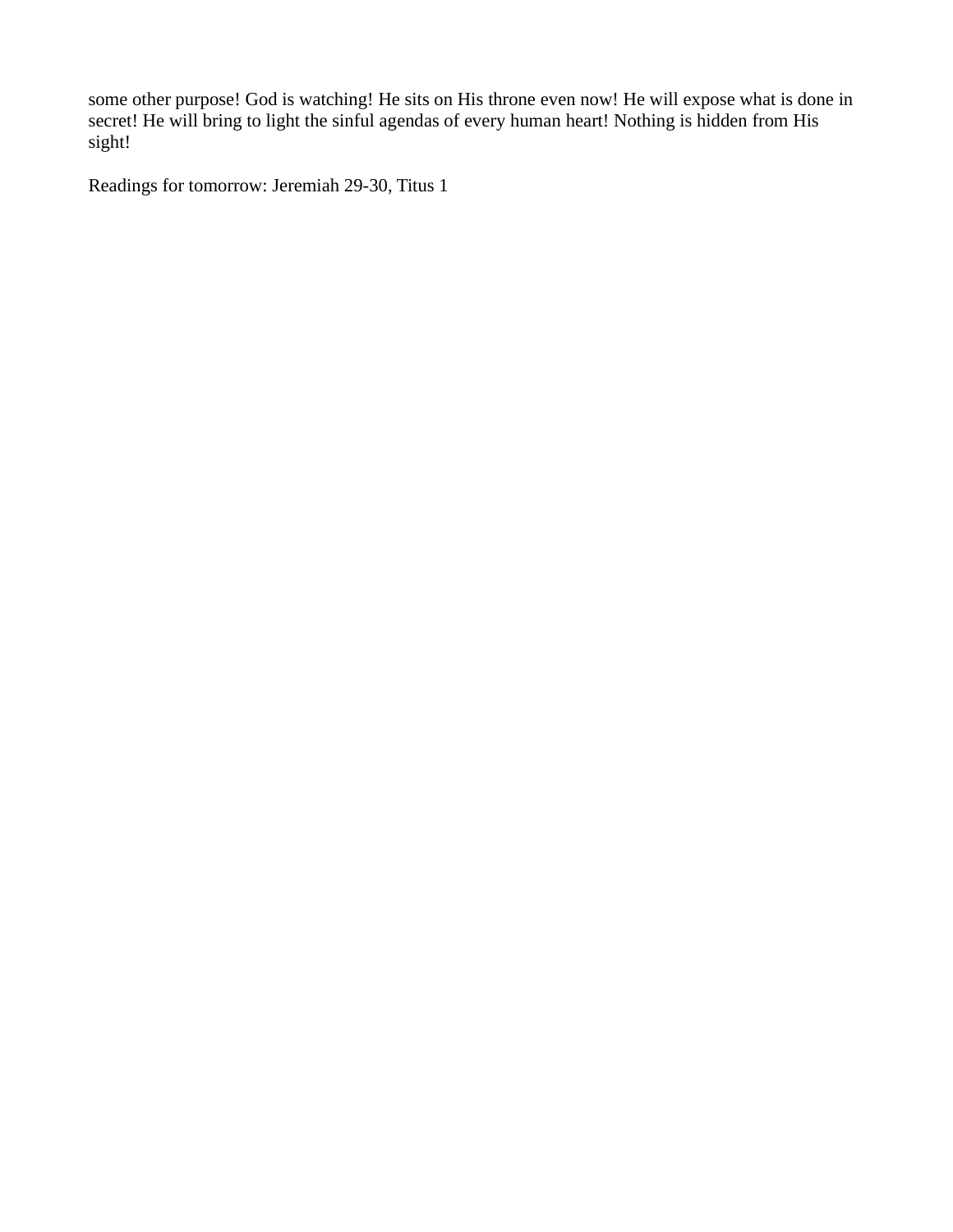# November 4, 2021 God's Good Plans

<span id="page-8-0"></span>Readings for today: [Jeremiah 29-30, Titus 1](https://www.biblegateway.com/passage/?search=Jeremiah+29-30%2C+Titus+1&version=ESV)

"For I know the plans I have for you, declares the Lord, plans for good and not for evil, to give you a future and a hope." (Jeremiah 29:11)

If only I had a dollar for every time I've heard this verse quoted at a graduation, wedding, seen it on a tshirt or coffee mug. It has become cliche. A platitude we like to use to support the fulfillment of our dreams and desires. It's also exhibit #1 as to why proof-texting can be so dangerous.

Jeremiah 29:11 is a verse embedded in a story. A tragic story. The story of Israel's exile. They have lost their home. They have been forcibly removed. (Think Trail of Tears or something like it...) Their leaders have been tortured and put to death. All of their cultural icons - including the Temple of God itself - have been razed to the ground. In short, their collective identity as the people of God has suffered a massive hit, leaving behind an emotional and spiritual crater that will not be easily filled. Especially as they try to rebuild in a foreign land.

Think about the collective shock we all felt on 9/11 when the planes hit both towers and the Pentagon. Think about the grief. The rage. The anger. Now multiply that many times over. Imagine terrorists taking over our country. Capturing our leaders. Torturing them on national television and executing them. Imagine them systematically destroying every monument we've ever built. Washington. Lincoln. Jefferson memorials all destroyed. Arlington. Mount Vernon. Monticello. All burned to the ground. Imagine them trying to erase "America" from the face of the earth. This is what the Israelites experienced and as they begin to settle into captivity…into slavery…into their new lives as refugees in a foreign land, they receive this letter from Jeremiah…

"Build houses and live in them; plant gardens and eat their produce. Take wives and have sons and daughters; take wives for your sons, and give your daughters in marriage, that they may bear sons and daughters; multiply there, and do not decrease." (Jeremiah 29:5-6) In essence, live your lives. Do what you've always done. Don't spend your days looking back at where you've been but forward to the future.

"Seek the welfare of the city where I have sent you into exile, and pray to the Lord on its behalf, for in its welfare you will find your welfare." (Jeremiah 29:7) Pray for your enemies. For those who destroyed your way of life. For those who killed your loved ones. Conquered your land. Burned your cities. Destroyed your nation. And don't just pray. Actively seek to bless them. Bless their city. Bless their communities. Be salt and light in this new place.

"For thus says the Lord: When seventy years are completed for Babylon, I will visit you, and I will fulfill to you my promise and bring you back to this place." (Jeremiah 29:10) Settle in for the long haul. This is not going to quick or easy. You will be in exile for generations. Your children and children's children will be born here. You may actually never return home yourselves.

Woof. Those are hard words when you know the context. And it is only AFTER all these difficult things have been said that Jeremiah pens the words we love to quote so much, "For I know the plans I have for you, declares the Lord, plans for good and not for evil, to give you a future and a hope. Then you will call upon me and come and pray to me, and I will hear you. You will seek me and find me,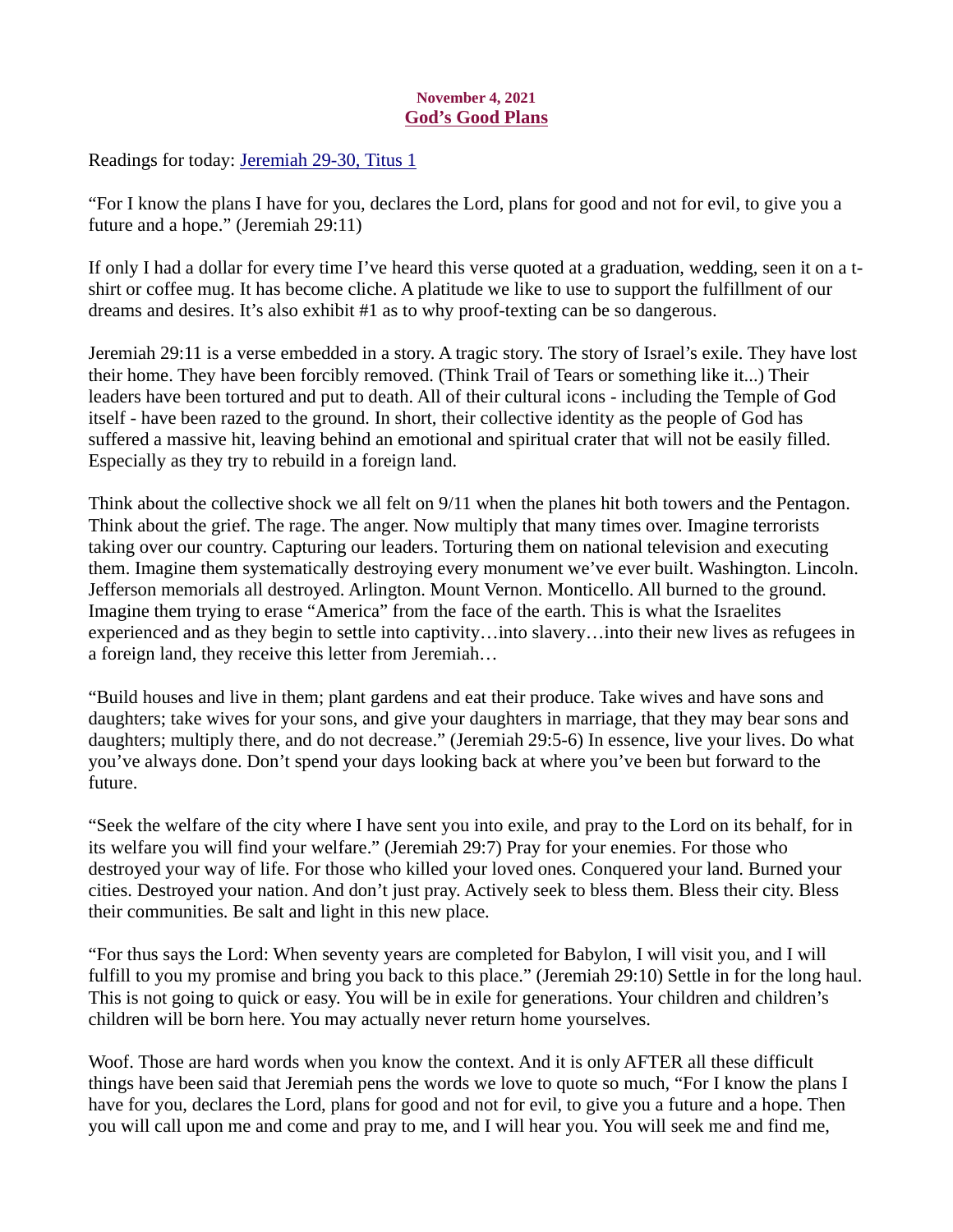when you seek me with all your heart. I will be found by you, declares the Lord, and I will restore your fortunes and gather you from all the nations and all the places where I have driven you, declares the Lord, and I will bring you back to the place from which I sent you into exile." (Jeremiah 29:11-14)

Friends, the hard truth we don't like to think about very much is that God's plans for us sometimes include exile. Suffering. Hardship. Pain. God uses these things to smooth out the rough edges of our lives. To refine out all the impurity. To strain out all the sin. His "good" plan that gives us a "future and a hope" include taking us through the fire so that we can be made pure and holy as He is pure and holy. Seeking God with all our hearts means trusting Him with the direction of our lives...even when that direction doesn't appear to be comfortable or safe. It means letting Him lead and guide us into dark valleys where all we have is His presence. It means trusting the Good Shepherd to eventually find us green pastures and still waters though the journey may be long and arduous to get from here to there. This is what Jeremiah is trying to communicate to his people as they start their heartbreaking, gutwrenching exile in Babylon. God is with them. He has not forgotten them. He will eventually redeem them. This is their hope! This is their future! And though they themselves may not actually get there, they can trust God will bring their descendants home.

Can you see some of the parallels to our day and age? Think of all the conflict raging in our nation today. Think of the competing worldviews and ideologies. Think of how challenging it is becoming to practice our faith in the public square. Think of how easy it is to be cynical or pessimistic and depressed about the future. And yet, isn't God still with us? Surely God has not forgotten us? So even though it may feel like we are entering a period of exile, we can trust that Jeremiah's words to his people hold great value for us today. We too should build our homes and plant our gardens. We too should get married and have families. We too should seek the blessing of the communities where God has planted us. We too should pray for them and work for their welfare. We too should settle in for the long haul for our current cultural drift is only picking up steam. Things will never go back to the way they once were. It's only going to get more challenging in the years ahead but God will be faithful! He will visit us! He will gather us! He will bring us back home!

Readings for tomorrow: Jeremiah 31-32, Titus 2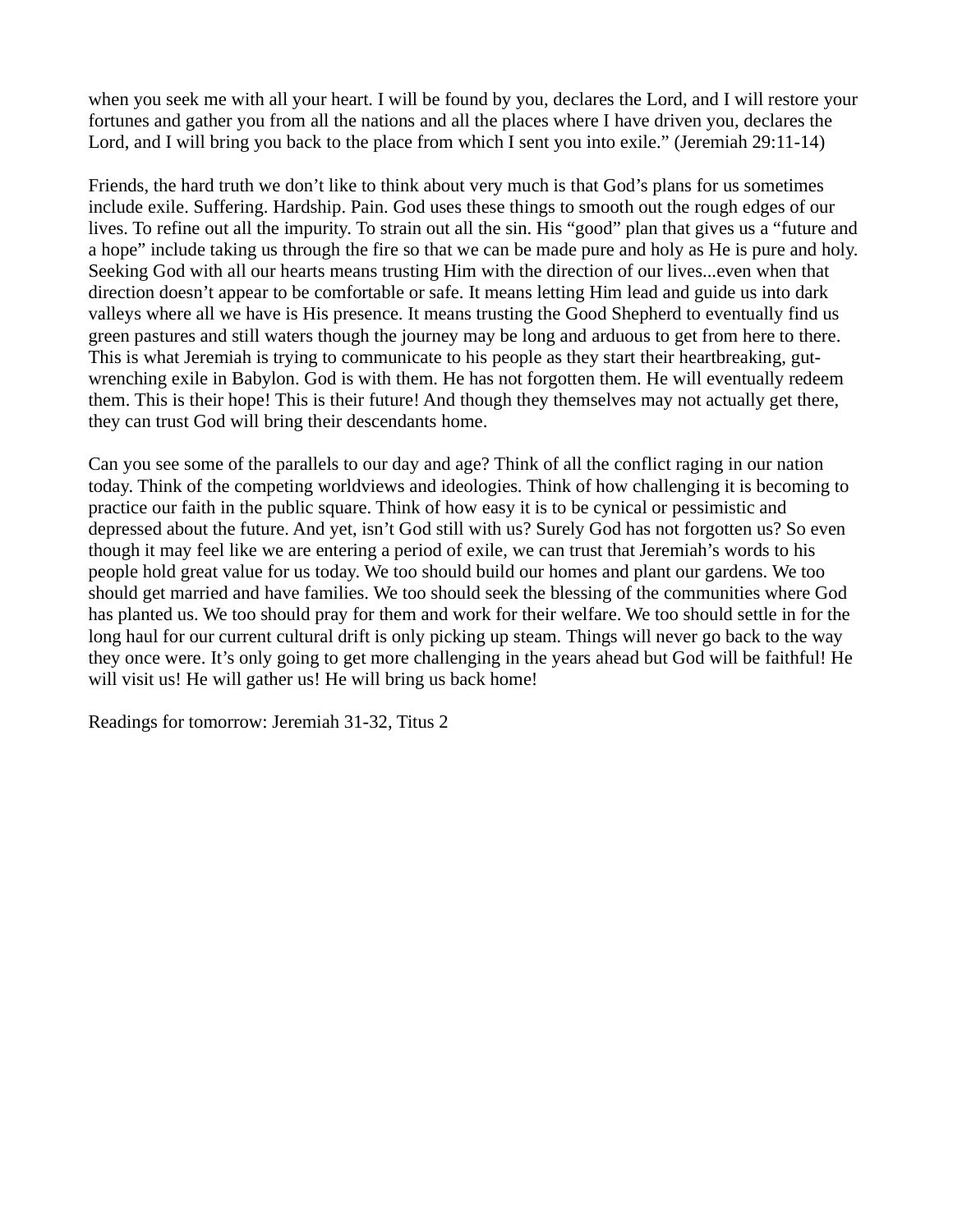#### November 5, 2021 **Recovery**

<span id="page-10-0"></span>Readings for today: [Jeremiah 31-32, Titus 2](https://www.biblegateway.com/passage/?search=Jeremiah+31-32%2C+Titus+2&version=ESV)

This morning I was thankful to read the recent report on the number of jobs added to the economy in the last month. It's good for people to go back to work. It's good for employers to fill empty positions. It's a strong sign that we are recovering from the devastation of the pandemic. But there is still so much work to be done. Not just in the economy. The last eighteen months has been traumatic for so many. I think of the first responders I know who've had to carry an enormous load of stress as they served on the front lines of this pandemic. I think of the healthcare professionals who have risked their lives and worked countless overtime shifts to care for their patients. I think of teachers who find themselves in the crosshairs of the culture wars that rage all around us. I think of our political leaders who work so hard to try to find a way out of this mess. Not to mention the parents who've had to balance homeschooling with working remotely or the business owners who've had to find ways to remain operational during enforced lockdowns. It's not been easy. We've experienced a collective shock to our system. A traumatic event that significantly impacted all of us emotionally, mentally, physically, even spiritually. It will take time to recover. It will take time to heal. It will take time to rebuild trust and find peace both as individuals and as a nation.

That's why I find such comfort in Jeremiah's words this morning…"Behold, I will gather them from all the countries to which I drove them in my anger and my wrath and in great indignation. I will bring them back to this place, and I will make them dwell in safety. And they shall be my people, and I will be their God. I will give them one heart and one way, that they may fear me forever, for their own good and the good of their children after them. I will make with them an everlasting covenant, that I will not turn away from doing good to them. And I will put the fear of me in their hearts, that they may not turn from me. I will rejoice in doing them good, and I will plant them in this land in faithfulness, with all my heart and all my soul." (Jeremiah 32:37-41) Yes, God in His divine Providence has allowed this pandemic. The pandemic, in turn, has exposed some of the deepest, darkest sins of our nation. The stain of racism. The vast economic inequalities. The injustices so many face on a daily basis. Layer in all the hatred and outrage and violence and vitriol we expose ourselves to through cable news, social media, or even some so-called "Christian" preaching. What you end up with is a toxic brew that we drink to the dregs. This is what God's judgment looks like in real time. It's when He simply withdraws His protective hand. Gives us over to the lusts and desires of our sinful hearts. Forces us to come face to face with the deadly consequences of our narcissism. And we would be lost but for His faithfulness.

Thankfully, the same words God gave Jeremiah to speak to the nation of Israel are the same words He speaks to us through His Son Jesus Christ. They are words of comfort. Words of hope. Words of promise. They speak of a future day when God Himself will wade back in. He will intervene to save us from ourselves. Save us from our individual and collective sin. He will restore the nation. He will renew His church. He will remember His people. How will we know the Day is drawing near? We will see a great movement of repentance. God's people will come together in humility to confess their sin, forgive each other, and reconcile their hurts. God's people will humbly confess their sins on behalf of our nation. They will work towards righteousness and justice which are the foundation of God's throne. They will show mercy and compassion to those who are poor and orphaned and abandoned and abused. They will sacrifice and serve and give generously, even extravagantly, for they God is their Protector and Provider. Most of all, they will walk in the fear of the Lord, giving Him all the reverence and honor He is due.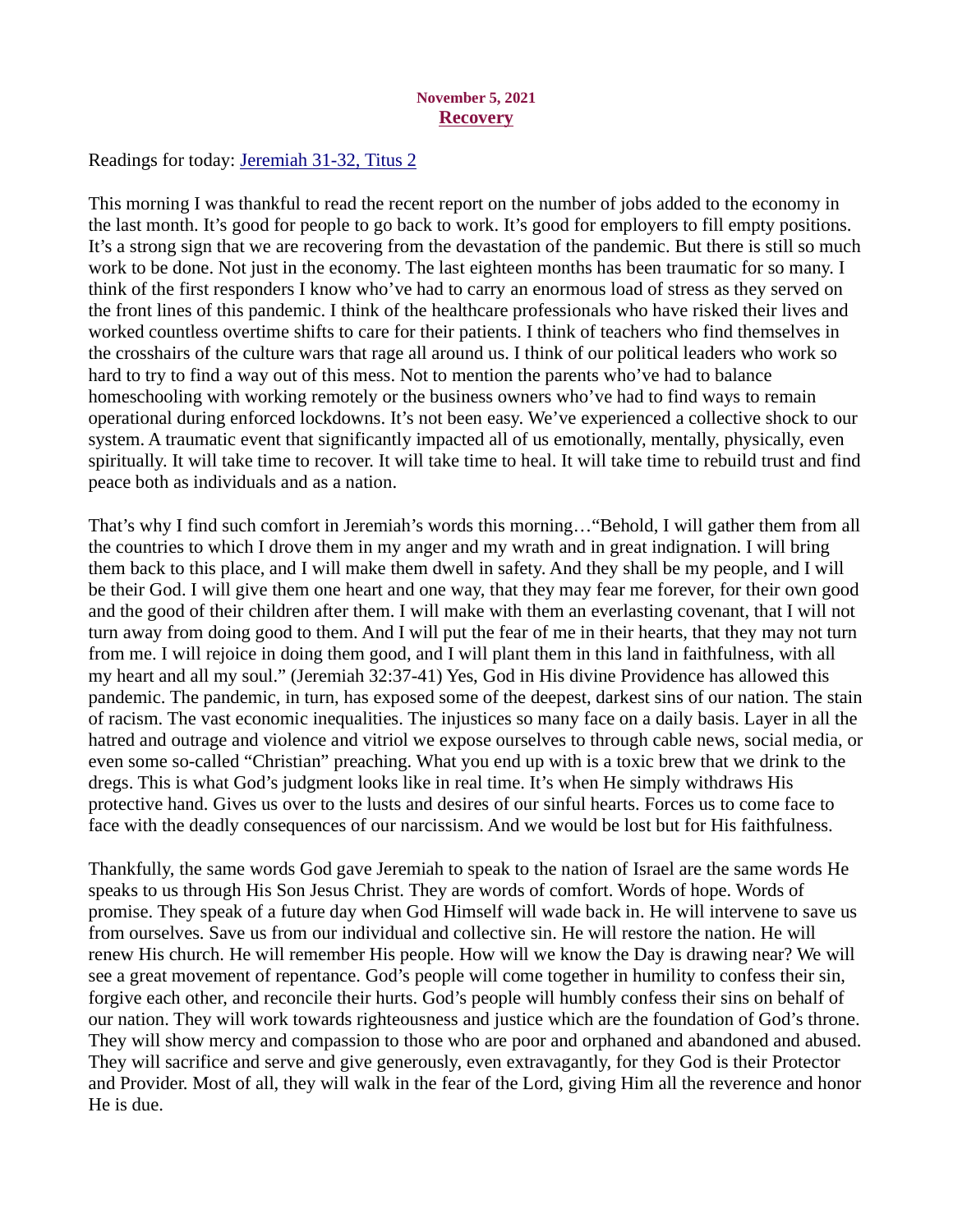Our "recovery" is fundamentally tied to revival, friends. And revival can only come as God's people humble themselves before the Lord. Confessing their sins. Admitting their mistakes. Acknowledging how far we have fallen short. God is gracious. He will forgive. God is faithful. He will cleanse us from all unrighteousness. And God expects the same from His people. To whom much is given, much is expected. To whom much is forgiven, much is expected. The healing and recovery we all long for both individually and collectively - will only come as we extend forgiveness and grace and work to reconcile every relationship in Christ.

Readings for tomorrow: Jeremiah 33-35, Titus 3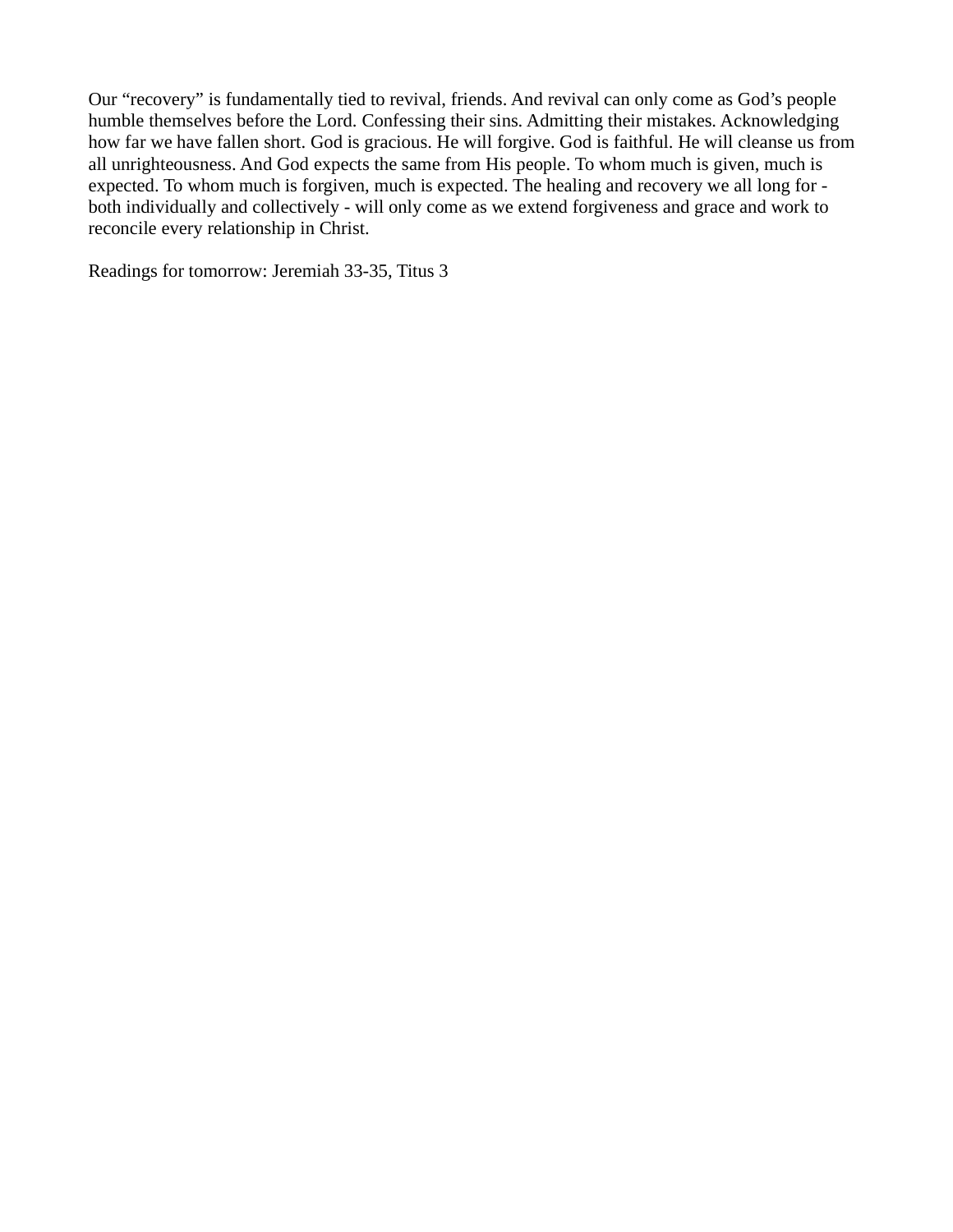# November 6, 2021 The Plain Meaning of Scripture

<span id="page-12-0"></span>Readings for today: [Jeremiah 33-35, Titus 3](https://www.biblegateway.com/passage/?search=Jeremiah+33-35%2C+Titus+3&version=ESV)

One of the most important things to keep in mind when you are reading Scripture is to remember that the Bible was not written to us. It was written to different groups of people in different cultural contexts throughout history who had radically different ways of seeing and understanding the world around them. At the same time, while we acknowledge the Bible is not written directly to us, we do believe the Bible was written for us. Meaning we believe the lessons God was teaching His people throughout history are just as applicable today. What God was revealing about Himself is just as true for us as it was for them. This is why after thousands of years, we still find ourselves reading and studying this sacred book. It is inspired. It is infallible. It is inerrant on the matters on which it speaks. It is our only rule for faith and life.

In order to understand God's Word, there are often times when we have to dig deep into the cultural context to understand what's going on. We have to look back and try to understand how the original hearers of the Word would have received what the Biblical authors had to say. What frame of reference would they use? What worldview did they have? And the more obscure the text, the harder we have to work. However, there are other times when the Lord makes things very clear. There's little left to chance. Little left to interpretation. Little left to the imagination. There are times when the Lord speaks directly to us. He leaves no ambiguity. No wiggle room. No confusion. Today is one of those days. Listen to what the Apostle Paul has to say to Titus…

"Remind God's people to be submissive to rulers and authorities, to be obedient, to be ready for every good work, to speak evil of no one, to avoid quarreling, to be gentle, and to show perfect courtesy toward all people. For we ourselves were once foolish, disobedient, led astray, slaves to various passions and pleasures, passing our days in malice and envy, hated by others and hating one another. But when the goodness and loving kindness of God our Savior appeared, he saved us, not because of works done by us in righteousness, but according to his own mercy, by the washing of regeneration and renewal of the Holy Spirit, whom he poured out on us richly through Jesus Christ our Savior, so that being justified by his grace we might become heirs according to the hope of eternal life. The saying is trustworthy, and I want you to insist on these things, so that those who have believed in God may be careful to devote themselves to good works. These things are excellent and profitable for people. But avoid foolish controversies, genealogies, dissensions, and quarrels about the law, for they are unprofitable and worthless. As for a person who stirs up division, after warning him once and then twice, have nothing more to do with him, knowing that such a person is warped and sinful; he is selfcondemned." (Titus 3:1-11)

Titus is a pastor. He leads a church planting movement on the island of Crete. Paul charges him to raise up leaders for these churches. People of godly character. People of good reputation. People who will be effective at leading God's people to live and proclaim the good news of Jesus Christ. What will such a people look like? Paul makes it very clear. They will be humble and submissive to their governing authorities. They will speak evil of no one. They will avoid arguments, quarreling, and fights. They will be gentle and will treat all people with respect. Why will God's people act in this particular, even peculiar way? Because they recognize they were once foolish and ignorant and enslaved to their passions. They were once angry and violent and given over to malice and hate. They too were once lost and wandering in helplessness, hopelessness, and fear. But now they have been found! The goodness and tender loving kindness of the Lord reached down to them and delivered them from their sin! They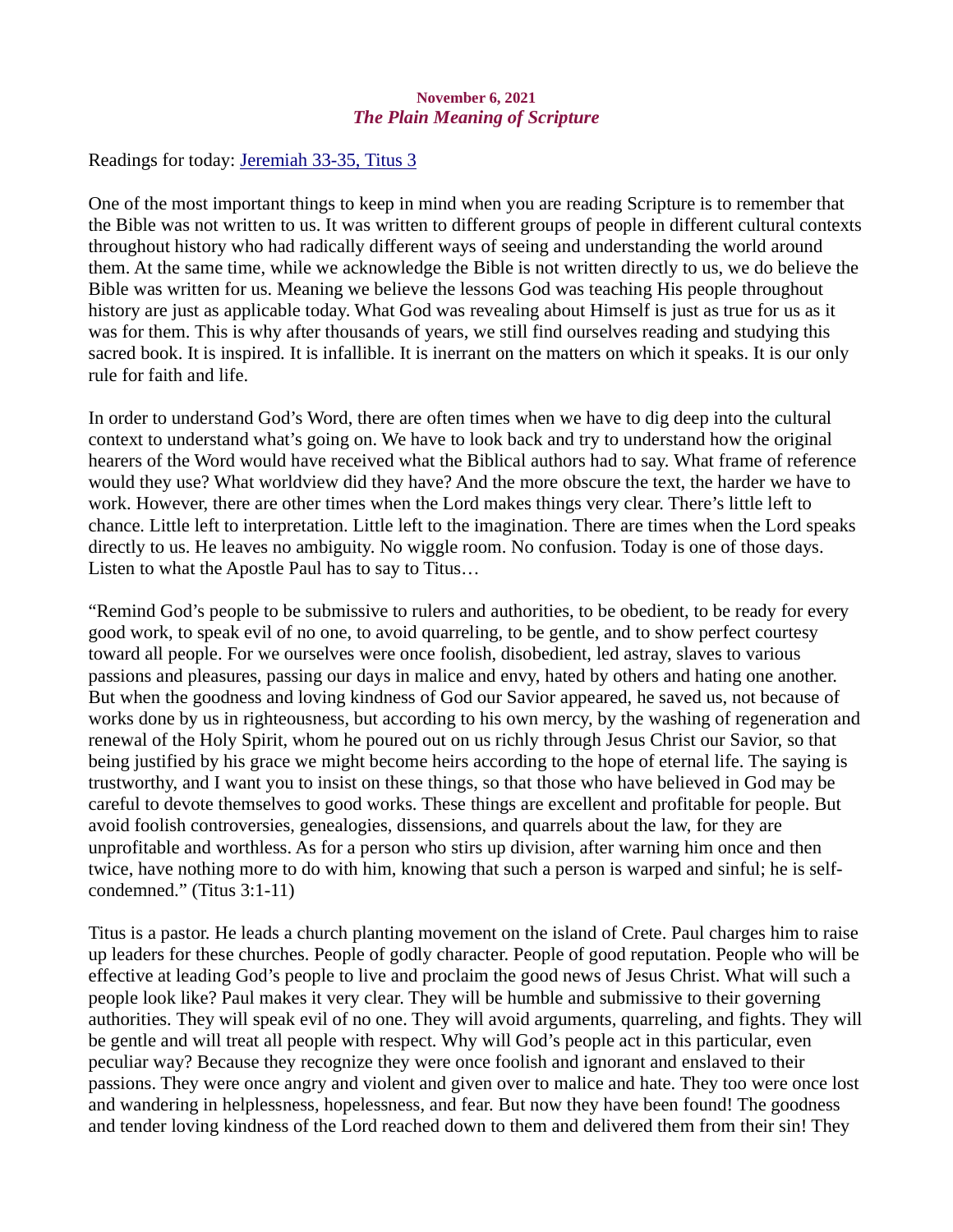have been set free by Jesus Christ and have now been made heirs according to His promise! This is why Paul insists that Titus insist that God's people walk in newness of life. They must devote themselves to good works. They must avoid unprofitable and worthless arguments that only lead to division.

I am a pastor. I lead a church in Parker and I help lead a church planting movement in the Horn of Africa. I train future pastors and church planters and missionaries in my work at Denver Seminary. Just as Paul charged Titus to raise up leaders for God's church in his context, so he is charging me to do the same. To raise up leaders of godly character. Leaders of good reputation. Leaders who will be effective in living and proclaiming the good news of Jesus Christ. Such leaders will be humble and submissive to their governing authorities no matter whether they are Democrat or Republican. They will speak evil of no one no matter their ethnicity, socio-economic status, political affiliation, religion, or sexual orientation. Such leaders will avoid arguments, quarreling, and fighting especially on social media. They will be gentle and treat all people with respect, refusing to make flippant and rude comments or share snarky and profane memes designed to tear others down. Why are these things out of bounds for the people of God? Because we too were once lost and wandering. We too were once enslaved to our passions. We too were once foolish and ignorant. But God was gracious towards us. He showed kindness and mercy towards us. He was good to us and therefore we must be good to others. We must exhibit the same tender loving kindness that God showed us to those around us. This is our calling as Christians. There are no exceptions. There are no excuses. There are no extenuating circumstances that give us a pass. We either obey Jesus or we do not. It's that simple.

Readings for tomorrow: None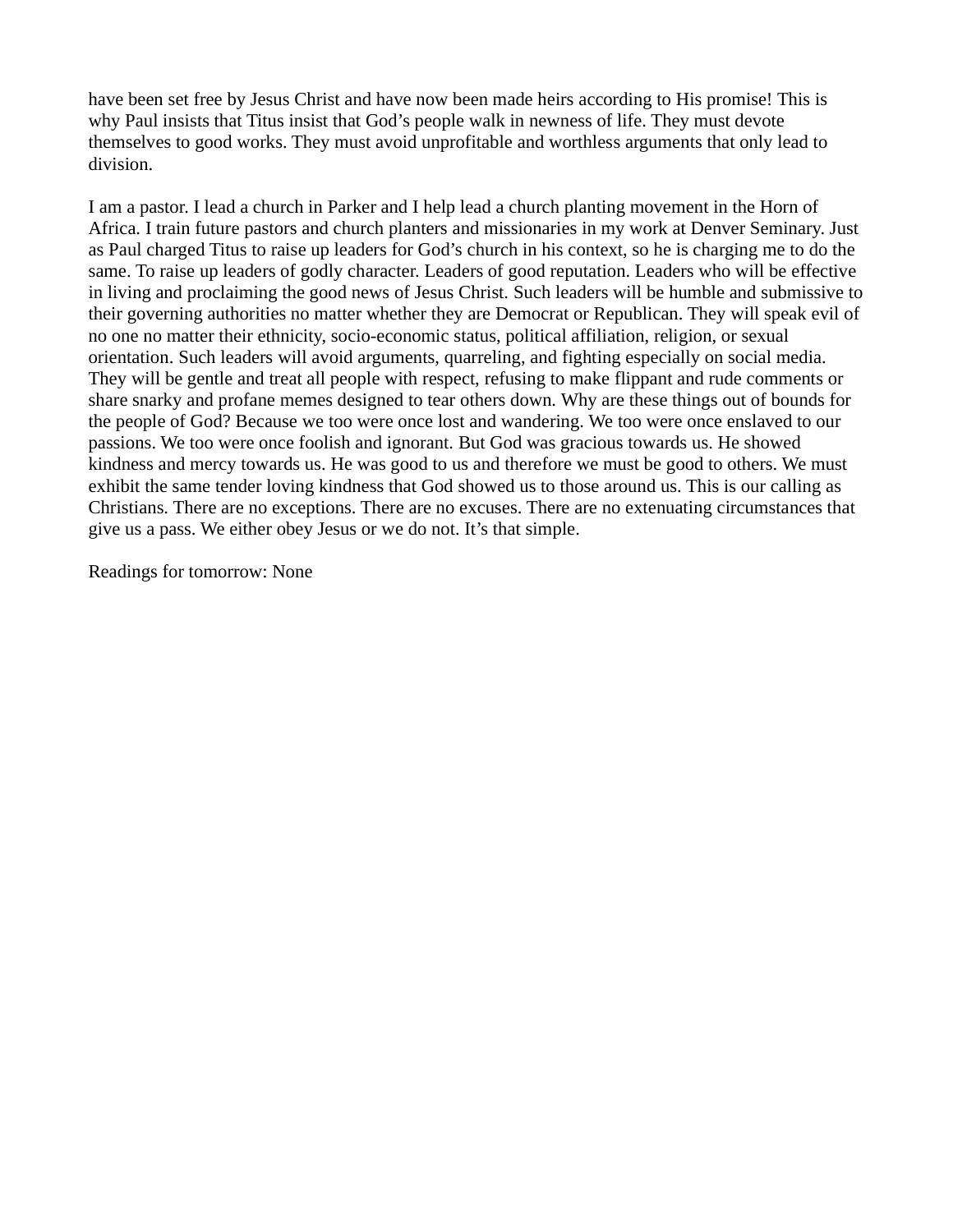#### November 8, 2021 My Will or Thy Will?

<span id="page-14-0"></span>Readings for today[: Jeremiah 36-41, Philemon 1, Hebrews 1](https://www.biblegateway.com/passage/?search=Jeremiah+36-41%2C+Philemon+1%2C+Hebrews+1&version=ESV)

God's grace is truly amazing. No matter how bad things get. No matter how far we fall. No matter how fast we run. God is always quick to forgive. Quick to relent of the judgment our sin rightfully deserves. Jehoiakim is another in a long line of evil kings. Kings who reject the will of God. Kings who worship idols. Kings who seek their own glory and power instead of humbly serving God. Judgment is coming. Jeremiah has been sent to proclaim the impending doom. The sins of Israel have piled up over the years, creating a mess God intends to use Babylon to clean up. It's going to be ugly. It's going to be tragic. It's going to be painful. Many will suffer. Many will die. All they hold dear will be destroyed as God's justice rolls down on the earth.

But even now at the eleventh hour, there is hope. God's mercy makes one last appearance. God commands Jeremiah to speak a word of grace to the nation. To speak words of life instead of death. He gives them one last chance to repent and turn from their wicked ways. "Take a scroll and write on it all the words that I have spoken to you against Israel and Judah and all the nations, from the day I spoke to you, from the days of Josiah until today. It may be that the house of Judah will hear all the disaster that I intend to do to them, so that every one may turn from his evil way, and that I may forgive their iniquity and their sin." (Jeremiah 36:2-3) Jeremiah obeys. He writes everything down on a scroll and gives it to his servant, Baruch, to proclaim. Baruch goes to the Lord's House and reads it in the presence of all who've gathered. Officials from the king's household hear the news and they ask Baruch to come and read the scroll to them. Eventually, the scroll makes it's way into the king's presence for one final hearing. The tension builds. How will the king respond? Will he repent? Will he turn back to the Lord? Will he humble himself and bow the knee? Sadly, the answer is no. He takes out a knife and cuts the scroll to pieces as each line is read and then proceeds to burn it in his fire pit. His rejection of the Word of God is complete and final. So is his doom.

One cannot so easily dispose of God's Word. It has a power all its own. Coming from the Holy Spirit, it is eternal. Unquenchable. Unflammable. Unbreakable. The grass may wither and the flower may fade but the Word of God endures forever. (Isaiah 40:8) So again the Word comes to Jeremiah. Only this time, judgment has replaced grace. Justice has replaced mercy. God's wrath is about to be fully unveiled. "Thus says the Lord, You have burned this scroll, saying, "Why have you written in it that the king of Babylon will certainly come and destroy this land, and will cut off from it man and beast?" Therefore thus says the Lord concerning Jehoiakim king of Judah: He shall have none to sit on the throne of David, and his dead body shall be cast out to the heat by day and the frost by night. And I will punish him and his offspring and his servants for their iniquity. I will bring upon them and upon the inhabitants of Jerusalem and upon the people of Judah all the disaster that I have pronounced against them, but they would not hear." (Jeremiah 36:29-31)

I believe it was C.S. Lewis who pointed out that when we appear before the throne of God on Judgment Day, we will either say to Him, "Thy will be done" or He will say to us, "thy will be done." There are no other options. Furthermore, it is critically important to remember that our answer on Judgment Day is conditioned by the choices we make right now in our everyday lives. You see, each and every day we are faced with this same choice. Will we obey God's will for our lives or will we go our own way? It is a serious matter to reject the Word of God. To disobey His commands. Whether by ignorance or by deliberate defiance, we rebel against God to our own peril. God takes our sin seriously. Far more seriously than we know. He is so holy. So righteous. So just. His nose cannot bear the stench of sin. His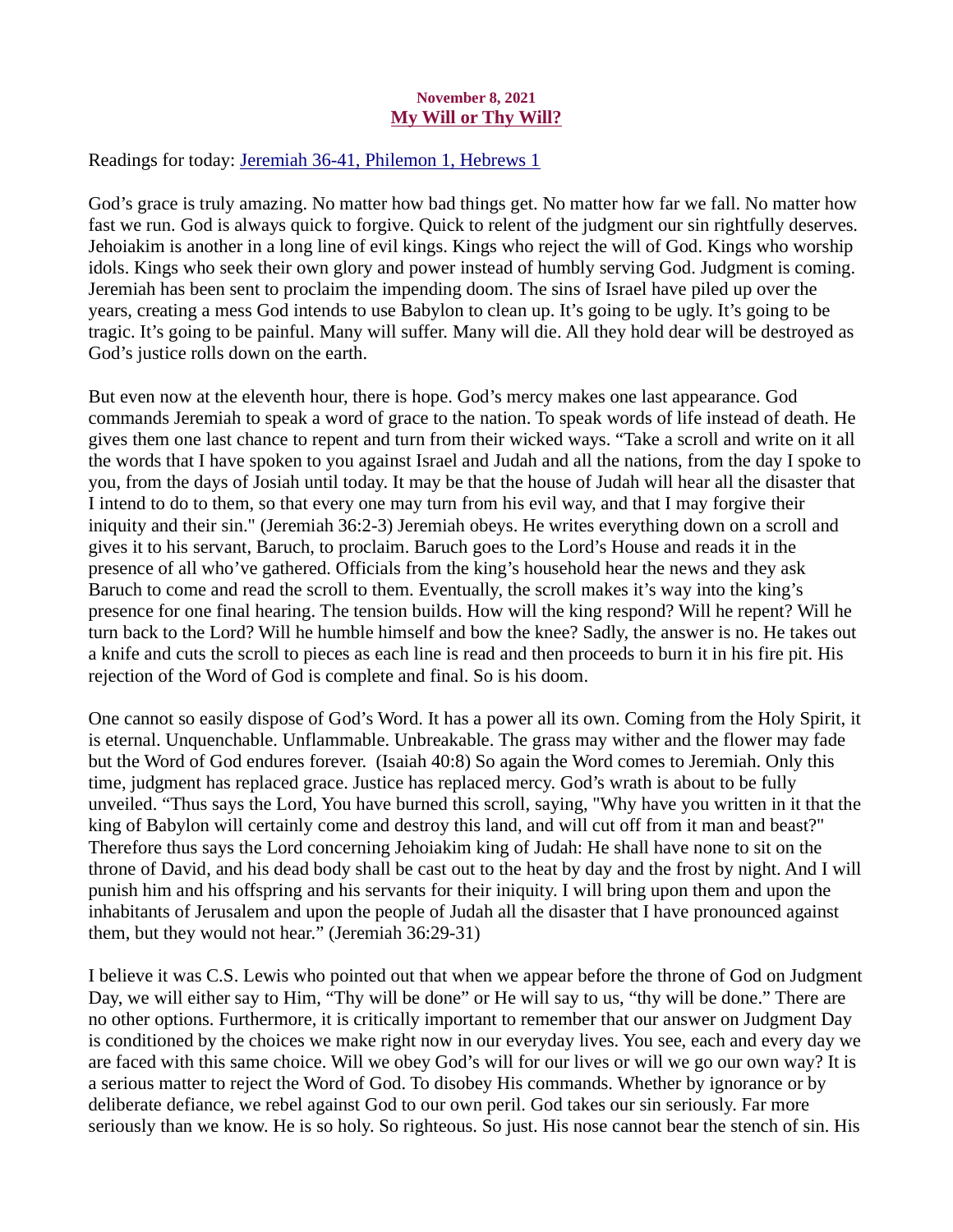eyes will not behold the stain of sin. His presence will not endure even the appearance of sin. It must be dealt with. It must be done away with. A price must be paid. A sacrifice offered. It will either be us or it will be Christ. Either you receive Christ as your perfect sacrifice. Receive Christ as your perfect substitute. Receive Christ's atoning death on your behalf or you will bear the punishment yourself. You will receive all the judgment and righteous anger of God. It will be eternal and unending because the depth of your sin and rebellion is eternal and unending.

I know this sounds harsh. I know this doesn't feel good. What about God's love? It is there! In Christ! One cannot separate Christ from the love of God for Christ Himself is the love of God! "In this is love, not that we have loved God but that he loved us and sent his Son to be the propitiation for our sins." (1 John 4:10) God has provided a way for you to escape the coming judgment just as He provided a way for Jehoiakim to escape his coming judgment! Repentance! Faith! Accepting the perfect sacrifice God Himself has offered on your behalf! Do not reject the Word of God, friends! Receive Christ and live!

Readings for tomorrow: Jeremiah 42-43, Hebrews 2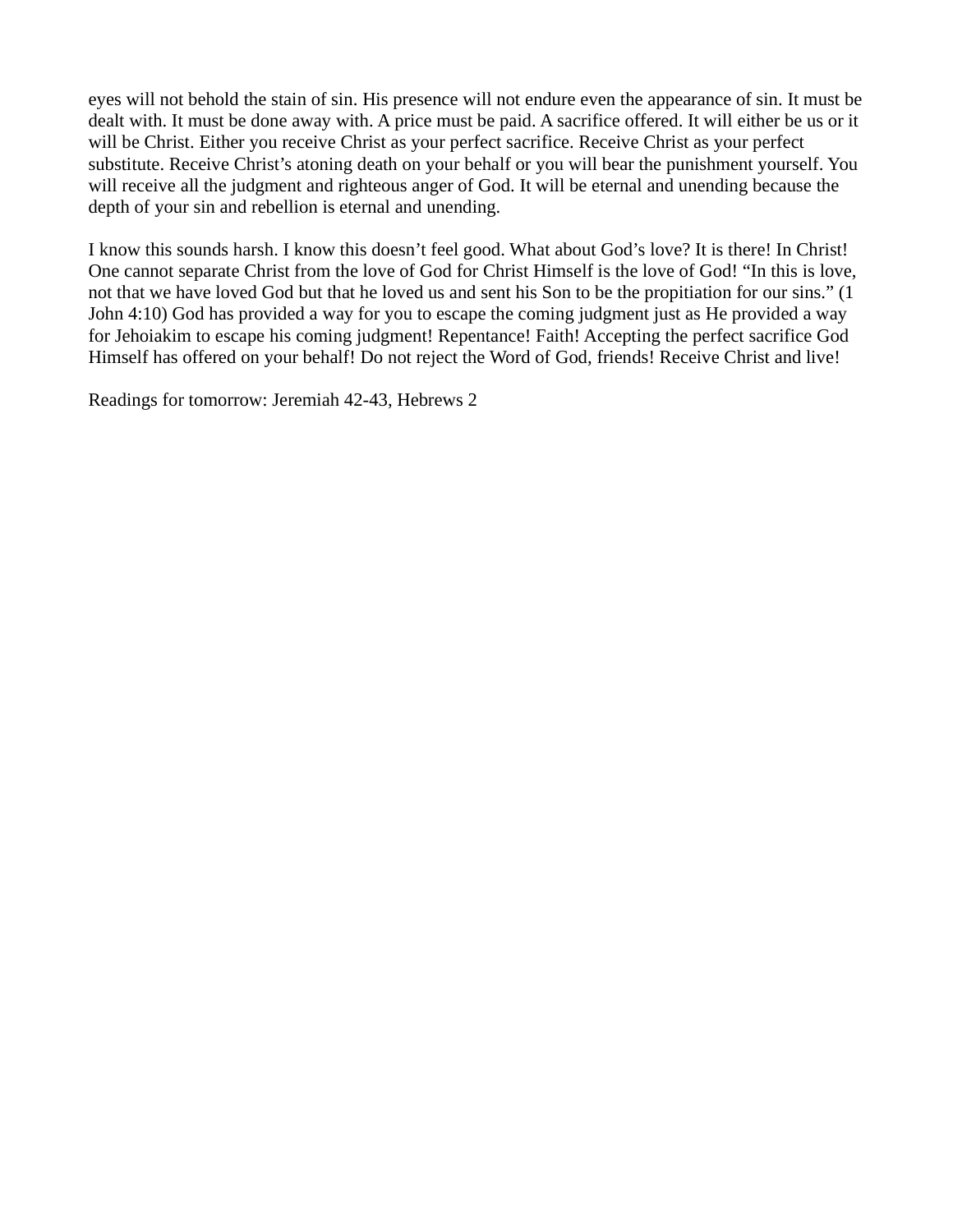#### November 9, 2021 Running from God

<span id="page-16-0"></span>Readings for today[: Jeremiah 42-43, Hebrews 2](https://www.biblegateway.com/passage/?search=Jeremiah+42-43%2C+Hebrews+2&version=ESV)

Deion Sanders is one of the most amazing athletes of all time. He is the only person to participate in both a World Series and a Super Bowl, winning two of the latter. He was a nine-time All-Pro cornerback and kick returner who moonlighted as a professional baseball player. Everything the man touched seemingly turned to gold and he had the ego to match. He gave himself the nickname "Prime Time." He was loud and brash and cocky to a fault. And yet, all that success could not satisfy so in 1997 - at the height of his success - he drove his car off a cliff in an effort to commit suicide. Incredibly enough, he survived the 30-40 foot drop with no significant injuries and it was then that he began to turn his life over to the Lord. I once heard him remark in an interview, "I was one of the fastest human beings on the face of the planet but I could not outrun God."

I imagine all of us know what it's like to run from God. All of us at one time or another in our lives have tried to run as fast and as far as we can from Him. Perhaps we were running from faith like Sanders. Perhaps we were running from obedience like the rich young ruler Jesus met one day. Perhaps we were running from hardship and suffering like the disciples in the wake of the crucifixion. Perhaps we were running from His call on our lives like the Old Testament prophet, Jonah. Whatever the circumstances, I imagine all of us can think of a time where we ran from the Lord. Here's my question…how'd that work out for you? ;-) I know how it worked out for me. God was relentless. He pursued me tirelessly. He ran me down. I never did have much of a chance.

Neither did Israel or Jeremiah. You can understand their thinking. You can sympathize with their point of view. Their whole world has just been destroyed by Babylon. They've witnessed firsthand the horrors of war. The futility of trying to resist. And now the very governor Nebuchadnezzar appointed to rule in his stead has been murdered. Surely his vengeance will be swift and total and final. Surely he will return and wipe out everyone who's left. So they make a plan. They will flee to Egypt. Take refuge in a rival empire. Surely the arm of Nebuchadnezzar cannot reach them there. But before they go, they seek the Lord. They want the Lord to confirm their well-laid plans. God tells them something different. He calls them to surrender. He calls them to humble submission. He calls on them to plead for mercy. If they will trust the Lord with their lives - even in the face of their fear and anxiety and hardship and suffering - He promises He will deliver them. Listen again to what the Lord says to His people, "If you will remain in this land, then I will build you up and not pull you down; I will plant you, and not pluck you up; for I relent of the disaster that I did to you. Do not fear the king of Babylon, of whom you are afraid. Do not fear him, declares the Lord, for I am with you, to save you and to deliver you from his hand. I will grant you mercy, that he may have mercy on you and let you remain in your own land. But if you say, 'We will not remain in this land,' disobeying the voice of the Lord your God and saying, 'No, we will go to the land of Egypt, where we shall not see war or hear the sound of the trumpet or be hungry for bread, and we will dwell there,' then hear the word of the Lord, O remnant of Judah. Thus says the Lord of hosts, the God of Israel: If you set your faces to enter Egypt and go to live there, then the sword that you fear shall overtake you there in the land of Egypt, and the famine of which you are afraid shall follow close after you to Egypt, and there you shall die. All the men who set their faces to go to Egypt to live there shall die by the sword, by famine, and by pestilence. They shall have no remnant or survivor from the disaster that I will bring upon them." (Jeremiah 42:9-17)

God is giving His people a clear choice. One with real life consequences. Obey the Lord even in the face of their fear and anxiety, suffering and hardship and they will be blessed. God will protect them.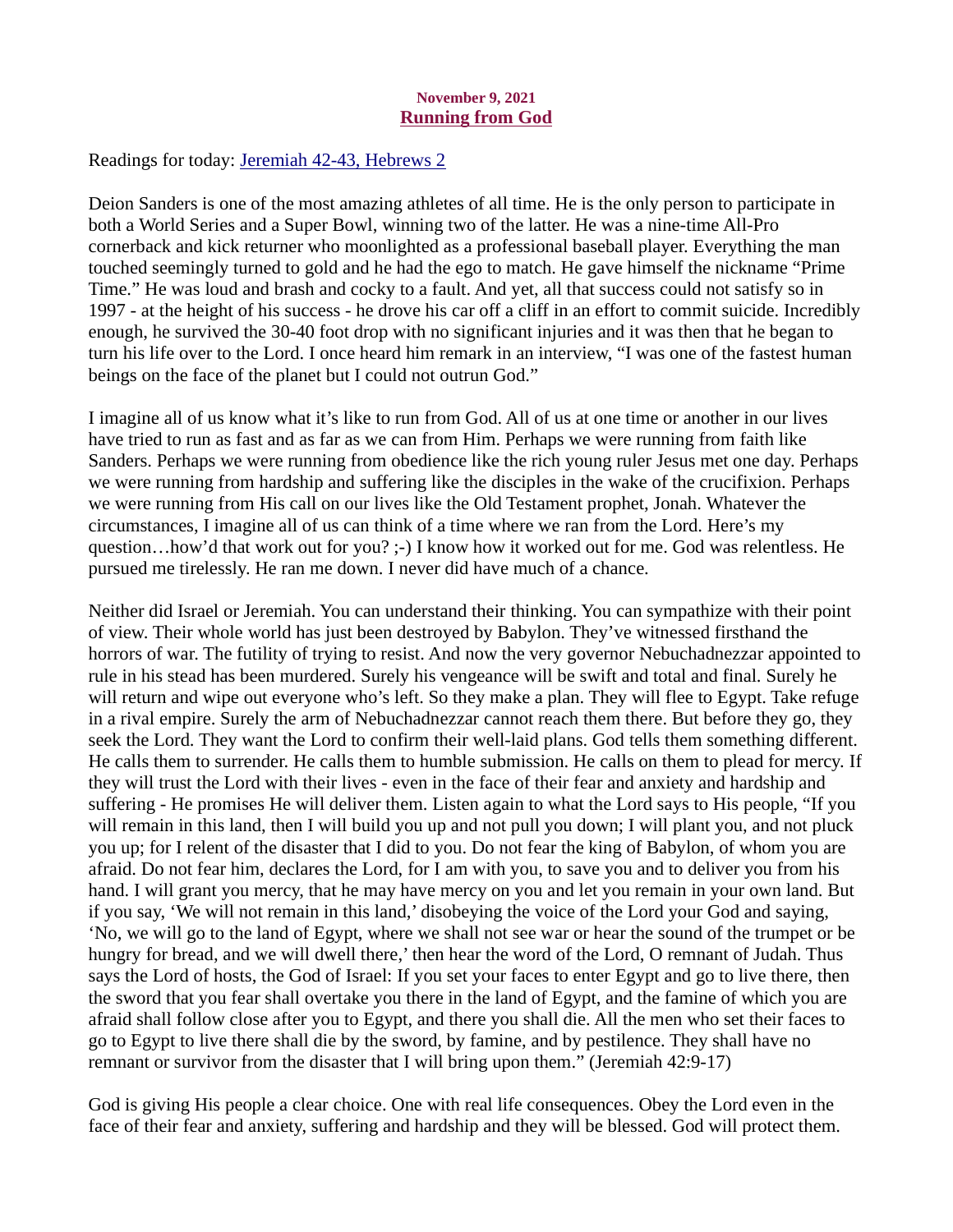God will re-plant them. God will build them up in the land. Disobey the Lord. Run to Egypt. And surely God's judgment will find them. The violence they are trying to escape will follow them. The famine they are trying to avoid will be waiting for them there. All who go to Egypt will die there. None shall escape. It's a choice between life or death and Jeremiah implores them to choose life. Sadly, they choose death and bring on themselves further judgment. All because they tried to outrun God.

Where do you find yourself today? Are you still running from God? Are you still seeking to flee His presence? Live life your own way? Follow your own heart? Satisfy your own desires? Or perhaps you find yourself exhausted? Worn out by the rat race? Tired of chasing the brass ring? Maybe like Sanders, you've caught the ring. You've achieved success. You've made your way to the top only to find it lonely. Isolating. Deeply unfulfilling. Friends, God is going to relentlessly pursue you until the day you die. He will never stop fighting for you. Never stop reaching out to you. Never stop coming after you because He longs for all to be saved and come to knowledge of His truth. He longs for all to know the love and grace He offers in Jesus Christ. Will you stop running and turn to Him today?

Readings for tomorrow: Jeremiah 44-45, Hebrews 3:1-4:13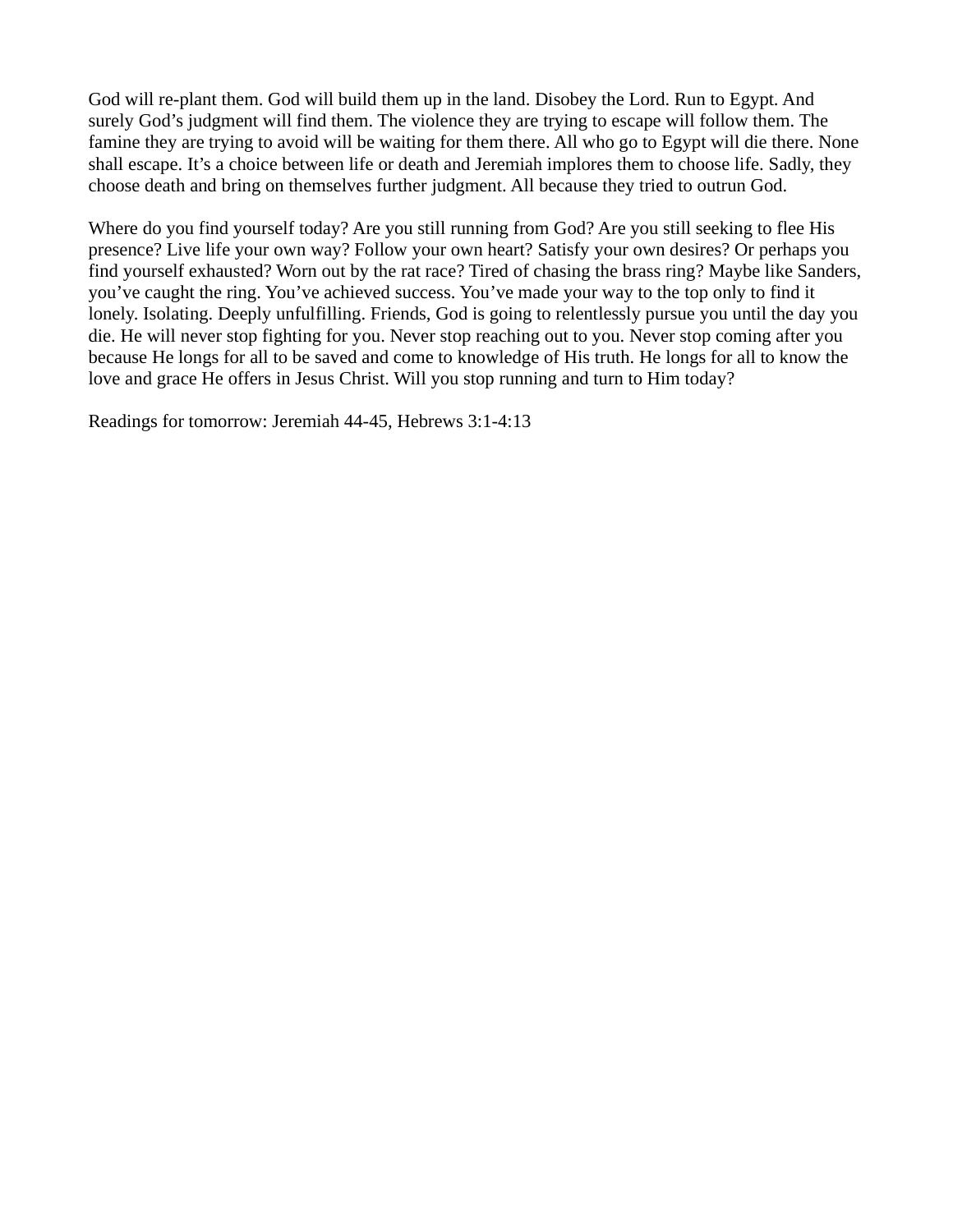#### November 11, 2021 Our Great High Priest

<span id="page-18-0"></span>Readings for today[: Jeremiah 46-48, Hebrews 4:14-5:10](https://www.biblegateway.com/passage/?search=Jeremiah+46-48%2C+Hebrews+4%3A14-5%3A10&version=ESV)

God is eternally consistent. From the beginning to the end of Scripture, a single story unfolds. God creates the universe and all that is in it. It is good. It is beautiful. It is right and true. He makes a man. Made in His own image. Places him in creation as a "priest" of sorts. One who exercises dominion over all God has made. One who keeps the Garden and makes it flourish. One who lives for God and His glory. But Adam fell into sin. The original high priest unfaithful. The impact is devastating. All of creation falls into ruin for lack of a faithful high priest who will present her to God holy and without spot, wrinkle or blemish.

Time moves on. Another priest is called. Noah. Set apart by God to exercise dominion over a new creation. The new world that emerges from the flood. But again, the high priestly line fails. Rather than be fruitful, multiply, and fill the earth; they stick together. They build a tower. A temple to their own name. God looks down. Confuses their languages. Scatters them across the earth.

More time passes. Another priest. Abram. Called out of Ur, he will be the father of a new nation. They will become a holy priesthood. A people for God's own possession set apart to exercise dominion over the earth. They are to walk in the light of God and teach the other nations to do the same. Once again, the high priestly line fails. They turn inward. They hoard the blessings of God. They become entitled. Prideful. They scorn the Gentiles they are called to serve. God punishes them and sends them into exile.

God goes silent. Hundreds of years pass. God raises up yet another high priest. His only begotten Son. Jesus becomes one of us. Takes on human flesh. Assumes a broken human nature. He lives among us. Walks among us. Teaches us. Heals us. Suffers for us. Dies for us. He experiences all that human life has to offer. The good. The bad. The ugly. All so He can fully and rightfully represent us before the Father. At the same time, He remains God. His divine nature is never relinquished. So He can fully and rightfully take on the sins of the world. Jesus is the perfect high priest. His divine and human natures satisfying every aspect of the covenant God first made back in the Garden.

Listen again to how the author of Hebrews describes it, "Since then we have a great high priest who has passed through the heavens, Jesus, the Son of God, let us hold fast our confession. For we do not have a high priest who is unable to sympathize with our weaknesses, but one who in every respect has been tempted as we are, yet without sin…In the days of his flesh, Jesus offered up prayers and supplications, with loud cries and tears, to him who was able to save him from death, and he was heard because of his reverence. Although he was a son, he learned obedience through what he suffered. And being made perfect, he became the source of eternal salvation to all who obey him, being designated by God a high priest after the order of Melchizedek." (Hebrews 4:14-15, 5:7-10)

Friends, this is what makes Jesus unique. Superior to every angel and every prophet who has come before or after Him. He plays His unique, high priestly role even now on your behalf. He lives to make intercession for you. His sacrifice on your behalf has been accepted. All the necessary work of salvation is finished. "Let us then with confidence draw near to the throne of grace, that we may receive mercy and find grace to help in time of need." (Hebrews 4:16)

Readings for tomorrow: Jeremiah 49-50, Hebrews 5:11-6:12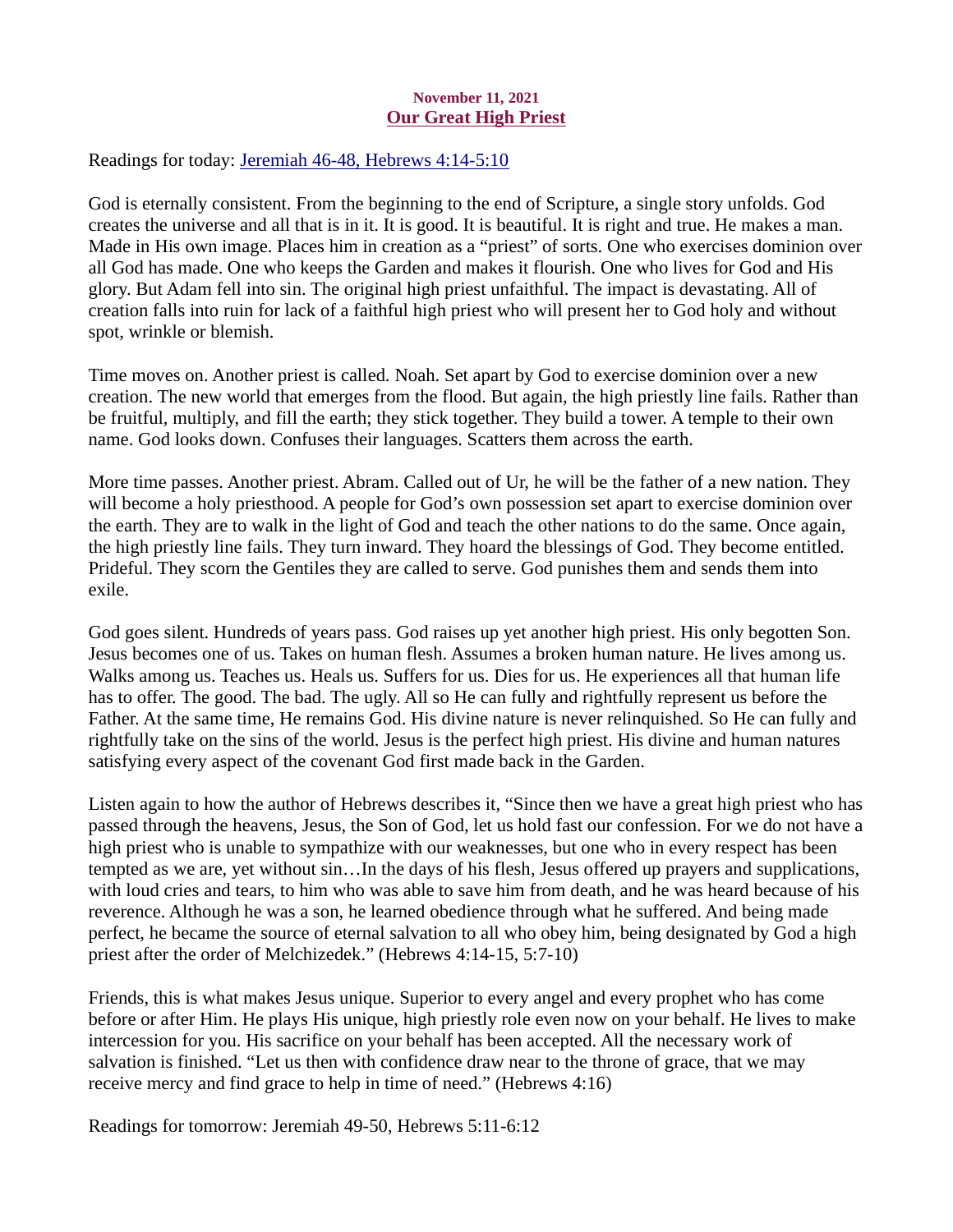# November 12, 2021 Discernment

<span id="page-19-0"></span>Readings for today[: Jeremiah 49-50, Hebrews 5:11-6:12](https://www.biblegateway.com/passage/?search=Jeremiah+49-50%2C+Hebrews+5%3A11-6%3A12&version=ESV)

I love what Hebrews 5:12-14 says, "For though by this time you ought to be teachers, you need someone to teach you again the basic principles of the oracles of God. You need milk, not solid food, for everyone who lives on milk is unskilled in the word of righteousness, since he is a child. But solid food is for the mature, for those who have their powers of discernment trained by constant practice to distinguish good from evil." Discernment rests on our ability to become "skilled in righteousness" or skilled in God's ways. If we walk in His love. If we obey His commands. If we submit our lives to Him, we can know the will of God for our lives.

One of the most important gifts we can exercise is an ability to discern between right and wrong. Good and evil. God's will and our own will. Consider the proliferation of fake news. The tacit acceptance of deceit as a necessary means to a greater ideological end. The promotion of false information in both the mainstream and social media. It's literally tearing us apart as a nation. Why? Because our powers of discernment have not been trained by constant practice to distinguish good from evil. Tragically, this has been a problem for God's people for centuries.

Anyone remember King Saul? The first king of Israel. Saul is the man God hand-selected from among the twelve tribes to lead His people. Saul is a strong man. A valiant man. He literally stands head and shoulders above his peers. But he is not a wise man. He is not a discerning man. He makes rash decisions. He takes vows in the name of the Lord that come back to haunt him. He is often his own worst enemy and it eventually costs him everything. For example, consider the time his son Jonathan won a great victory for Israel. He and his armor bearer undertook a dangerous, potentially even suicidal, mission. They invaded the camp of the Philistines. They killed twenty men and the result was chaos. The Philistine army started to panic and raced in every direction. Saul sees the confusion and takes advantage of it. He marshals the rest of his army and sends them after the Philistines. God gives them a great victory. However, in his zeal, Saul issues an edict that no Israelite shall eat until their defeat of the Philistines is complete. The battle is hard. The fighting is fierce. God's people grow faint. In the midst of it all, Jonathan - who didn't know about his father's command - eats some honey and it strengthens him. He openly questions his father's wisdom. The people follow his example, slaughtering animals for a feast. The news gets back to Saul. He interprets their actions as sin. He attempts to talk to the Lord who remains silent through the whole episode. In response to God's silence, Saul casts lots to determine who has broken his command. It's Jonathan. In his foolishness, he decides to kill him but the people of God stand in his way.

The whole story is a mess. It's a confusing jumble and hard to follow. But it points to what happens when human beings take matters into their own hands. When we fail to discern the difference between God's will and our own. How often do we make this mistake? How many times over the course of my life have I pursued something out of pride or selfish desire, foolishly assuming it to be God's will? How often have I grown impatient and rushed into a decision I later regretted? If I am completely honest, there have even been times in my life where I chased something I knew to be sin but did it anyway, hypocritically asking God for forgiveness in advance.

So how do we discern the will of God? First, we have to know God's Word. We have to study His commands. We have to commit ourselves to obey His divine Law. It is never God's will that you disobey Him. It is never God's will that you live out of alignment with Jesus. Second, we have to ask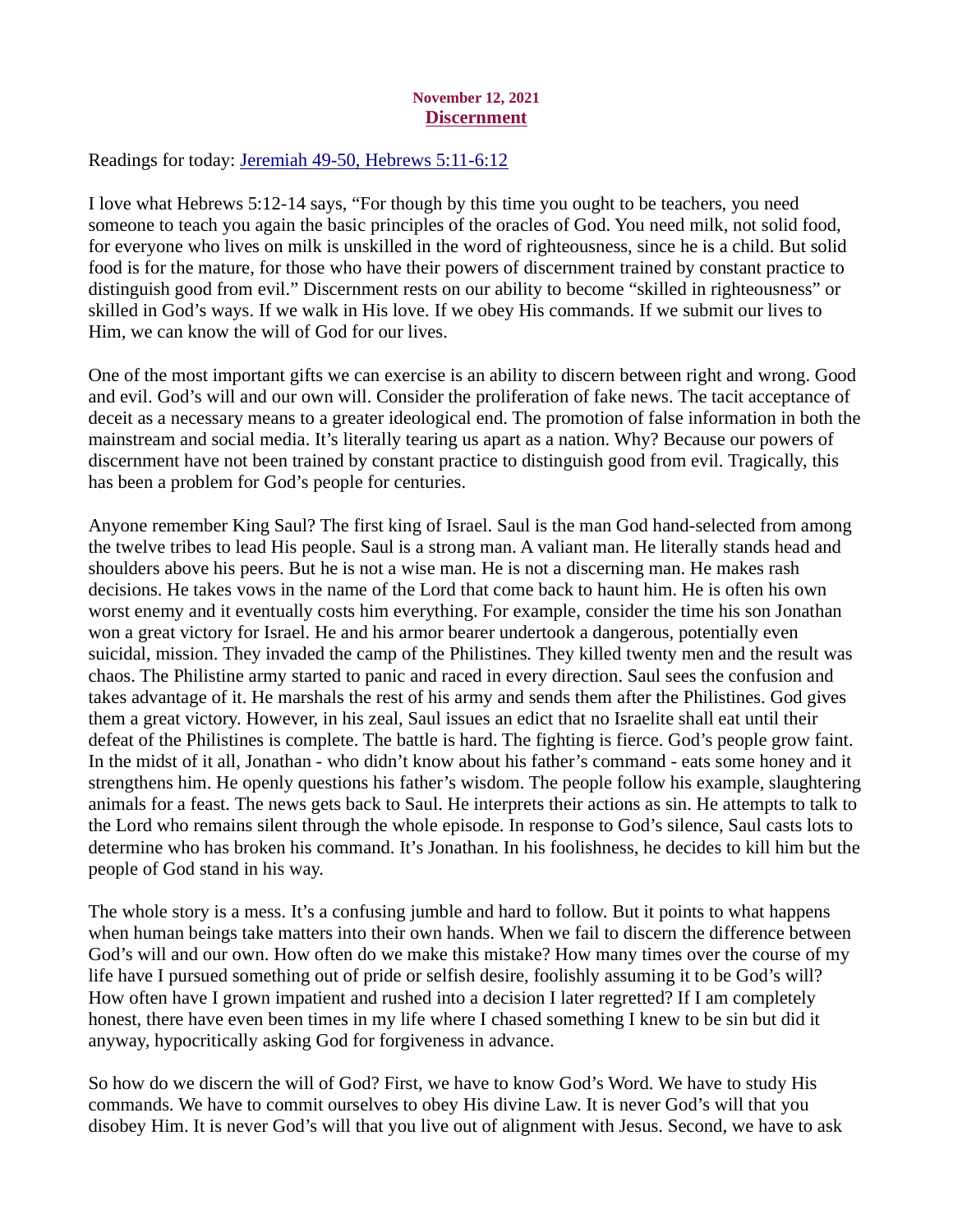God for wisdom. The wisdom to faithfully follow Jesus. God promises in James 1:5 to give this wisdom generously to all who ask. So we pray in faith, trusting God to keep His promises. Finally, we learn through constant, daily practice to discern the difference between good and evil. Right and wrong. God's will and our will. There is a process of trial and error here as we get better at listening to God's voice above our own or the voices in our world. Friends, let me encourage you to put Hebrews 5 into practice. Train yourself for righteousness. Strengthen your powers of discernment. Then teach others to do the same.

Readings for tomorrow: Jeremiah 51-52, Hebrews 6:13-7:10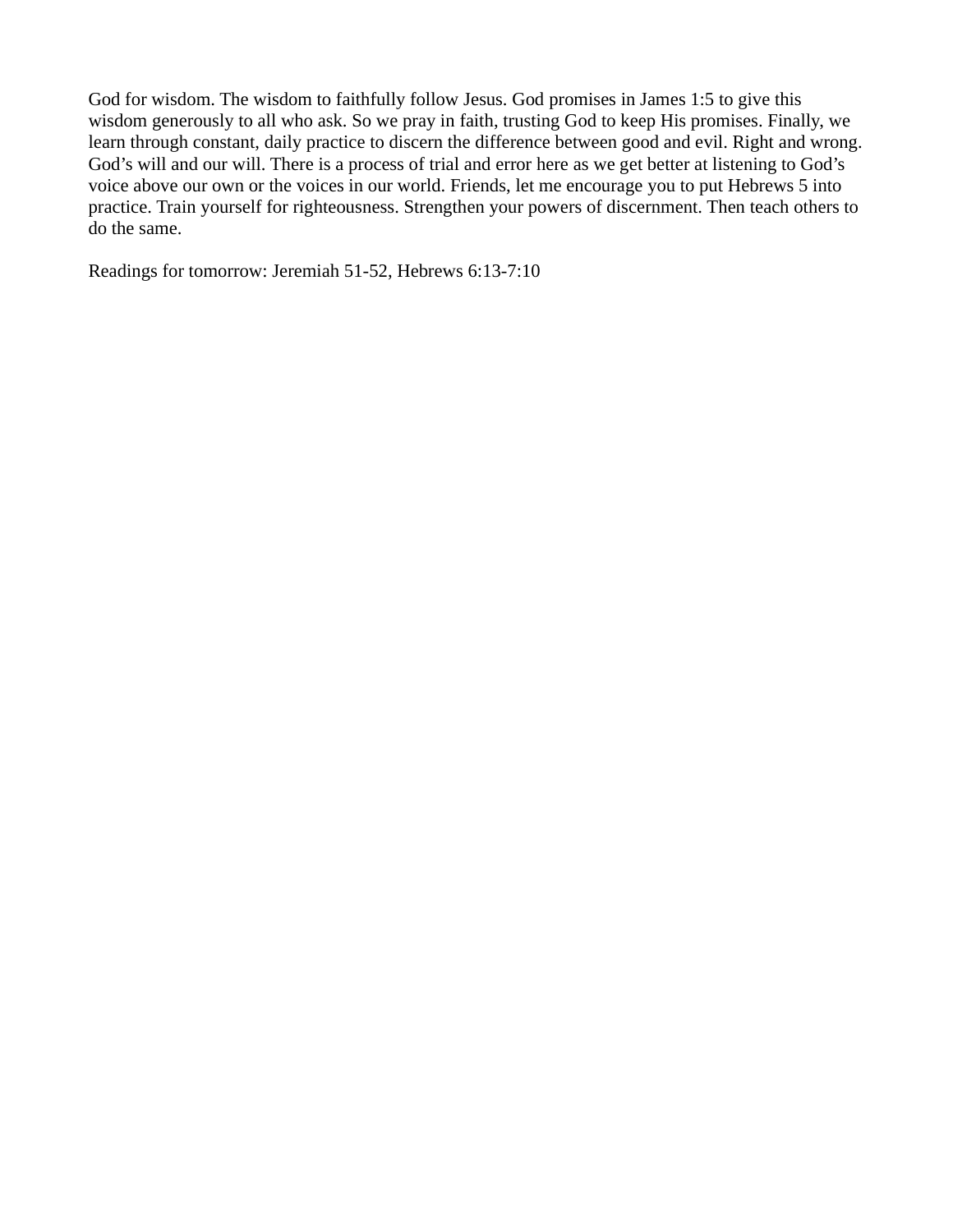## November 13, 2021 God's War with Sin

<span id="page-21-0"></span>Readings for today: [Jeremiah 51-52, Hebrews 6:13-7:10](https://www.biblegateway.com/passage/?search=Jeremiah+51-52%2C+Hebrews+6%3A13-7%3A10&version=ESV)

Exile from the Garden. Death in the Great Flood. Confusion at the Tower of Babel. Plagues in Egypt. Conquest of Canaan. What do all these biblical events have in common? God's perpetual war against evil. God has made it clear from the beginning of time that He will not allow humanity to persist in sin. Just as He did not allow Adam and Eve to stretch out their hand and eat of the Tree of Life in the Garden after their sin, so He will not allow us to go on living in idolatry. God hates sin. He hates the idolatry of our hearts. He hates unrighteousness. He hates evil.

Now I want to be very clear here. Just because God hates sin DOES NOT mean He hates sinners. Just because God hates idolatry DOES NOT mean He hates those who make the idols. God loves the world. God loves His creation. God loves those made in His image. And because His love is fierce and loyal and steadfast and true, He hates what sin does to us. He hates how it corrupts us. He hates how it breaks us. He hates how dehumanizes us. He hates how it consumes us and enslaves us. In this way, God's "hatred" is strangely comforting. It is strangely comforting to know God hates my sin so much He would die on a cross for me. It is strangely comforting to know God hates my sin so much He would send His Spirit to indwell me and sanctify me. It is strangely comforting to know God hates my sin so much He gives me the opportunity to repent and return to Him an almost infinite number of times. And what is true for me is also true for entire communities. Cities. Nations.

As we finish the book of Jeremiah, we see God leveling His judgment on the nations. God sets out to destroy the Ammonites. To punish them for their sin. The discipline of God is harsh and brutal and terrifying. But the section ends with a strange promise. God will restore the fortunes of the Ammonites. God sets out to destroy Elam. To punish them for their sin. The discipline of God is harsh and brutal and terrifying. But again, there is this strange promise. God will restore the fortunes of Elam.

God set out to destroy His own people. The nation of Israel in both its northern and southern kingdoms. "Israel is a hunted sheep driven away by lions. First the king of Assyria devoured him, and now at last Nebuchadnezzar king of Babylon has gnawed his bones." (Jeremiah 50:17) He punished them for their sin. The discipline of God was harsh and brutal and terrifying. But now the tables turn. The very instruments God used to bring about His discipline now come under His judgment. Where is the might of Assyria? What happened to her? Her meteoric rise in human history was matched by her sudden fall. The same is true for Babylon. Nebuchadnezzar was the mightiest ruler of his time but his empire would not last. Why? Jeremiah is clear. "I will repay Babylon and all the inhabitants of Chaldea before your very eyes for all the evil that they have done in Zion, declares the Lord." (Jeremiah 51:24) You see, Nebuchadnezzar didn't just go to war with Israel, he went to war with God Himself.

Psalm 2:1-6 says, "Why do the nations rage and the peoples plot in vain? The kings of the earth set themselves, and the rulers take counsel together, against the Lord and against his Anointed, saying, "Let us burst their bonds apart and cast away their cords from us." He who sits in the heavens laughs; the Lord holds them in derision. Then he will speak to them in his wrath, and terrify them in his fury, saying, "As for me, I have set my King on Zion, my holy hill." No one can resist God's power. No one can match His might. It is God who holds the fate of the nations in His hands. God who directs their paths. It is God who sets their courses. God who causes them to rise and fall according to His will and His plan. No one escapes God's judgment. No one can hide from His sight. No one can run from His presence. God is on the march! He will not rest until the whole earth is cleansed. He will not relent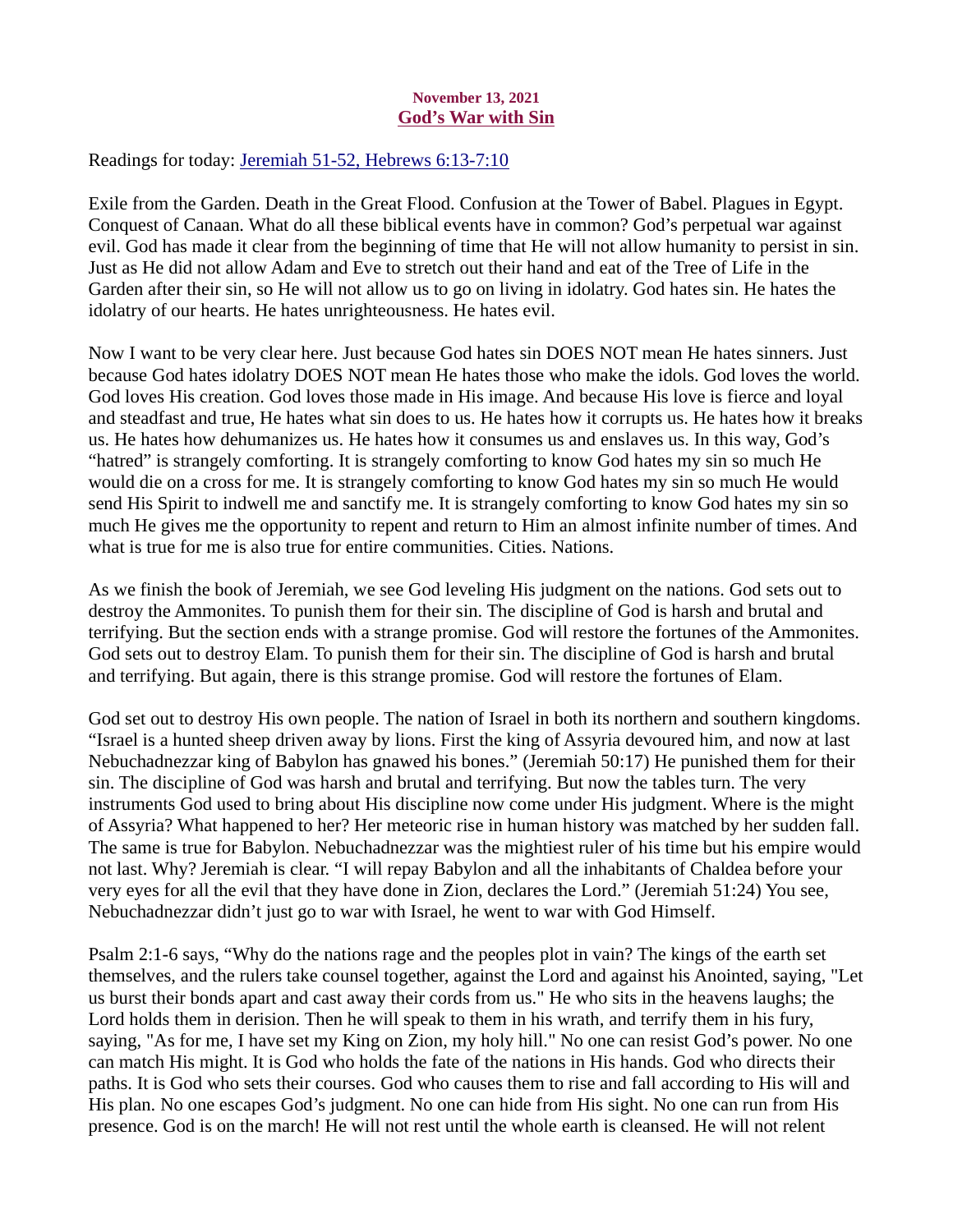until the whole earth repents and turns to Him. He will not let up until sin and evil is utterly defeated and destroyed.

Friends, what was true for the Ammonites, Edomites, and Elamites or for great city-states like Damascus or tribal nations like Kedar and Hazar or for world empires like Babylon will also be true for us. God still sits enthroned on high. God still reigns over every square inch of the earth. God still rules the nations of the earth. He is at work even now bringing about His justice and righteousness. He is at work even now bringing an end to systems of injustice, oppression, and exploitation. He is fighting to reform political, economic, and social structures so they better represent His sovereign will and plan. He is fighting for every human heart to put an end to fear. An end to rage. An end to hate. Of course we fight Him for every square inch of territory. We rebel. We resist. We hurt. We wound. We even kill. We refuse to bend the knee. And God only increases the pressure. His hand grows even more heavy upon us. He will not relent until He has it all. Every heart. Every home. Every church. Every business. Every political system. Every governing structure. He will never stop until our nation finally bends her knee to Him.

So how should we respond? Humility. Confession. Repentance. Joy. For this same God of judgment has promised to show us mercy and make all things new if we will but submit to Him. He has promised one day to wipe away all our tears. Eliminate all pain and suffering. Gather His children to Himself in glory to live forever safe and secure in His loving arms. Turn to God, friends. Suffer under His discipline no longer. Pray for our nation to turn to God! Pray for God's Spirit to cleanse us and sanctify us and give us a heart that beats for Jesus alone.

Readings for tomorrow: None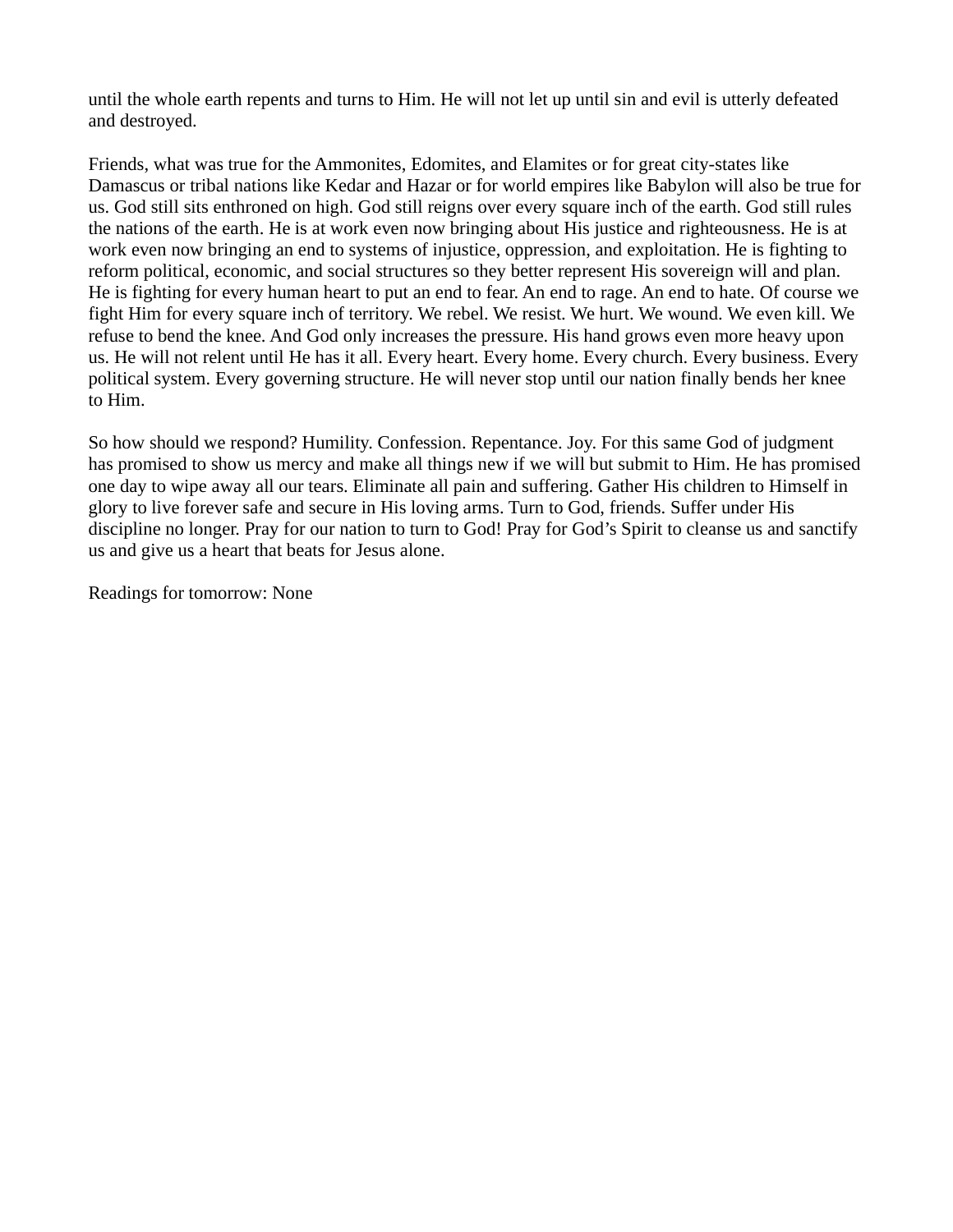#### November 15, 2021 The Pervasiveness of Sin

<span id="page-23-0"></span>Readings for today[: Lamentations 1-5, Hebrews 7:11-28](https://www.biblegateway.com/passage/?search=Lamentations+1-5%2C+Hebrews+7%3A11-28&version=ESV)

There is a debate raging in our culture today. Is sin systemic or is it personal? Is sin communal or is it individual? Are we guilty of sin as we participate and perhaps unwittingly perpetuate sinful systems of injustice and oppression or are we only guilty of the sin we personally commit? The Bible's answer is "yes." It's not an either/or but a both/and.

We have to remember that while the Bible was written for us, it was not written to us. In the case of the Book of Lamentations, it was written to people living in an ancient near east, honor/shame culture where the group identity of a particular people was far more important than the individual identity. In fact, you would be hard-pressed to get an ancient Israelite to even understand what an "individual" identity might look like apart from his or her community. When God brings judgment on the nation for the sins they've committed, they would have understood it as the just punishment for their collective guilt. The righteous action of a holy God against His people for the sin that has been building up over generations. The author of Lamentations says as much when he writes, "Our fathers sinned, and are no more; and we bear their iniquities." (Lamentations 5:7) He suggests as much when he personifies Jerusalem and gives her a collective voice in the narrative.

"How lonely sits the city that was full of people! How like a widow has she become, she who was great among the nations! She who was a princess among the provinces has become a slave…Jerusalem remembers in the days of her affliction and wandering all the precious things that were hers from days of old. When her people fell into the hand of the foe, and there was none to help her, her foes gloated over her; they mocked at her downfall. Jerusalem sinned grievously; therefore she became filthy; all who honored her despise her, for they have seen her nakedness; she herself groans and turns her face away…Look, O Lord, and see, for I am despised. Is it nothing to you, all you who pass by? Look and see if there is any sorrow like my sorrow, which was brought upon me, which the Lord inflicted on the day of his fierce anger. From on high he sent fire; into my bones he made it descend; he spread a net for my feet; he turned me back; he has left me stunned, faint all the day long. My transgressions were bound into a yoke; by his hand they were fastened together; they were set upon my neck; he caused my strength to fail; the Lord gave me into the hands of those whom I cannot withstand." (Lamentations 1:1, 7-8, 11-14)

Conversely, we live in a guilt/innocence culture where everything is viewed through a highly individualistic lens. As such, we believe each person must be held accountable for their own choices in life. They must be responsible for their own actions. Therefore any and all punishment - if it is to be just - must be leveled against individuals for the crimes they've personally committed. And, to be sure, this idea is also present throughout Lamentations. We see Jeremiah lifting his own lament in the pages of this book. Acknowledging his own sin, suffering, and pain. Chapter three, in particular, seems to reflect Jeremiah's experience.

"I am the man who has seen affliction under the rod of his wrath; he has driven and brought me into darkness without any light; surely against me he turns his hand again and again the whole day long. He has made my flesh and my skin waste away; he has broken my bones; he has besieged and enveloped me with bitterness and tribulation; he has made me dwell in darkness like the dead of long ago. He has walled me about so that I cannot escape; he has made my chains heavy; though I call and cry for help, he shuts out my prayer; he has blocked my ways with blocks of stones; he has made my paths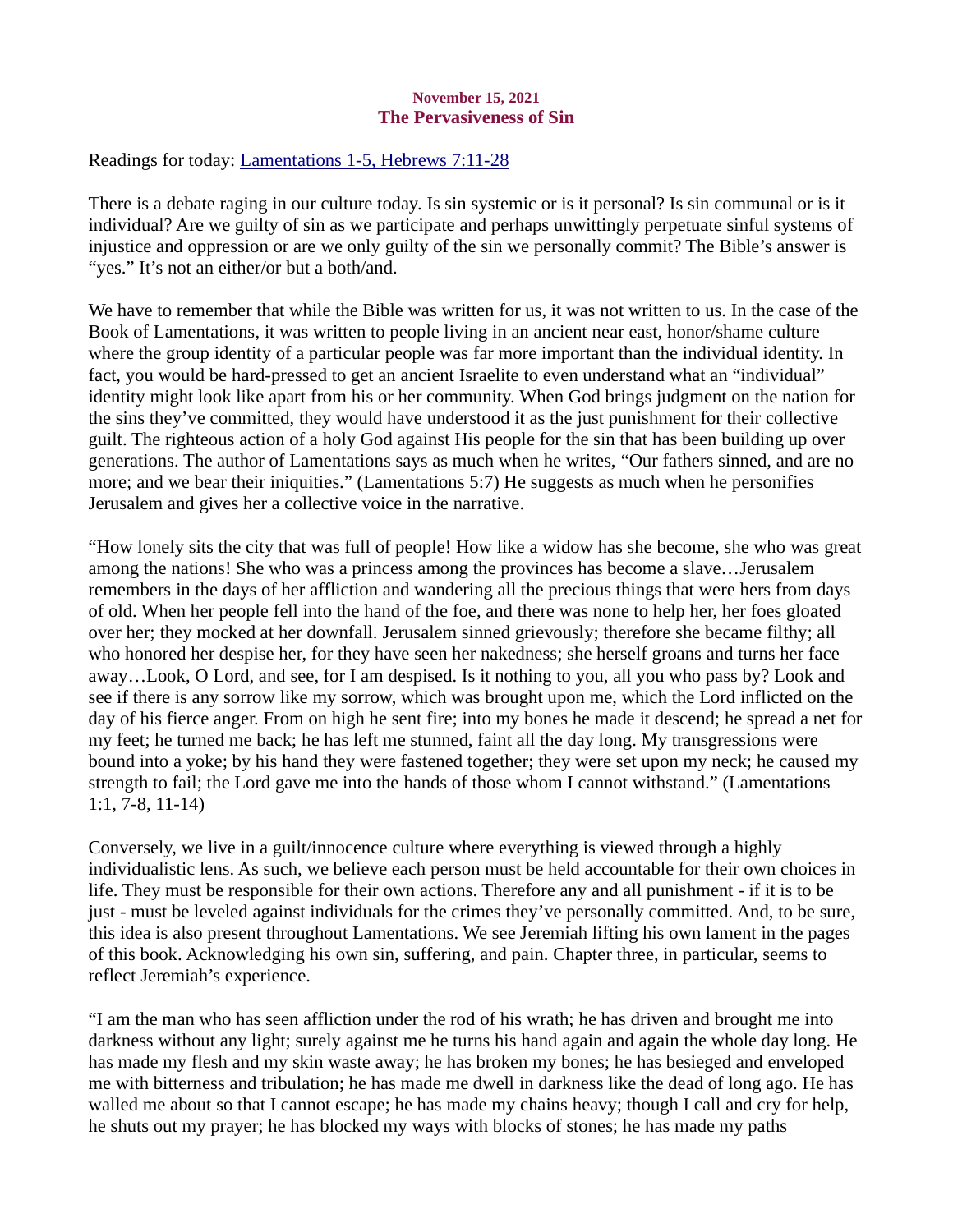crooked…Remember my affliction and my wanderings, the wormwood and the gall! My soul continually remembers it and is bowed down within me." (Lamentations 3:1-9, 19-20)

We get no sense from Jeremiah that he is innocent or that he should escape or be protected from God's righteous judgment. Instead, Jeremiah suffers the penalty for his sin and that of his nation. He accepts God's judgment as just and then looks to Him for hope even in the midst of all he is going though. "But this I call to mind, and therefore I have hope: The steadfast love of the Lord never ceases; his mercies never come to an end; they are new every morning; great is your faithfulness. "The Lord is my portion," says my soul, "therefore I will hope in him." The Lord is good to those who wait for him, to the soul who seeks him. It is good that one should wait quietly for the salvation of the Lord…For the Lord will not cast off forever, but, though he cause grief, he will have compassion according to the abundance of his steadfast love; for he does not afflict from his heart or grieve the children of men." (Lamentations 3:21-26, 31-33)

Now I know we struggle with God's judgment. We struggle with it's severity. We struggle with it's seeming cruelty. We think to ourselves, "What about the innocent? Why do the righteous suffer alongside the unrighteous? What have the children or the poor or the outcast or the marginalized done who get caught up in this terrible holocaust?" These are thoroughly modern and thoroughly western cultural questions. In the Bible's view, no one is innocent. All are born into sin. All are born under judgment. All bear the guilt of our forefather and mother, Adam and Eve. We confirm our collective guilt each and every time we act in selfish and self-centered ways. As the Apostle Paul puts it, "Therefore, just as sin came into the world through one man, and death through sin, and so death spread to all men because all sinned...But the free gift is not like the trespass. For if many died through one man's trespass, much more have the grace of God and the free gift by the grace of that one man Jesus Christ abounded for many…Therefore, as one trespass led to condemnation for all men, so one act of righteousness leads to justification and life for all men. For as by the one man's disobedience the many were made sinners, so by the one man's obedience the many will be made righteous. Now the law came in to increase the trespass, but where sin increased, grace abounded all the more, so that, as sin reigned in death, grace also might reign through righteousness leading to eternal life through Jesus Christ our Lord." (Romans 5:12, 15, 18-21)

You see, as much as we may want to deny the idea of collective guilt, we absolutely cling to the idea of collective righteousness. As much as we may want to deny the idea that we are held accountable for the sins of our fathers and mothers, we absolutely want to believe we are set free by the life, death, and resurrection of our Lord Jesus Christ. We can't have one without the other and the great news of the gospel is the sacrifice of Christ is sufficient for all sin. Individual and collective. Personal and communal. Systemic and singular. When Christ died, He died once for all. He made atonement not just for our individual sins but for the sins of the whole world. (1 John 2:2)

Readings for tomorrow: Ezekiel 1-3, Hebrews 8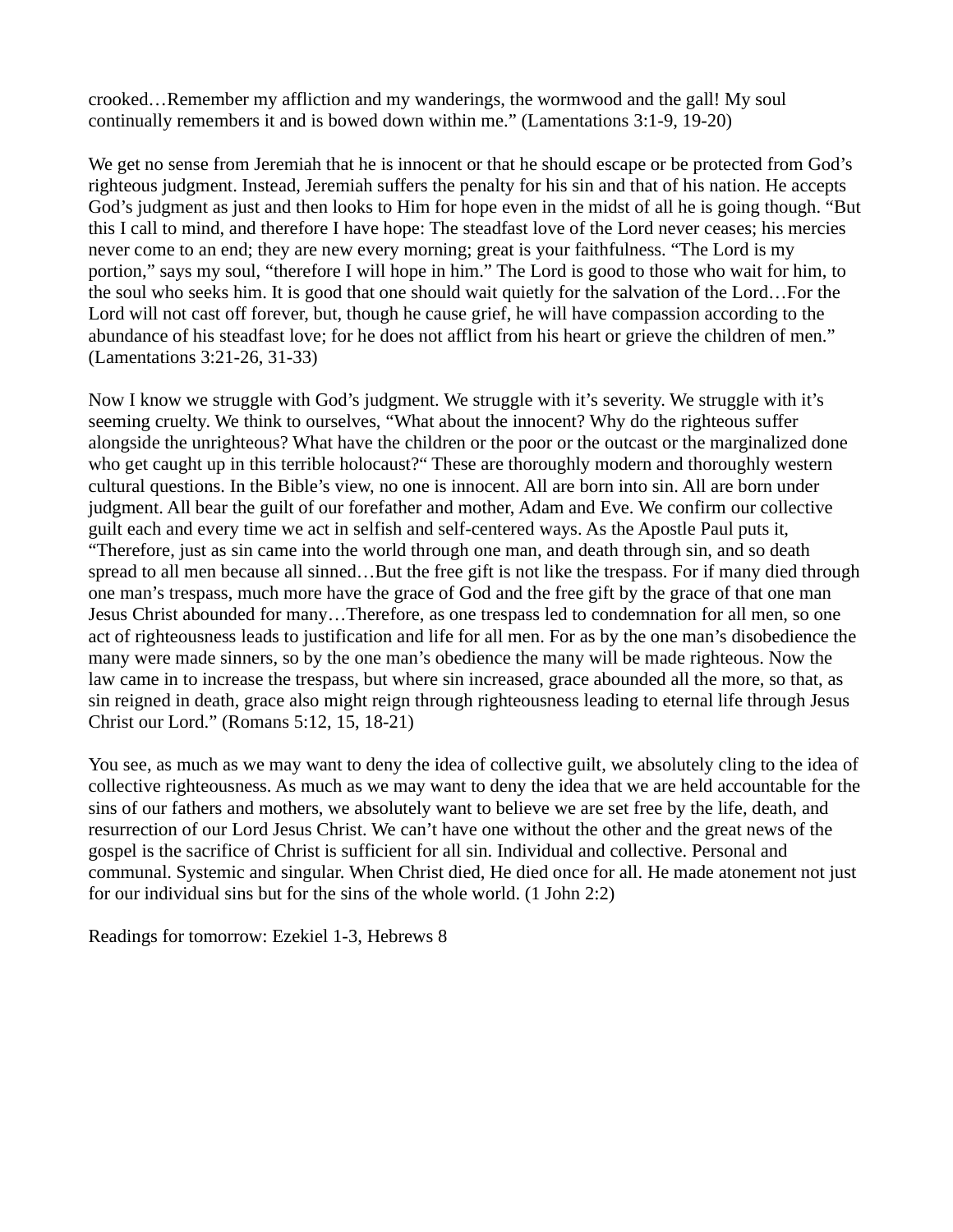# November 16, 2021 **Visions**

<span id="page-25-0"></span>Readings for today: **Ezekiel 1-3**, Hebrews 8

Welcome to Ezekiel and some of the strangest writing of the Old Testament! The next several days will be confusing if it's your first time through so let me give you a few tools to help you navigate this book. Let's begin with some history on Ezekiel himself. Ezekiel was born into a priestly family, most likely during the reign of King Josiah in Judah. You will remember King Josiah was one of the faithful kings of Judah who dedicated his reign to cleansing the land of idols and restoring the true worship of Yahweh. Ezekiel was married but his wife died just prior to the siege of Jerusalem in 587 BC. He was taken into exile along with many of the leaders and influential people of Judah and resettled in Babylon. There it appears he held an important leadership position among the exiles even before receiving his call to be a prophet.

What sets apart the leadership of Ezekiel are the strange visions he received from the Lord. Like Daniel and the Apostle John, he was given the gift of being able to see beyond the veil of this world into the next. But what he sees is overwhelming. It was as confusing to him as it is to us as 21st century readers. This is a style of writing known as "apocalyptic." Not unique to the Bible, it has parallels in a lot of ancient near east literature. It has several features you will need to keep in mind as you read.

Revelation - The very word, "apokalypsis" in the Greek means "revelation" or "disclosure." Apocalyptic literature is marked by a direct revelation from God to a seer or prophet, usually in visions or dreams, who then writes down what he sees.

Mystery - The meaning of the visions are often shrouded in mystery. They might refer to past, current, or future events. They may include strange images from the world beyond. While the seer or prophet may write them down in great detail, decifering them is a significant challenge.

Symbolism - The visions are rife with symbols drawn from nature, ancient near east mythology, astral phenomena, etc. These symbols are used by the seer or prophet to make sense of what he sees and may represent coded language so that any correspondence would be able to pass the imperial censors who were probably screening their mail.

Resistance Literature - Because the prophet is typically writing from an "exilic" perspective where he and his people live under oppression, his focus is on the future rather than the present. The visions are meant to provide hope to a people who are suffering.

God is sovereign - The overarching message of the apocalyptic genre in the Bible is that God reigns. He is supreme. He will judge the nations. He will have the final victory. Despite their present conditions, God's people are to place their trust in Him.

So Ezekiel is given a vision. God appears to him in all His glory and splendor. Living creatures with strange faces. Wheels heading in every direction. High winds. Burning coals of fire. And above it all a throne where a majestic figure sits. It's so overwhelming that Ezekiel sits speechless for seven straight days.

What is the content of the revelation Ezekiel receives? He is called to be a prophet. He is called to be a "watchman" for Israel. He will speak God's Word to His people. He will embody God's messages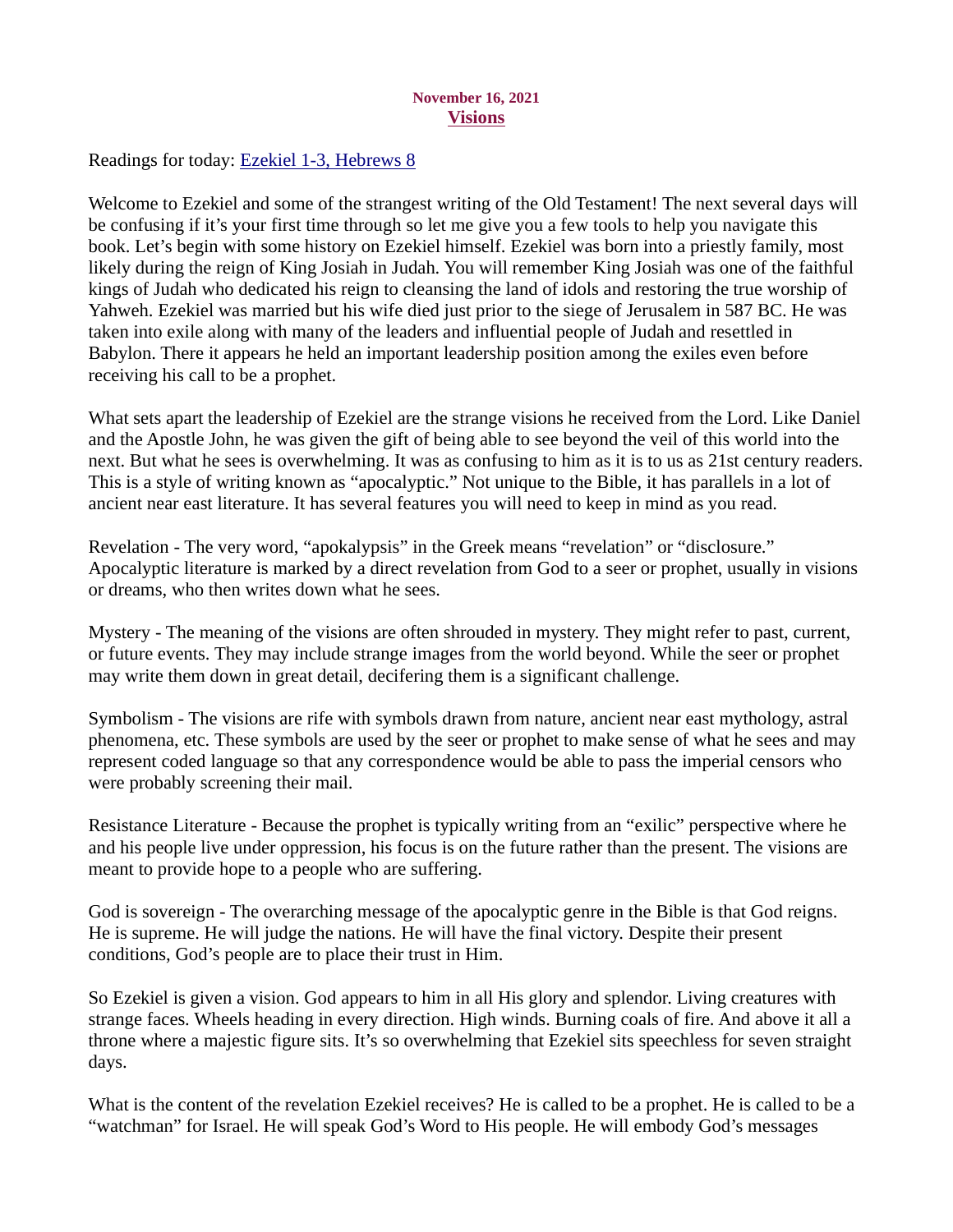through his actions. He will become the vessel through which God will make known His will. This will not be an easy call. Serving God as His prophet never is! There is always a cost! The people will resist him. The people will reject his message. The people may even beat and attack him. But Ezekiel's job is simply to be faithful. To sound the trumpet. To give fair warning. To confront God's people on their sin.

And what will the confrontation look like? Well, consider the strange scene we'll read about tomorrow in chapter four where Ezekiel lays on his side for 390 days and 40 days respectively to atone for the sins of each kingdom. The 390 days represents the 390 years between the apostasy of Jeroboam of the Northern Kingdom of Israel when he set up idols for his people to worship and the Babylonian Captivity that Ezekiel is now experiencing. (975-c. 583 BC) The forty days represents the final years of apostasy of the Southern Kingdom of Judah. Taken together, the 430 days, representing 430 years, matches the same number of years Israel was enslaved in Egypt before the Exodus. And this vision is intended to convey hope for the same God who delivered His people slavery in Egypt is the same God who will deliver them from bondage in Babylon. God will repeat what He has done and save them again but only after they have returned to Him with all their hearts.

What does any of this have to do with us? Wise and discerning Christians will see the similarities between the apostasy/exile of Israel and the reality of our own apostasy/exile in the church. We too have a need for God to raise up faithful "watchmen and women" who will proclaim the Word of God with boldness. Prophets who will speak God's truth regardless of how it is received. Men and women who understand their first call is to please Christ rather than people. This is just as hard for us today as it was for Ezekiel back then. And it is the job of every Christian. The call of every single person who claims to follow Jesus. We are the ones whom God has sent! We are the vessels He has chosen to use for His purposes!

Readings for tomorrow: Ezekiel 4-6, Hebrews 9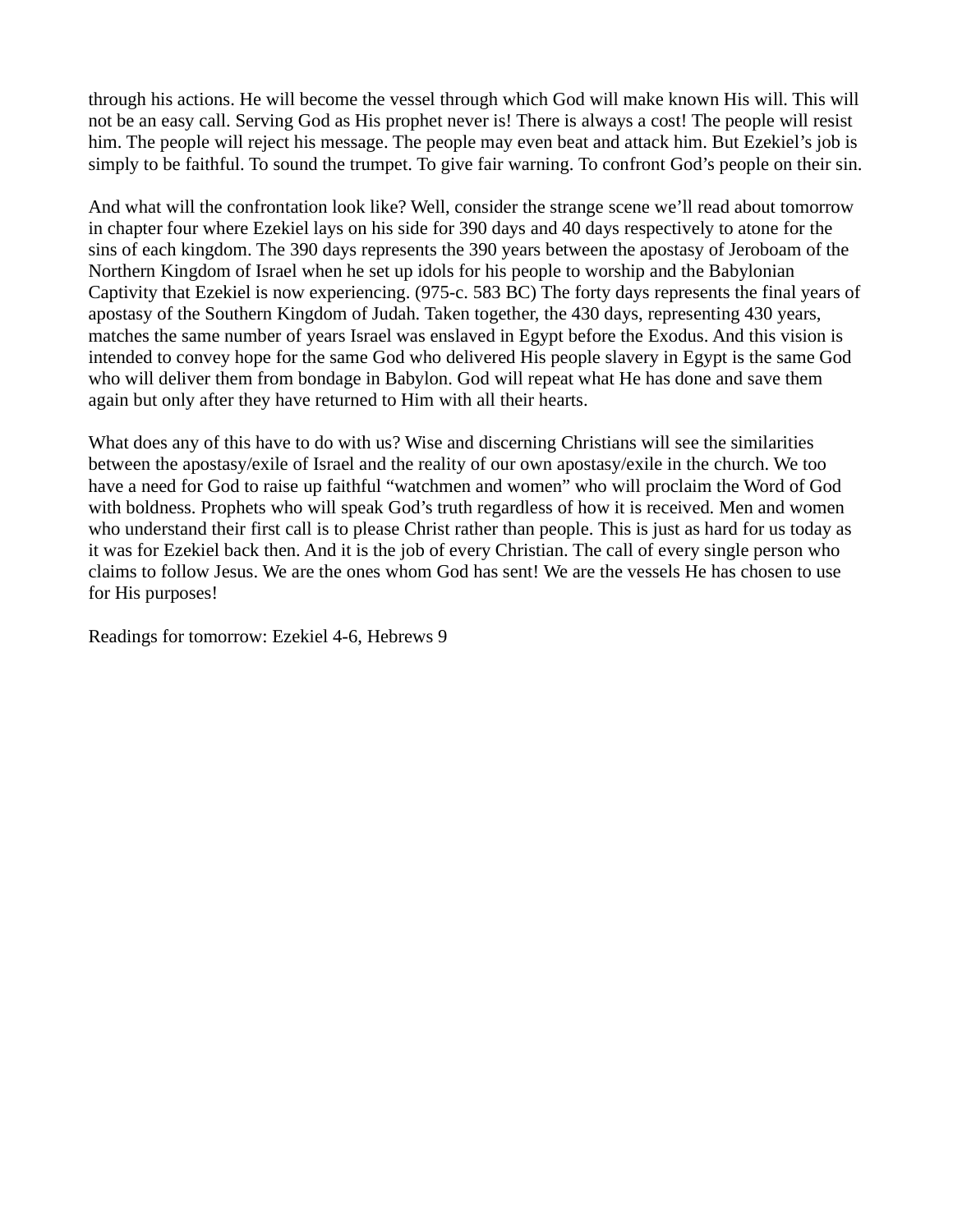## November 17, 2021 The Purpose of Judgment

<span id="page-27-0"></span>Readings for today: **Ezekiel 4-6**, Hebrews 9

Today's reading is as brutal as they come. Violence. Disease. Famine. Destruction. Pain. Suffering. God delivering His people over to judgment. It is hard to read. Harder still to try and picture. But the hardest part is to accept is that this is all from God. All a part of His plan. It raises some extremely difficult questions. How can this be the same God who promised compassion and steadfast love to the thousandth generation of those who love Him? How can this be the same God who will later reveal Himself fully and completely in Jesus Christ? How can this God of wrath be the same God of love? Is God bipolar? Manic? Schizophrenic? Does He have rage issues? Can He be trusted? Is such a God even worthy of our love?

These are all important questions to ponder but they also ultimately miss the point. God is God. He has made known His will. He has established His covenant. He has made clear His expectations. From the beginning, He has held nothing back. Nothing hidden. Nothing secret. He created us to fulfill His purposes. He is the Potter. We are the clay. Our problem is that we keep forgetting our place. We keep rejecting our role. We refuse to acknowledge His Lordship over our lives. Starting with Adam and Eve, we keep asserting our independence. We keep trying to be our own gods. Do things our own way. Worship as we please. And we forget the One whom we were created to serve. We forget the One we were created to please. We forget God is God and we are not.

We cannot say we haven't been warned. God is more patient with us than we deserve. He forbears for generations as the sin piles up. He continues to reach out in love only to have the door slammed in His face over and over again. He continues to show us grace though we deserve judgment. He continues to be faithful though we ignore Him and walk away. There are consequences to such actions. The apostle Paul talks about them in Romans 1, "For the wrath of God is revealed from heaven against all ungodliness and unrighteousness of men..." And how does that wrath manifest itself according to Paul? God simply withdraws His hand. He "gives us over" to the lusts of our hearts. The lust of our eyes. The pride and arrogance of our lives. And the results are ugly. Harsh. Tragic. Horrifying. Human beings, left unchecked, are brutal creatures. It was Robert Burns who first coined the phrase, "Man's inhumanity to man" in a poem he wrote in 1787 and the events of the last few hundred years only serve to confirm his analysis of the human condition. We are capable of unfathomable evil. We are capable of the most brutal violence. We are capable of the most horrifying, dehumanizing behavior. And if we're totally honest, we all know this to be true. Given the right conditions, all of us are capable of just about anything. (See the infamous "Stanford Prison Experiment" of 1971.)

How should a just and holy God respond? Righteous judgment. Our sin offends God on a level we simply cannot understand. Listen to how Ezekiel describes how God feels, "Then those of you who escape will remember me among the nations where they are carried captive, how I have been broken over their whoring heart that has departed from me and over their eyes that go whoring after their idols." (Ezekiel 6:9) God takes our sin seriously. Our problem is we don't take it seriously enough. We gloss it over. We make excuses. We rationalize our behavior. We justify our thoughts, attitudes, and actions. We foolishly believe we are somehow special and will escape judgment. We presume upon our relationship with God. We are just like Israel who believed they were "immune" because they were God's chosen people.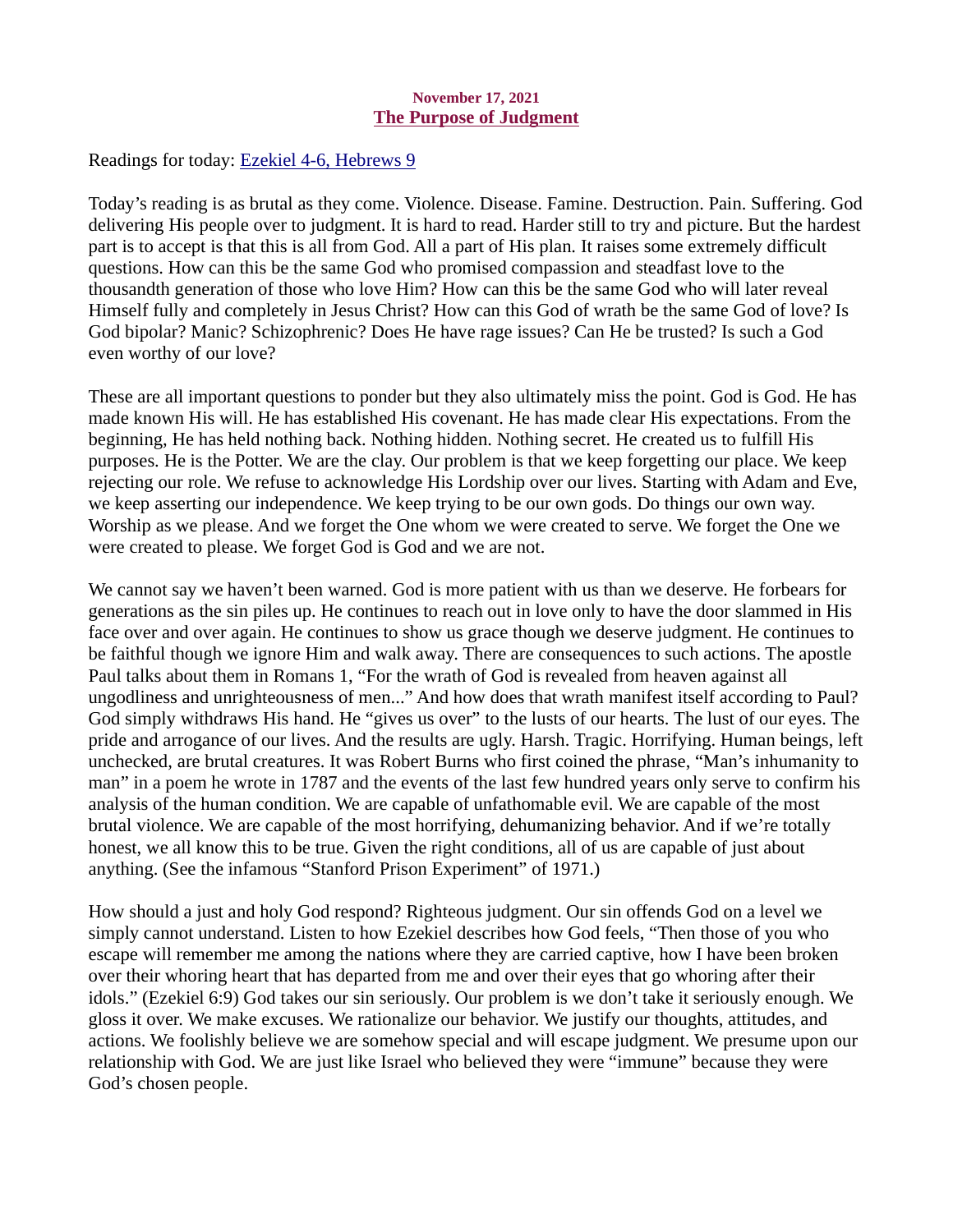But God will not be mocked. He vents His fury without mercy. "Thus shall my anger spend itself, and I will vent my fury upon them and satisfy myself. And they shall know that I am the Lord —that I have spoken in my jealousy—when I spend my fury upon them." (Ezekiel 5:13) It is scary. It is frightening. It makes us tremble. And if we aren't careful we will miss what God is trying to do. In our fear, we will focus yet again on all the wrong things. God's judgment is NOT an end in itself! It points beyond itself to something far greater! Far more important!

"That they may know I am the Lord." Over and over again we read this refrain. God using judgment to cleanse His people. To refine them. To separate the gold from the dross. The wheat from the chaff. He disciplines them in His love. He confronts the evil of their hearts. He forces them to come face to face with the depth of their sin and degradation. The utter futility of their idolatry. The full measure of their rebellion. Yes, it is harsh but it is also true. It is just. It is fair. It right. It is good. And it is ultimately so they may return in humility to the Lord. They must be broken. Their hardened hearts must be cracked. Their stiff necks bent. Their locked knees bowed. God will indeed bring them to their knees through judgment so they may experience the joy of being in right relationship with Him. This is the point of their exile. This is the point of their suffering. God wants His people back. And He will not relent until they return.

It's a sobering reality. Especially for us Christians. To think of all that Christ endured as the Father poured His wrath out on His Son. To consider all Christ went through as he experienced the depths of hell and God-forsakenness. He took on the full weight of human sin. As terrifying as the judgment is in Ezekiel, it pales in comparison to the judgment Christ suffered on the Cross. Reading these words through the prism of the Cross should make us appreciate the wonder of Christ's sacrifice for us. We should find ourselves marveling at the great love of God who would take our place. Bring judgment on Himself. Freely lay down His life in order to save us from our sin. Amazing love! How can it be that Thou my God wouldst die for me?

Readings for tomorrow: Ezekiel 7-9, Hebrews 10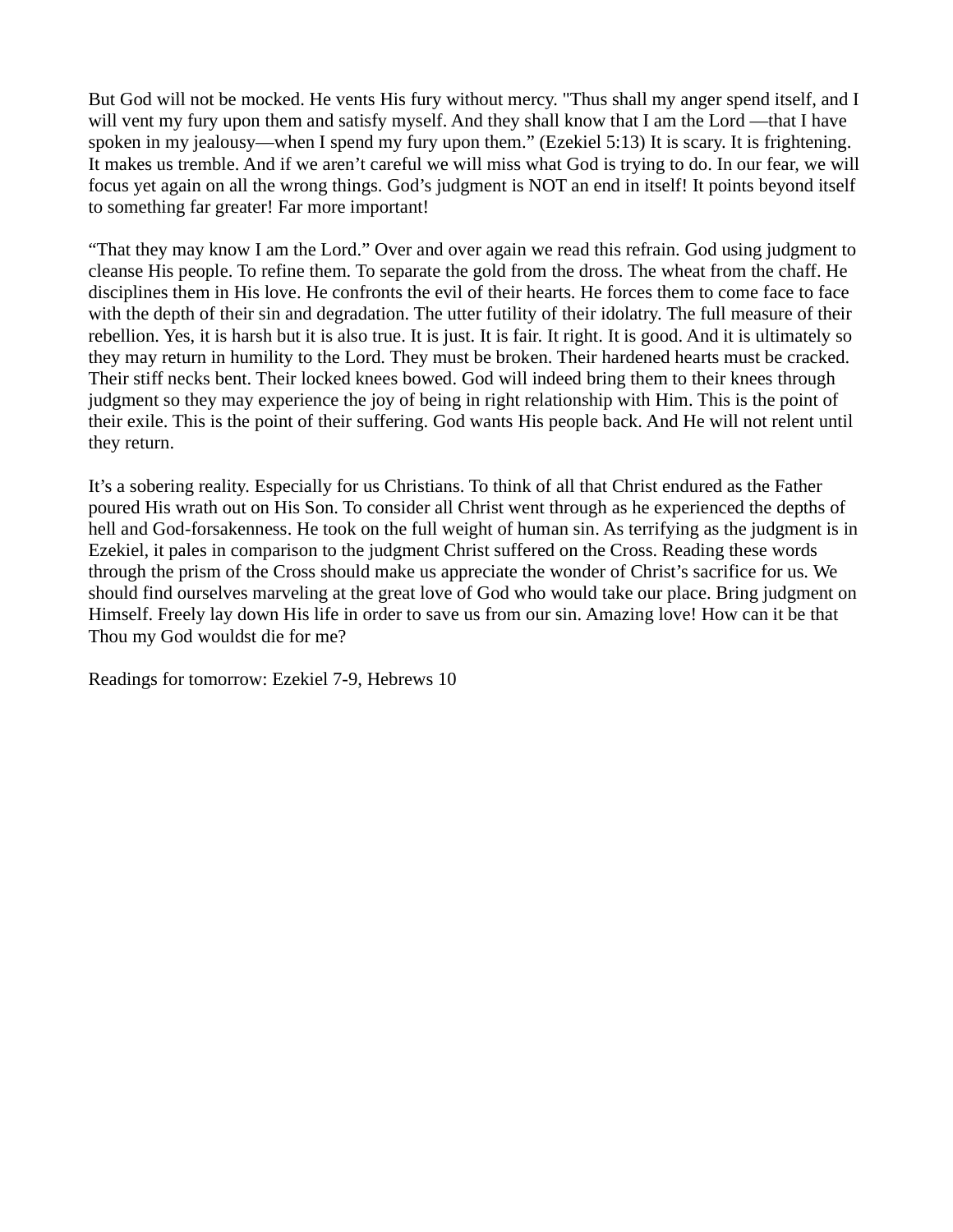# November 18, 2021 Strike Fire!

<span id="page-29-0"></span>Readings for today: [Ezekiel 7-9, Hebrews 10](https://www.biblegateway.com/passage/?search=Ezekiel+7-9%2C+Hebrews+10&version=ESV)

I know I've been focusing on the Old Testament quite a bit in my devotionals lately but today I want to turn to our New Testament reading and reflect a bit. Whoever the author of Hebrews is, he is intimately familiar with the Old Testament. He is also skilled at Jewish midrash which is an intepretive method that infused fresh meaning into the biblical texts. Jesus is his interpretive lens. He looks back on the ceremonial religious laws of the Torah and reinterprets them in light of Christ. The priesthood, sacrifices, and Temple are all reimagined. The high points of Israel's history are revisited as are the great heroes and heroines of the faith. It's like a fog has lifted for the author and they are seeing things clearly for the very first time.

Many years ago, I had LASIK surgery on my eyes. I have worn glasses since the fourth grade. My vision was terrible. I was as near-sighted as they come. Then I had the procedure. I remember walking out of the office and it was literally like scales had been lifted from my eyes. I could actually see things like the alarm clock in the morning or the individual leaves on the tree in my front yard. It was an incredible feeling.

I imagine the author of Hebrews felt the same way. You can almost feel the energy coming off the page. If you listen closely, you can sense his excitement and joy as he shares what he's discovered. Now it all makes sense! Now it all has become clear! This is why God instituted the sacrificial system and this is how God brings that system to fulfillment! His own Son serves both as High Priest and Perfect Sacrifice. He bears His own Body into the Holy of Holies in the heavenly Temple and satisfies the just demands of God's Law once and for all. This is the mystery of salvation all of our forefathers and mothers in the faith looked forward to and now it is ours to see and to touch and to taste! The promised new covenant has been given. The new age inaugurated. The gates of heavenly Jerusalem thrown open. The angels gathered, along with the saints who have gone before us, to join the party. A gift is being offered. An unshakable kingdom that will never fall for it's foundation is Christ Himself!

Can you feel it? Can you sense the passion behind his words? The excitement? The energy? It comes to a crescendo in passages like the one we read today. "Therefore, brothers and sisters, since we have confidence to enter the holy places by the blood of Jesus, by the new and living way that he opened for us through the curtain, that is, through his flesh, and since we have a great priest over the house of God, let us draw near with a true heart in full assurance of faith, with our hearts sprinkled clean from an evil conscience and our bodies washed with pure water. Let us hold fast the confession of our hope without wavering, for he who promised is faithful. And let us consider how to stir up one another to love and good works, not neglecting to meet together, as is the habit of some, but encouraging one another, and all the more as you see the Day drawing near." (Hebrews 10:19-25) You can almost hear him shout these last words, amen?

Friends, the gift God offers us in Christ is nothing short of heaven itself. Through Him we receive eternal life in an eternal relationship with an eternal God who reserves a place for us in His eternal Kingdom. To Him be all the praise, honor and glory forever!

Readings for tomorrow: Ezekiel 10-12, Hebrews 11:1-16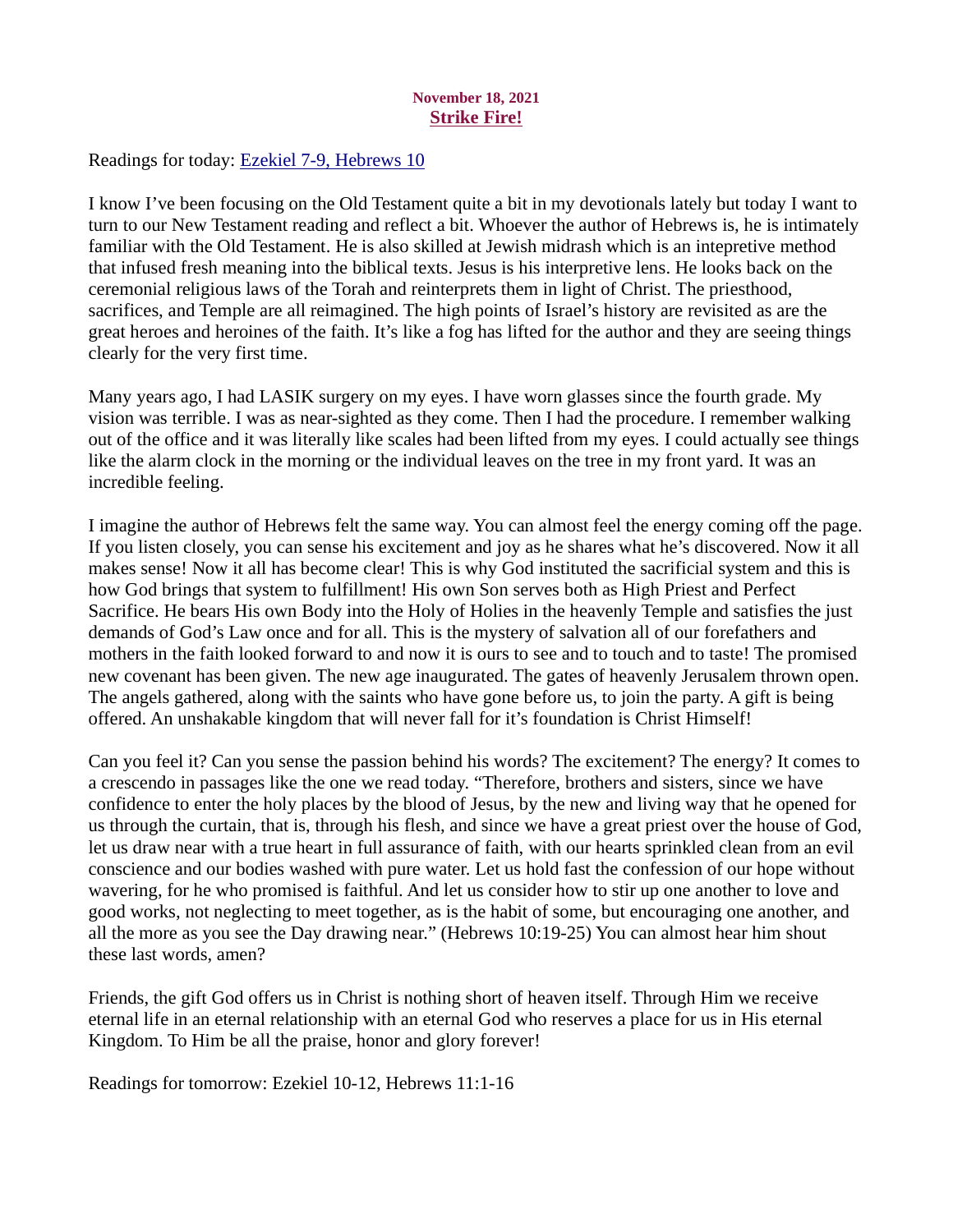## November 19, 2021 The Glory of the Lord

<span id="page-30-0"></span>Readings for today: [Ezekiel 10-12, Hebrews 11:1-16](https://www.biblegateway.com/passage/?search=Ezekiel+10-12%2C+Hebrews+11%3A1-16&version=ESV)

It is hard for us to fathom the national catastrophe that befell Israel. Harder still for us to understand the depth of their pain and suffering. Living as we do in the world's most powerful nation, we cannot begin to grasp what it would be like to watch your entire way of life destroyed. However, all of that pales in comparison to the tragedy Ezekiel sees in his vision today. All the destruction. All the loss of life. All the famine and disease. None of that would have compared to the grief he felt watching the Lord leave His Temple.

From the moment God indwelled the Tabernacle in the wilderness, Israel had never been alone. They enjoyed His protection. They enjoyed His provision. He gave them victory after victory. Established them in the Promised Land. Taken up residence in Jerusalem with them once they built the Temple. Over time, the Israelites began to take Him for granted. In fact, there was a sense in Jeremiah and Ezekiel's time that the Lord was somehow "trapped" in the Temple. They believed they had the Lord caged. He ceased to be their god and had now become a totem. A magic talisman to keep them from evil. This is why they stubbornly refused to leave Jerusalem when Jeremiah called them to submit to Nebuchadnezzar. They falsely believed as long as they had the Lord locked down in His Temple that they could never be fully defeated.

Imagine their shock when Ezekiel relates his vision of the Lord leaving the Temple. Departing from the east gate. Rising above the cherubim where He normally sat. Heading out of the city that bore His name. Imagine their fear as their one hope departs, leaving them alone for the first time since their days in Egypt. It's difficult for us wrap our minds around simply because we believe God is everywhere all the time. We hold onto the promise that God is always with us. We trust He will never leave us or forsake us.

But what if the Lord leads us into exile? What if the Lord leads us into a season of suffering? What if the Lord seeks to refine us and sanctify us? Are we willing to go where He leads? The reality is we too can take the Lord for granted. We too can act as if He's "trapped" in a relationship with us. As if God is "bound" by His unconditional love for us. We falsely believe our thoughts, attitudes, and actions don't matter. We false believe we can reject holiness as a way of life. We falsely believe God's primary goal is our personal happiness. Nothing could be further from the truth. Yes, God does love us with an everlasting love. But make no mistake, God is not "bound" to us. He is not "trapped" in this relationship. He is not co-dependent on us nor does He allow our whims, our feelings, or our desires to shape His will for our lives. We sin at our own risk. We run ahead of God at our own peril. We stubbornly refuse to follow Him to our own detriment.

Perhaps the best example of how God relates to us comes from the story Jesus tells of the prodigal son in Luke 15. The younger son comes to his father in the tale and asks for his inheritance. He wants nothing to do with his family any longer. He wants to be on his own. Live according to his own rules. Follow his own path. Find his own happiness. So he takes his money and leaves. The father lets him go. Many years pass. The son spends all he has on sinful pursuits. He abandons all his father taught him. Now he's desperate. Alone. Afraid. Ashamed. One day he plucks up the courage to go home. He has no hope his father will accept back into the family but he thinks he might be able to catch on as a hired servant. But while he is far off, the father sees him. The father's been waiting by the door. Watching out the window. Longing. Praying. Looking forward to the day when his son will come to his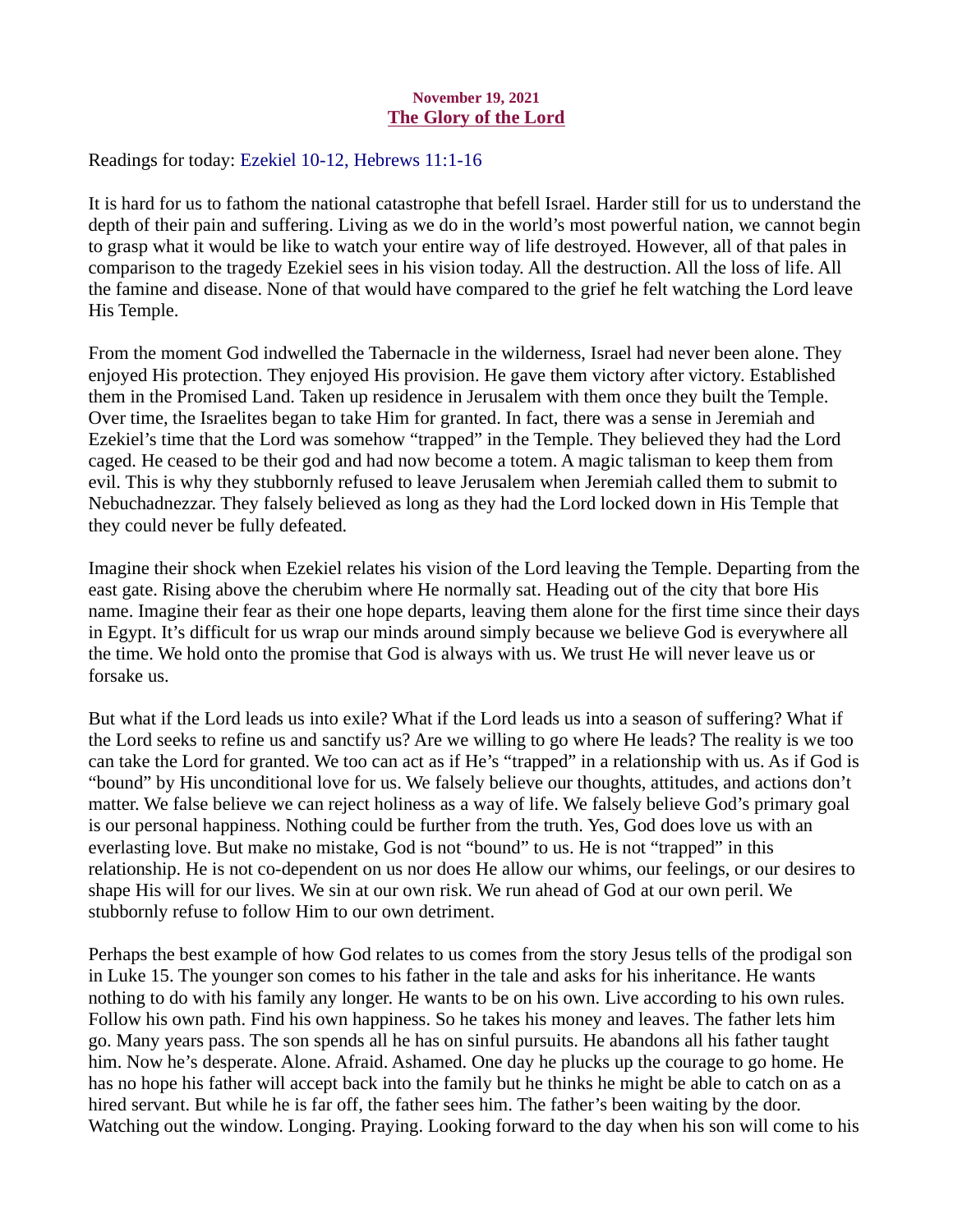senses. The father runs to him. Embraces him. Gives him a robe to wear and places the signet ring back on his finger. He is home. He is part of the family again.

It's a powerful story. One that reminds us of the great love of God. It should also remind us of the consequences of our sin. The father never stopped loving the son just as God never stops loving us. But the father did let the son go. He did let the son make his own sinful decisions and then face the terrible consequences. The same was true for Israel. God did indeed come to dwell in His Temple. Like the father from the story, He loved His children unconditionally. Over and over He forgave them. But then there came a day when they finally said, "We don't want you here anymore. We don't want to be your children. We want to do our own thing. Live our own lives. Pursue our own happiness. Chase our own dreams. And they don't include you." So the Father did what they asked. He left His home in their hands. He removed His glorious presence. The result is pain. Suffering. Heartbreak. Such is always the case when we abandon God.

At the same time, Ezekiel sounds a note of hope. Presumably, God could have chosen to leave His Temple and head in any direction. But He went east. East to where the exiles lived. East to Babylon. East to find His wayward children. East to be with them in captivity. East to comfort them in their diaspora. East to provide for them and make them prosper. East to join them so they never would be alone.

Friends, God's glory doesn't need a Temple. A house made with human hands. A sanctuary covered in gold. The Bible declares that we are temples of the Holy Spirit! Our hearts have become the residence of God Himself! This is why Ezekiel declares, "And I will give them one heart, and a new spirit I will put within them. I will remove the heart of stone from their flesh and give them a heart of flesh, that they may walk in my statutes and keep my rules and obey them. And they shall be my people, and I will be their God." (Ezekiel 11:19-20) Furthermore, it's why the Apostle Paul will later declare, "Do you not know that you are God's temple and that God's Spirit dwells in you?" (1 Corinthians 3:16) Because God's Spirit has taken up residence in our hearts, we ourselves are "being transformed into the Christ's image from one degree of glory to another. For this comes from the Lord who is the Spirit." (2 Corinthians 3:18) Amazing! The great news of the gospel is that God's glory now lives in us! And this is why we do not take Him for granted or presume upon His grace. Rather we should be deeply humbled by God's willingness to dwell with us and in us and work through us.

Readings for tomorrow: Ezekiel 13-15, Hebrews 11:17-40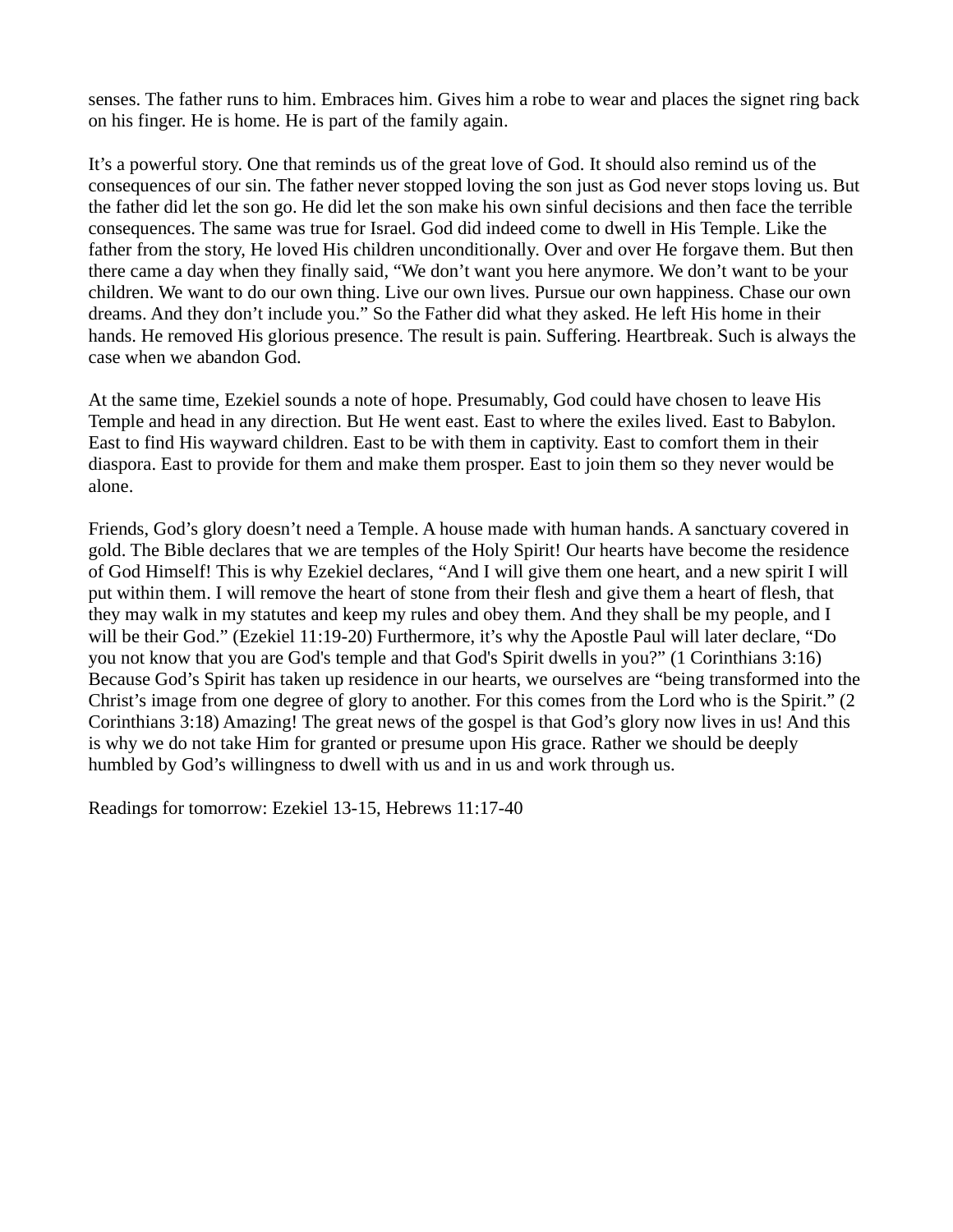# November 20, 2021 By Faith

<span id="page-32-0"></span>Readings for today: [Ezekiel 13-15, Hebrews 11:17-40](https://www.biblegateway.com/passage/?search=Ezekiel+13-15%2C+Hebrews+11%3A17-40&version=ESV)

Some say faith is blind. Some say faith is foolish. Some say faith is an opiate of sorts for the masses. A delusion we are indoctrinated into by religious institutions. That's not how the Bible defines faith. It is a fundamental belief. A conviction that what remains unseen is nonetheless very real. It is an assurance for the future where all our hopes and dreams for eternity will come to pass. It is ultimately a deep and abiding trust in God and His plan for our lives and for our world.

Hebrews 11 is rightly called the "Hall of Fame" of faith. It lists the many heroes and heroines who walked by faith. Abel offered a better sacrifice than Cain. Why? Because he offered it in faith. Enoch did not taste death. Why? Because he walked with God. Noah risked it all to build an ark. Why? Because he loved God more than he loved the things of this world. Abraham left home, kindred, and country. He left behind all that was familiar. All that was safe. All that was secure. Why? Because he had his eyes fixed on a better country. A heavenly one. Sarah embraced a miraculous pregnancy in her old age. She carried Isaac to term though the toll on her body must have been enormous. She risked her life to bring the child of promise into the world. Why? Because she knew God was faithful. The list goes on and on. And it's not meant to be exhaustive. It's meant to be illustrative. To encourage those of us who are still fighting the good fight of faith in this world. Who are still sojourning on this earth that is not our home. It's written to encourage those of us who are still seeking a homeland, eternal in the heavens. The place where God dwells.

What does walking by faith look like for you today? In what areas of your life are you being called to trust God? How are you placing your life, your future, your hopes and your dreams into His hands? Are you intentionally seeking to live by faith? Remember, "without faith it is impossible to please him, for whoever would draw near to God must believe that he exists and that he rewards those who seek him." (Hebrews 11:6) Living by faith requires intentionality. Walking by faith requires self-discipline. It means dying to self every moment of every day. Laying aside the desires of the flesh in favor of the fruit of the Spirit. It means trusting God to reveal His will in His time. It means taking all that we are and all that we have and placing it at God's disposal to use as He sees fit. It means walking with open hands before the Lord, allowing Him to guide and direct our steps.

I can tell you from personal experience there is nothing more exciting and nothing more daunting than following Christ. You end up on these amazing journeys you never thought possible. You have this experiences you never would have imagined. You get taken to the end of your own wisdom and strength and resources again and again as God teaches you to rely on Him. It's not easy. It's often scary. But God is faithful and He delivers on His promises. Make your decision right now to live this day by faith!

Readings for tomorrow: None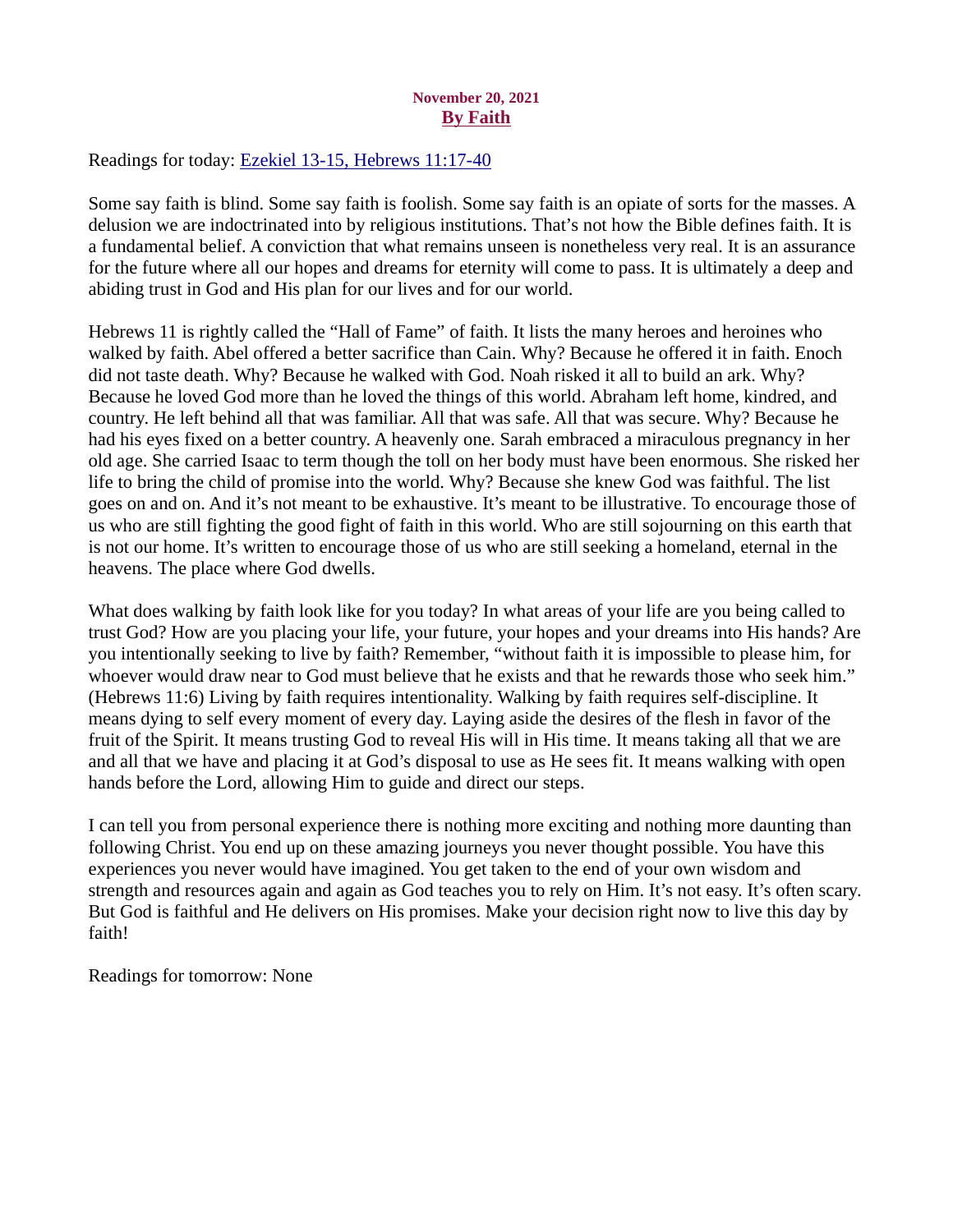#### November 22, 2021 The Gospel according to Ezekiel

<span id="page-33-0"></span>Readings for today[: Ezekiel 16-20, Hebrews 12-13](https://www.biblegateway.com/passage/?search=Ezekiel+16-20%2C+Hebrews+12-13&version=ESV)

Today's reading isn't easy. But if one can get past the graphic imagery of chapter 16, one will see a compelling picture of the gospel emerge. A gospel that is as much for Israel as it is for the church today. In this chapter, God retells their national story from His point of view. He reminds them of their humble beginnings. Reminds them of His lavish blessings. Reminds them of their great betrayal. Reminds them of His everlasting covenant. This is their story. This is our story. This is the gospel story.

Where does our relationship with God begin? Not with us. We did not choose to love God. We could not choose to love God. No, we were helpless like babes. Abandoned. Left all alone. Stillborn spiritually. It was not our beauty that caught God's eye but our desperation. "And as for your birth, on the day you were born your cord was not cut, nor were you washed with water to cleanse you, nor rubbed with salt, nor wrapped in swaddling cloths. No eye pitied you, to do any of these things to you out of compassion for you, but you were cast out on the open field, for you were abhorred, on the day that you were born. And when I passed by you and saw you wallowing in your blood, I said to you in your blood, 'Live!'" (Ezekiel 16:4-6) Out of pure compassion and grace, God adopted us as His own. Brought us into His family. Took us from the field where we had been cast. Bathed us. Fed us. Clothed us. Rocked us. Sang to us. Raised us. "I made you flourish like a plant of the field. And you grew up and became tall and arrived at full adornment. Your breasts were formed, and your hair had grown; yet you were naked and bare." (Ezekiel 16:7)

What does our relationship with God look like as it matures? We grow up under His watchful eye and gracious care. When the time is right, God takes us as His bride. He covers our nakedness with the corner of His garment. He makes His vow and covenant with us. He bestows riches and honor and glory on us as befits the bride of the King of Kings and Lord of Lords. And the whole world marvels at what God has done. Just like the whole world came to see the splendor and glory of Israel. The whole world envied the relationship she had with her God.

But Israel grew proud. She began to believe her own hype. She read her own press clippings. She trusted in her riches and beauty and power and influence. She abandoned her covenant with the Lord and began to serve other gods. God's bride was now playing the whore. She literally took the gifts God had given her and gave them away to idols. Fed them with the bread God provided from His own hands. Things got so bad Israel began sacrificing their innocent children to appease those other bloodthirsty gods. "How sick is your heart, declares the Lord God, because you did all these things, the deeds of a brazen prostitute..." (Ezekiel 16:30)

Therefore God brings judgment on His bride. "For it is time for judgment to begin at the household of God..." (1 Peter 4:17) God will not spare His bride. In fact, He holds His bride to an even higher standard. Higher than Samaria. Higher than Sodom. "Bear your disgrace, you also, for you have intervened on behalf of your sisters. Because of your sins in which you acted more abominably than they, they are more in the right than you. So be ashamed, you also, and bear your disgrace, for you have made your sisters appear righteous." (Ezekiel 16:52) God disciplines those He loves out of a desire to see them cleansed from sin and brought to glory. "My son, do not regard lightly the discipline of the Lord, nor be weary when reproved by him. For the Lord disciplines the one he loves, and chastises every son or daughter whom he receives." (Hebrews 12:5-6) His desire is for His bride to return. To come back to Him. To be faithful and true once more. To remember from whence she came and to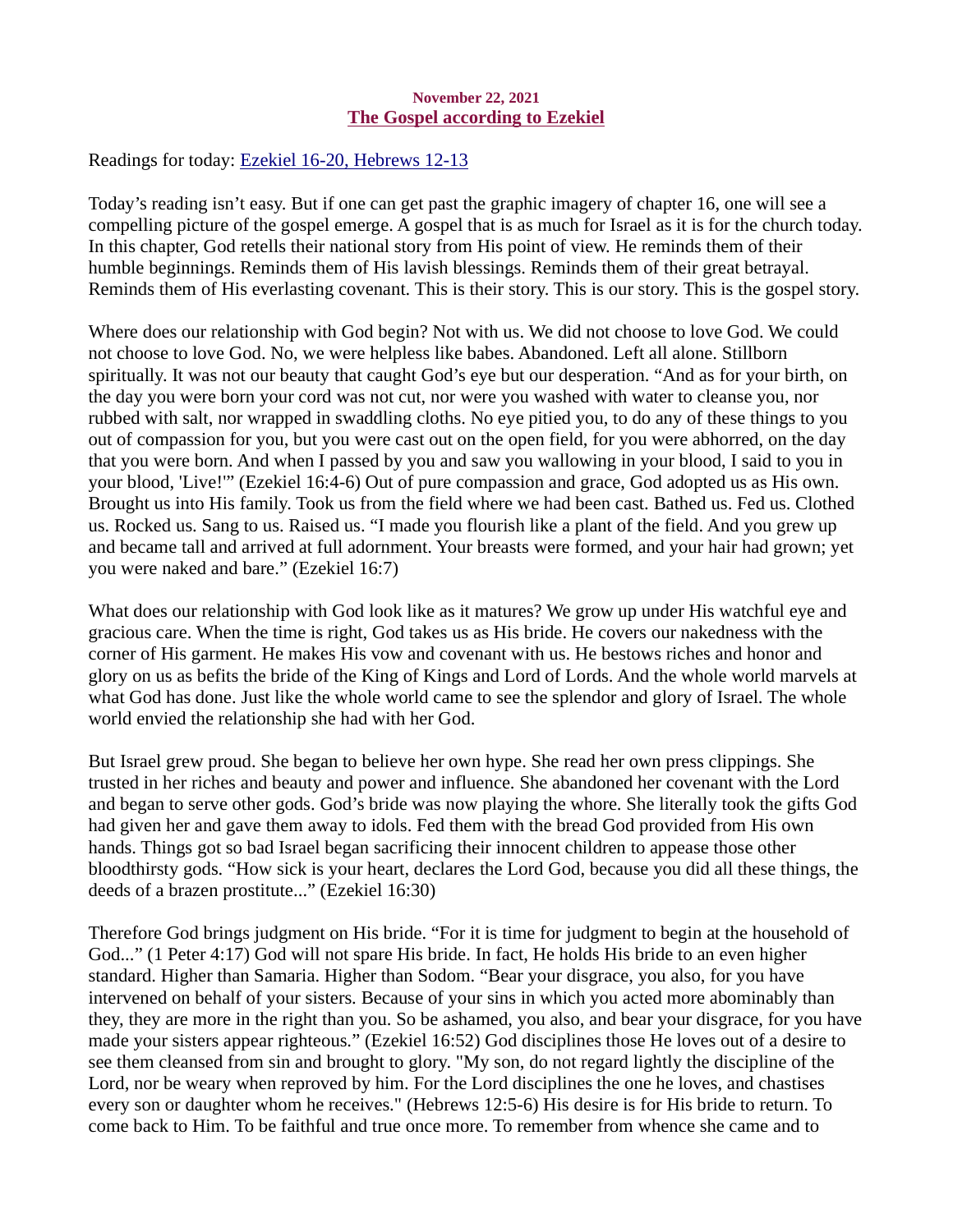honor her Husband for all He has done. Why? So the world may again marvel at the intimacy of their relationship. So the world may again say, "For what great nation is there that has a god so near to it as the Lord our God is to us, whenever we call upon him?" (Deuteronomy 4:7)

This is why Ezekiel 16 ends with a note of hope. "Yet I will remember my covenant with you in the days of your youth, and I will establish for you an everlasting covenant...I will establish my covenant with you, and you shall know that I am the Lord, that you may remember and be confounded, and never open your mouth again because of your shame, when I atone for you for all that you have done, declares the Lord God." (Ezekiel 16:60, 62-63) God has atoned for His bride. On the cross, He paid for all her sin. He took all her punishment. All her shame. All her self-inflicted degradation on Himself. On the cross, the faithful Husband gave His life for the sake of His bride "so that He might present the church to Himself in splendor, without spot or wrinkle or any such thing, that she might be holy and without blemish." (Ephesians 5:27)

Readings for tomorrow: Ezekiel 21, James 1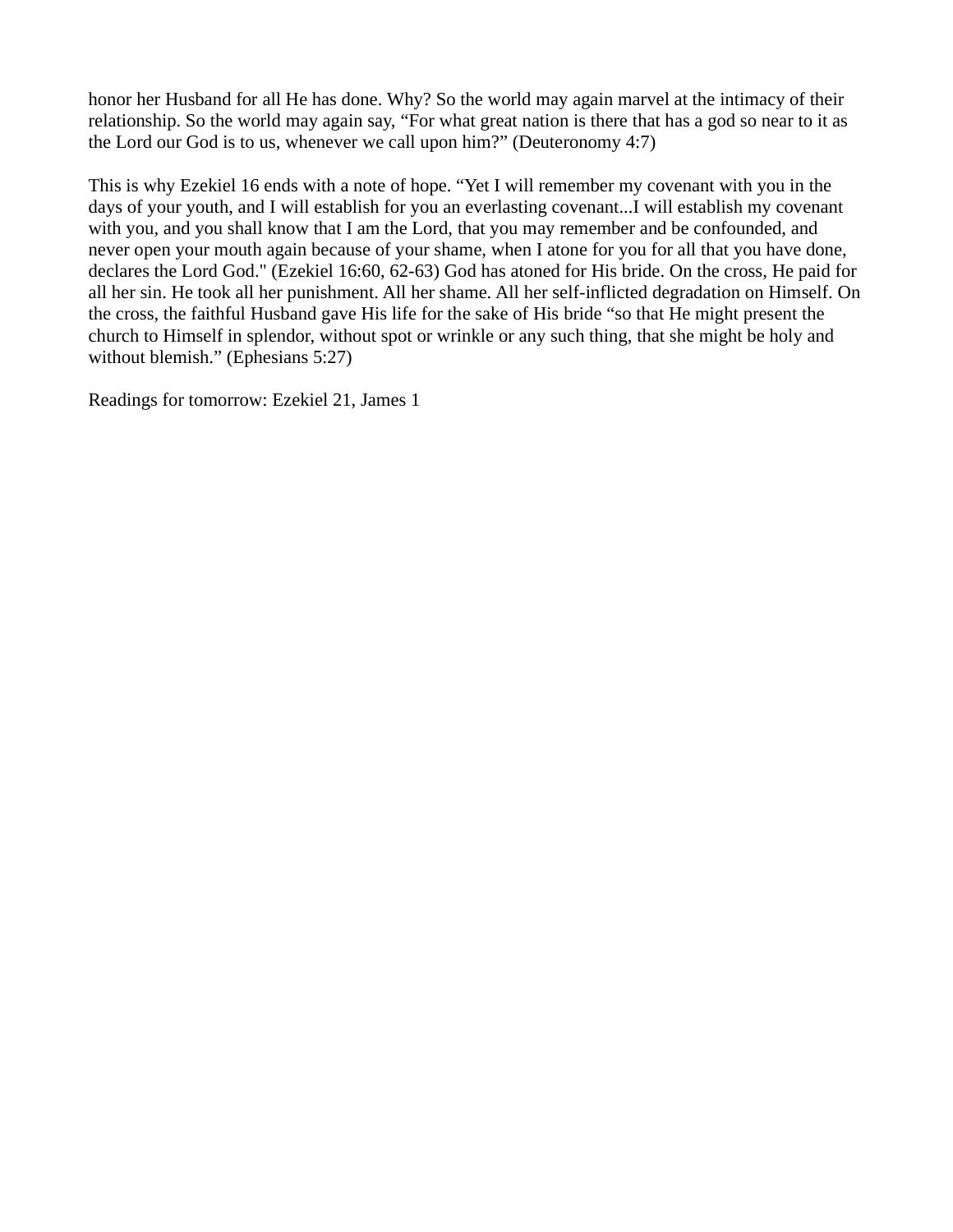#### November 23, 2021 The Problem with Anger

<span id="page-35-0"></span>Readings for today: [Ezekiel 21, James 1](https://www.biblegateway.com/passage/?search=Ezekiel+21%2C+James+1&version=ESV)

"For the anger of man does not produce the righteousness of God." (James 1:20)

I still remember when God hit me right between the eyes with this verse. It was several years ago and I was struggling with one of my children. We were locked in perpetual conflict. Every conversation seemed to end in an argument. Our voices would raise. Our bodies would shake. Threats would be made. Things would often spiral out of control. Our relationship was deeply broken. Now I could give you all sorts of reasons why I felt justified in my anger. I could even support my reasons biblically. I am a pastor after all. But none of that mattered when I read these words from James 1:20. I realized I had no excuse. My anger could never be righteous. My justifications - as good as they were - ultimately fell flat in the face of the fact that I was losing my child. Something needed to change. We went to counseling. The Christian counselor asked me a simple question, "Have you ever seen anything positive come from your anger?" It felt like a paraphrase of James 1:20 and it cut me to the heart. From that moment on, I made a commitment to my child that I would do all I could to redirect my anger. To choose a different path. To react in a more positive, more peaceful, more godly way. I repented. I humbled myself before my child. I asked for their forgiveness. And we made a new beginning.

I wish I could tell you I never did get angry again. That is not true. It took some time and a lot of fasting and praying for my heart to change. My reactions by this point in time in my life were pretty ingrained. But as I continued to bring the broken pieces of my heart before the Lord and the broken pieces of my relationship with my child before the Lord, I began to heal. I began to mend. I began to see the fruit of a different approach. One based on grace and acceptance and encouragement and unconditional love. Fast forward several years. My child and I have a great friendship. One built on mutual respect and love. Despite all my fears and anxieties over their future - much of which drove my anger in the first place - they are doing great. They work hard. They are responsible. They are building a great life for themselves. And I am thankful.

One of the great lies circulating through our world today is that human anger can somehow be righteous. We rage against injustice. Rage against abuse. Rage against suffering. Rage against tyranny. It doesn't matter which side of the political aisle you are on. It doesn't matter where you fall on the social spectrum. Everyone seems angry these days and I get it. Anger is a powerful emotion. It makes us feel strong and good and righteous. Sadly, it is not sustainable. The adrenaline rush does eventually wear off. We run out of steam. Our pent up energy eventually dissipates leaving us feeling weak and vulnerable. And then we have to face the fallout. The people we've hurt along the way. The bodies we've left in our wake. The wounds we've created as we've lashed out. It's vicious cycle.

How different things would be if we followed the advice of James? What if we were quick to hear? Slow to speak? Slow to anger? What if we obeyed with meekness and humility the Word of God which is able to save our souls? What if we were doers of the Word and not just hearers? What if we practiced what we preached? What if overcame evil with good? Overcame hate with love? Overcame sin with grace? What if we patterned our life after the life of Jesus?

Things have radically changed in my home as a result of me putting away my anger. My children no longer are fearful of dad's eruption. My wife no longer has to do damage control after dad loses his cool. Our relationships are closer. The bonds of love we share are tighter. Yes, we still make mistakes. Yes, we still have to have hard conversations. Yes, we still have to confront disobedience and enforce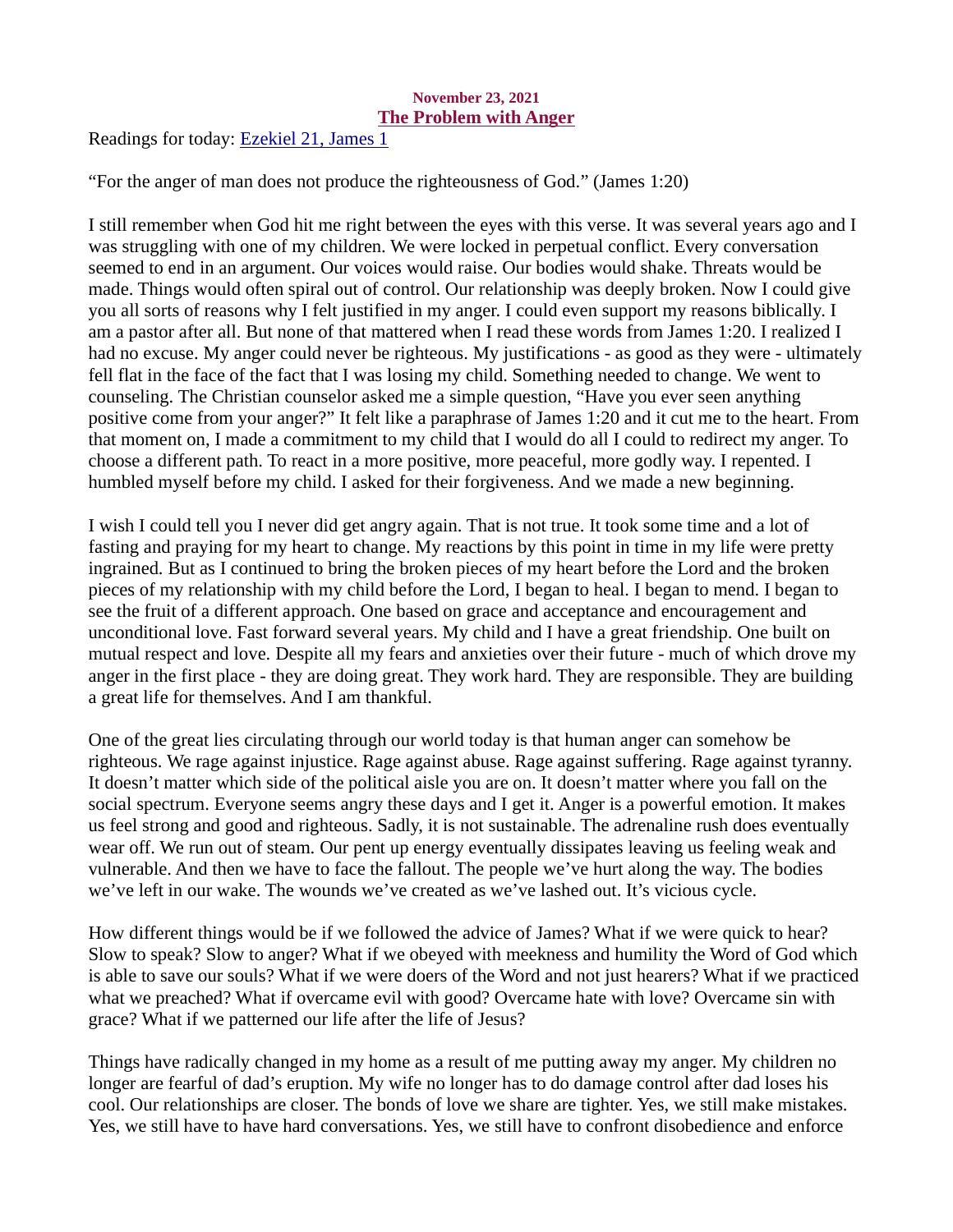boundaries and there are consequences when the rules are not followed or responsibilities not kept. But by God's grace we are making great progress as we rely on the power of God's love rather than the power of human anger to find our way.

Readings for tomorrow: Ezekiel 22-24, James 2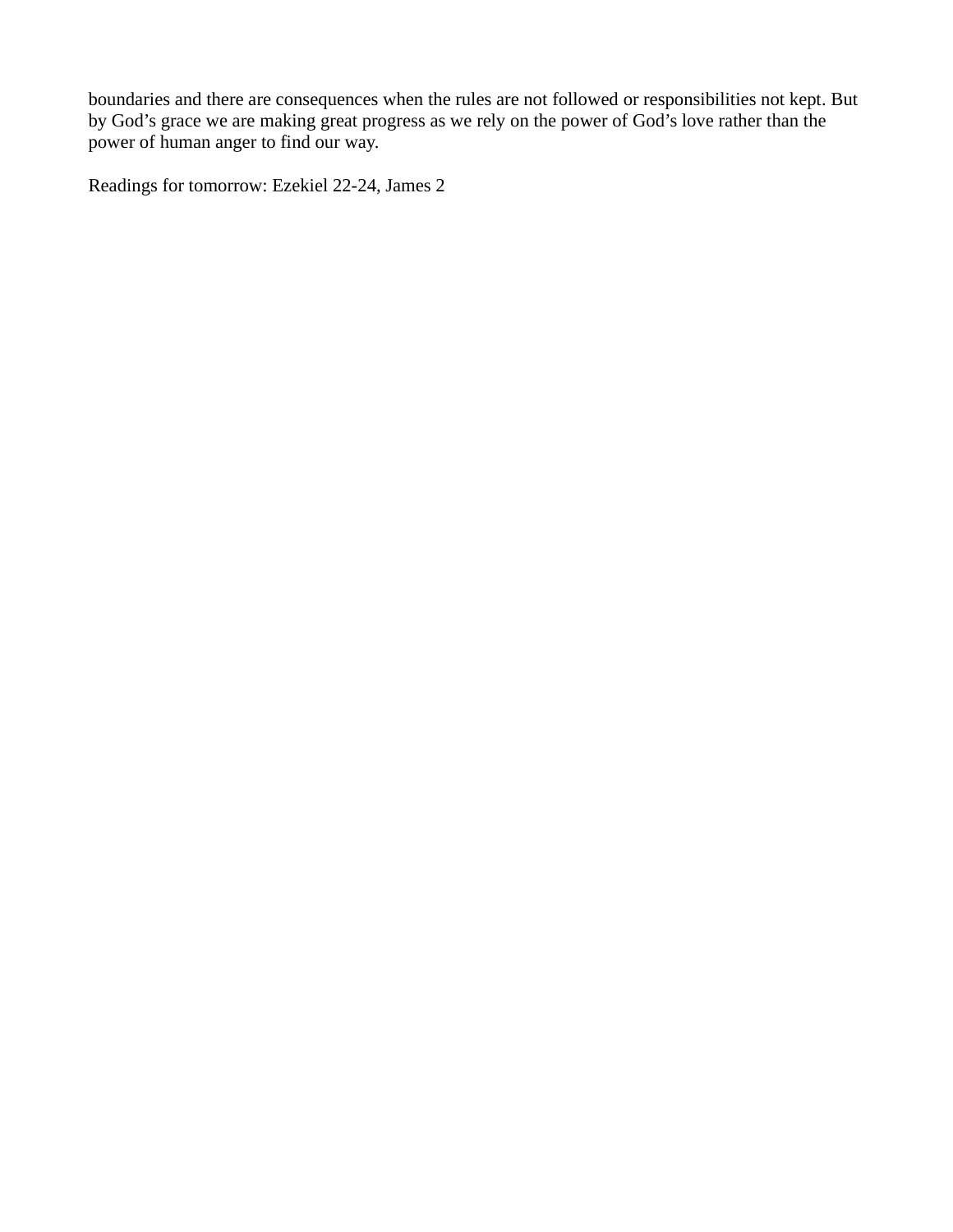#### November 24, 2021 **Justice**

#### <span id="page-37-0"></span>Readings for today: [Ezekiel 22-24, James 2](https://www.biblegateway.com/passage/?search=Ezekiel+22-24%2C+James+2&version=ESV)

This morning the news came down that the three men who killed Ahmaud Arbery were found guilty of murder. This is a good thing. It is a just and righteous verdict. It gives us yet another reason to hope that we are making progress as a nation when it comes to ending racial discrimination. It also serves as a sober reminder of the work we have yet to do. It's important to keep in mind that without the video being leaked to the media, the suspects might never have been arrested. The trial might never have happened. Justice might never have been done. So there is still much work left to do.

Many years ago, I had the privilege of serving as a volunteer chaplain at New Jersey State Prison. This is the maximum security facility for the state and, at that time, was also the location of death row. (The death penalty has since been abolished in New Jersey.) Most of the inmates had been convicted of some form of violent crime and were serving long sentences as a result. However, as I began to hear their stories and study the data from within the system, it became readily apparent to me that race and socio-economics had a significant and disproportionate influence on the types of charges filed, conviction rates, substance of plea deals, and sentencing outcomes. Those who could hire a private lawyer were far better off than those assigned a public defender. Those who were white were often treated differently than blacks or Latinos. Even adjusting for human error could not account for the disparities within the system. (For those looking for great research on the topic, check out the Equal Justice Initiative led by Bryan Stevenson at https://eji.org.)

What does all this have to do with today's reading? I'm glad you asked. ;-) James begins his second chapter with these words, "My brothers and sisters, show no partiality as you hold the faith in our Lord Jesus Christ, the Lord of glory." (James 2:1) He goes on to warn his fellow believers against showing favoritism to the rich and dismissing those who are poor. Catering to the powerful while ignoring the powerless. He reminds them that God Himself identifies with the poor and powerless, including the Jews themselves who were chosen by God when they were slaves in Egypt! "Listen, my beloved brothers and sisters, has not God chosen those who are poor in the world to be rich in faith and heirs of the kingdom, which he has promised to those who love him?" (James 2:5) Tragically, for too much of our history as a nation, we have tended to let factors like race and economics and gender influence far too many outcomes. We have been guilt of showing partiality to those who are rich and powerful and white and male, giving them the benefit of the doubt. Consider not just the disparities highlighted by the case cited above but sexual abuse cases like the one against Larry Nasser or many Roman Catholic clergy or several high profiled evangelical pastors in recent years. Consider how differently Felicity Huffman was treated when compared to Kelley Williams-Bolar. Huffman is a white, wealthy, and well-known actress who bribed an SAT proctor with \$15,000 to illegally change her daughter's answers so she could get into a good college. She got fourteen days in federal prison, a \$30,000 fine, and 250 hours of community service. Williams-Bolar used her father's address to redistrict her children to get them into a better public school and was originally sentenced to five years in prison! Yes, her sentence was eventually reduced to ten days in jail and three years probation thankfully - but the point still remains. We all have natural, sinful tendency to privilege some over others.

So what are we to do? We cling to the gospel. The gospel declares that those who were dead in their trespasses (death penalty) have been made alive through Christ! Those who were once trapped in spiritual poverty have now been made rich in faith and heirs to God's Kingdom! Those who were once defined by their race, gender, or socio-economic status have now become one in Christ Jesus! This is the foundation on which true justice is built and it is the only way forward for the church, for our communities, and for our nation.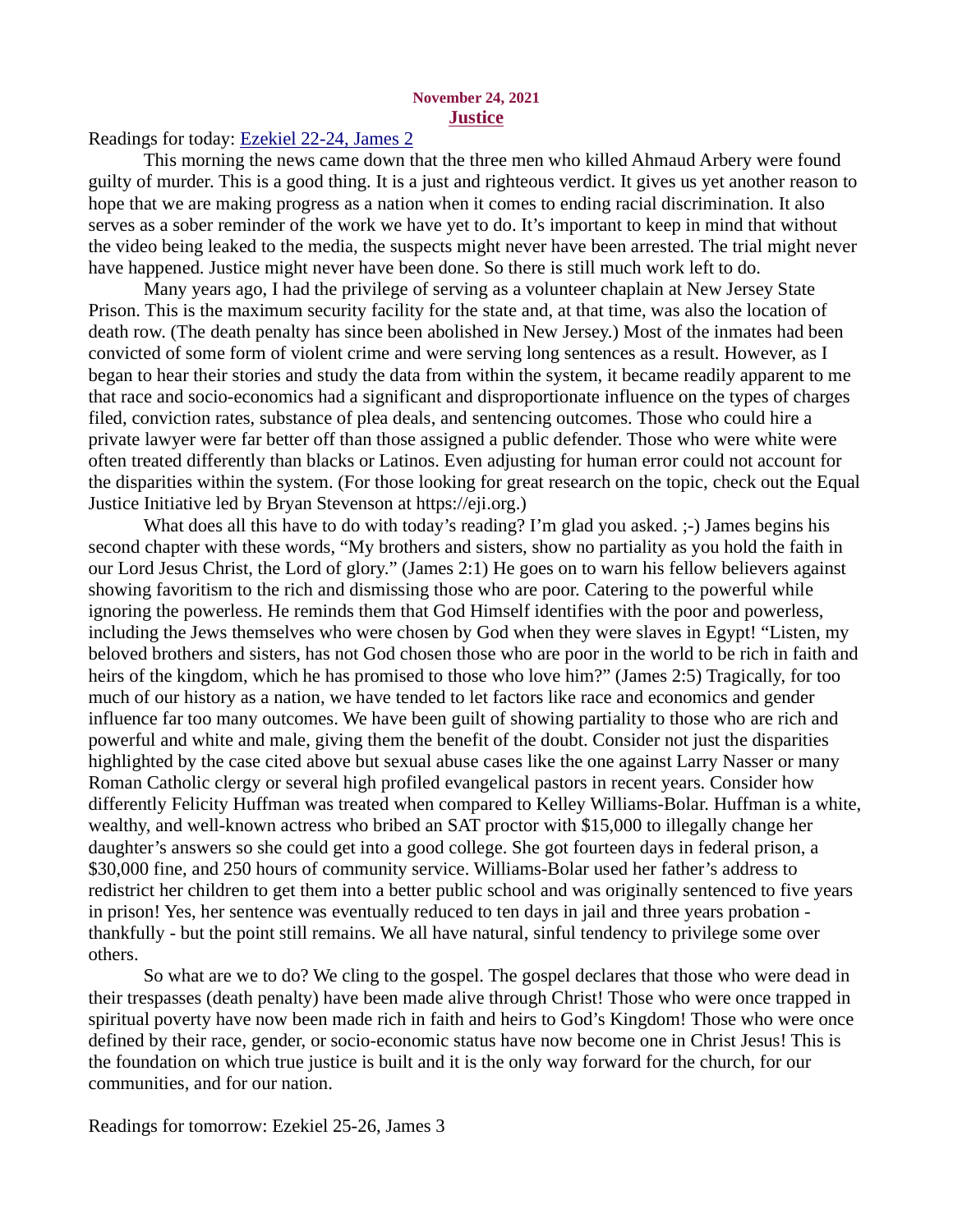## November 25, 2021 Watching our Words

<span id="page-38-0"></span>Readings for today[: Ezekiel 25-26, James 3](https://www.biblegateway.com/passage/?search=Ezekiel+25-26%2C+James+3&version=ESV)

"The tongue is a fire, a world of unrighteousness. The tongue is set among our members, staining the whole body, setting on fire the entire course of life, and set on fire by hell. For every kind of beast and bird, of reptile and sea creature, can be tamed and has been tamed by mankind, but no human being can tame the tongue. It is a restless evil, full of deadly poison. With it we bless our Lord and Father, and with it we curse people who are made in the likeness of God. From the same mouth come blessing and cursing. My brothers and sisters, these things ought not to be so." (James 3:6-10)

Reading these words today makes me wonder if James looked into the future and saw the dumpster fire that is social media these days! Everything from our national discourse down to the conversations we have around so many dinner tables only serves to prove James' point about the untamable tongue. How many fires are started by careless words? How much violence is stoked by those who peddle lies? How much damage is done to people and to communities all across our country because some choose to weaponize their words to further their own selfish ends? Indeed the whole body that is America has become stained. Our entire way of life set on fire. So many relationships ended due to the restless evil and deadly poison that is spreading throughout our land. All because we can't seem to tame our tongue. We can't seem to control our words. We refuse to follow grandma's advice, "If you can't say anything nice, don't say it at all."

Sadly, far too many Christians are leading the charge. Rather than submit their words to Christ, they throw gasoline on the dumpster fire that's raging. They speak out of both sides of their mouth. Praising God one minute and cursing those made in the image of God the next. Rather than offer a gentle answer to turn away wrath, they respond in kind and the flames only rise higher. Rather than overcome evil with good, they retaliate with "an eye for an eye" mentality and the fire only burns hotter. Rather than embrace humility and gentleness like our Lord, they feel the need to be prideful and arrogant, rude and abrasive, and the conflagration burns out of control. They are highly critical of everyone but themselves. They sing of God's amazing grace but then refuse to extend it to anyone who might disagree with them. They assume the worst of their opponents and refuse to love their enemies. One might think James had caught wind of it or perhaps this is simply the way Christians have always acted.

My brothers and sisters, these things ought not to be so. The same mouth that praises God should not damn those made in His image. The same mouth that blesses should not curse. Imagine how different our world would be if those who claimed to follow Christ simply took these words to heart? Imagine how different our interactions would be if those who claimed to follow Christ refused to vent their anger and frustration but instead carried it to the Lord? Imagine how different our communities would be if those who claimed to follow Christ seasoned their words with love and grace and joy and peace? Imagine how different your Thanksgiving would be if you simply sought to bless each and every person who came to your home and sat around your table?

Readings for tomorrow: Ezekiel 27-28, James 4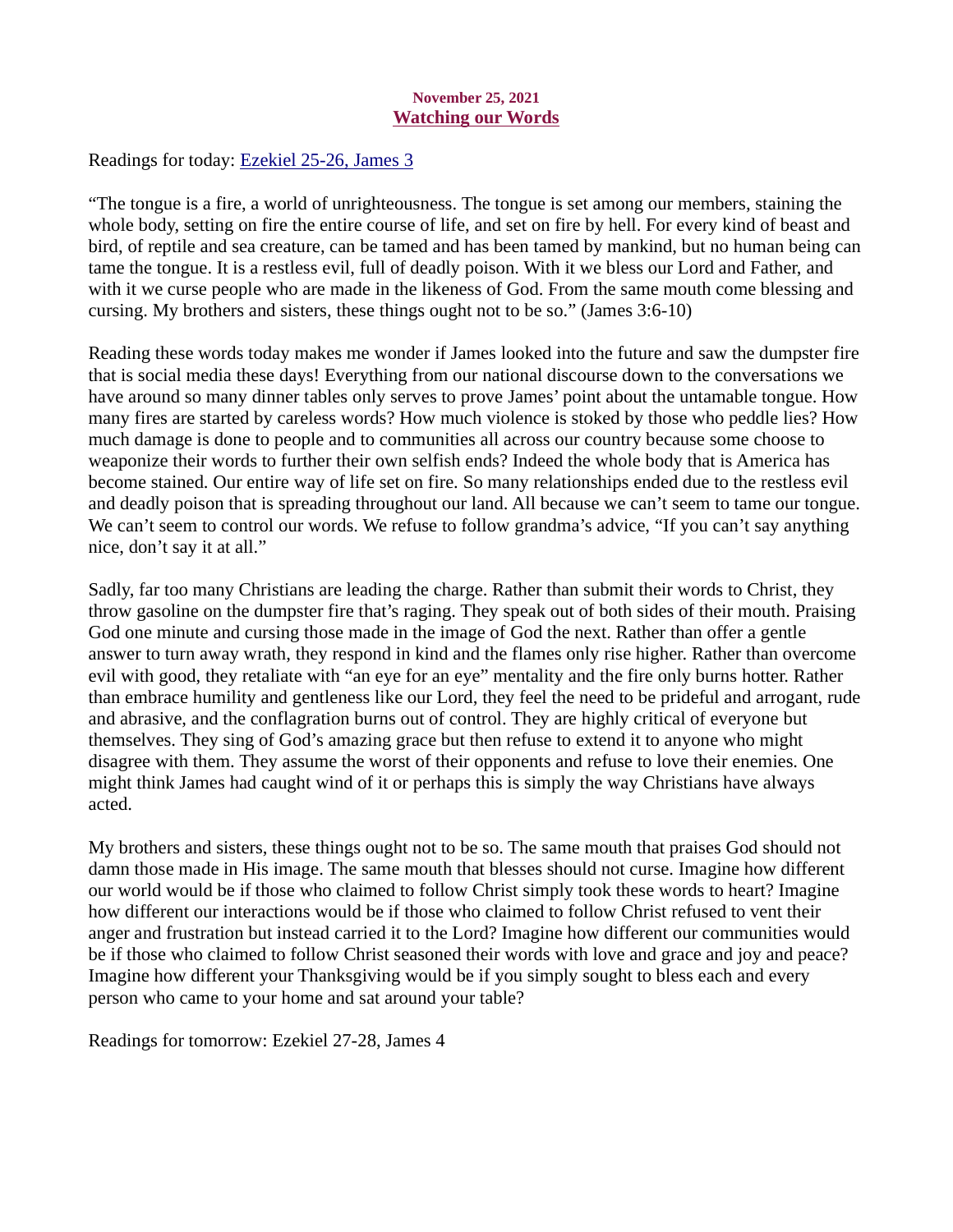#### November 26, 2021 The Deadly Sin of Pride

<span id="page-39-0"></span>Readings for today: [Ezekiel 27-28, James 4](https://www.biblegateway.com/passage/?search=Ezekiel+27-28%2C+James+4&version=ESV)

One of the besetting sins of humanity is pride. Like Adam, we all want to become our own gods. Human history is replete with example after example of what happens when a person or tribe or nation achieves a certain measure of power, wealth, and privilege. They become proud. Arrogant. They forget God. They ignore God. They replace God. The most megalomaniacal even believe they've become God.

Interestingly enough, those who would be gods almost always fall into the same pattern. They almost always make the same mistake. In an effort to prove their "godliness", they build monuments to themselves. Monuments to their own glory. Monuments that stretch as high as possible, reaching up towards the heavens. Think of the Tower of Babel. Think of the obelisks and images and pyramids of Pharaoh. Think of the temples and palaces and structures archaeologists have discovered all over the world in almost every great culture. Now think of our own time. Think of our own country. Think of how those who would be god build monuments to themselves through social media. Marketing. Advertising. The goal is to have the #1 hit single. The #1 bestseller. The largest, multi-national corporation. The most political influence and clout. They use their resources to self-promote, all in an effort to make their own name great. Pastors and churches are not immune. The goal for many is to draw the largest crowds. Raise the most funds. Build the biggest buildings on sprawling campuses across the country.

Do we not realize the risk we are running here? We who would be great should take heed from the warnings God has given through the prophet Ezekiel to the kings of Tyre. "You were the signet of perfection, full of wisdom and perfect in beauty. You were in Eden, the garden of God; every precious stone was your covering, sardius, topaz, and diamond, beryl, onyx, and jasper, sapphire, emerald, and carbuncle; and crafted in gold were your settings and your engravings. On the day that you were created they were prepared. You were an anointed guardian cherub. I placed you; you were on the holy mountain of God; in the midst of the stones of fire you walked. You were blameless in your ways from the day you were created, till unrighteousness was found in you. In the abundance of your trade you were filled with violence in your midst, and you sinned; so I cast you as a profane thing from the mountain of God, and I destroyed you, O guardian cherub, from the midst of the stones of fire. Your heart was proud because of your beauty; you corrupted your wisdom for the sake of your splendor. I cast you to the ground; I exposed you before kings, to feast their eyes on you. By the multitude of your iniquities, in the unrighteousness of your trade you profaned your sanctuaries; so I brought fire out from your midst; it consumed you, and I turned you to ashes on the earth in the sight of all who saw you. All who know you among the peoples are appalled at you; you have come to a dreadful end and shall be no more forever." (Ezekiel 28:12-19) Whew. This pride thing is no joke!

I know I've shared this before but it's worth mentioning here again. Several years ago, the Lord spoke to me during a time of prayer. You see, I am as ambitious as the next person. I am as prideful as any. My heart longs for success and recognition. I too would love to see my name in lights. So the Lord confronted me. And He gave me three words to guide the rest of my life…

Obscurity: God has commanded me to labor in obscurity. To be content with where He puts me. He has made it clear that I never seek another position. Never seek another raise. Never seek another opportunity. I am simply to walk with open hands before Him and let Him fill them with whatever He desires for my life.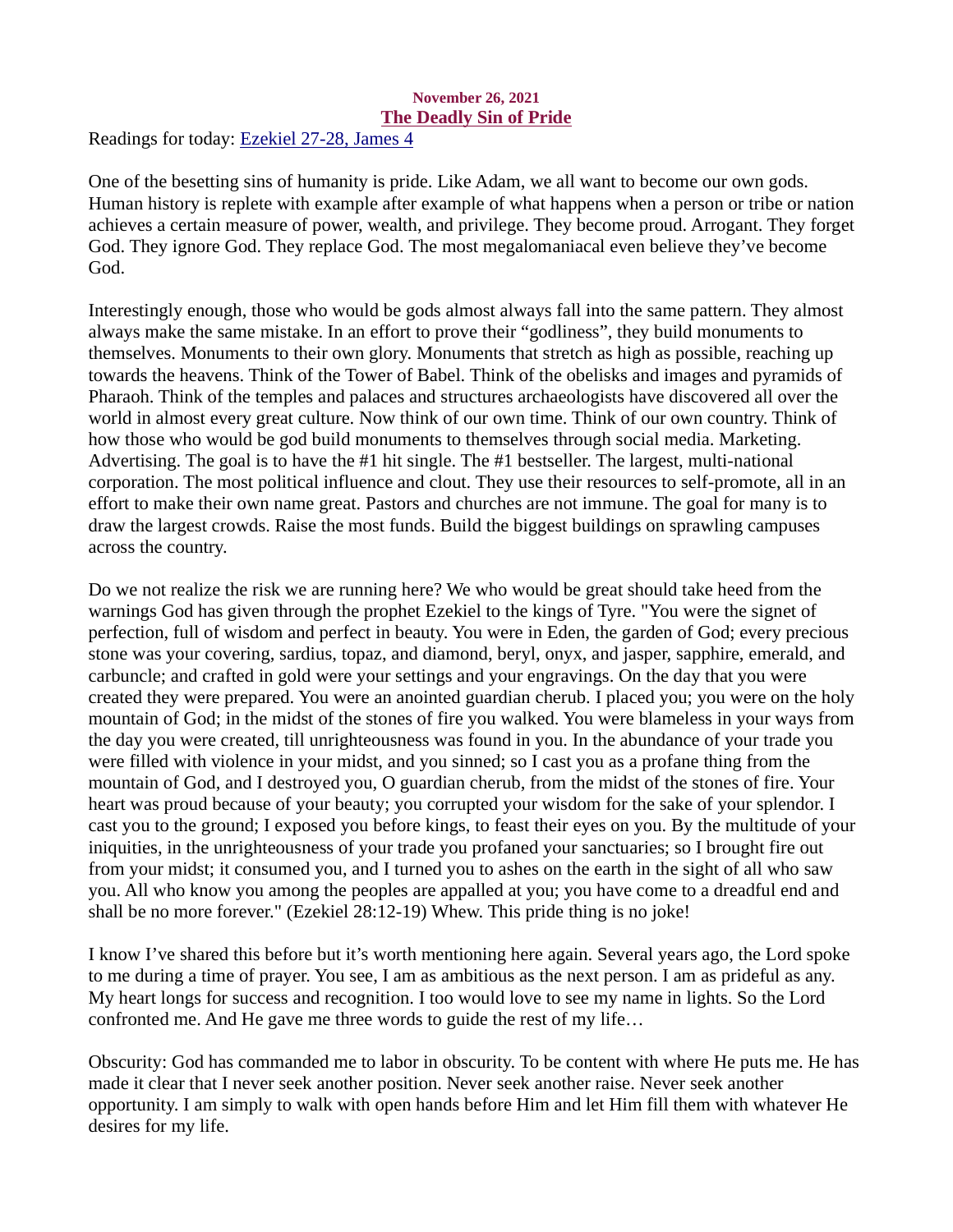Anonymity: God has commanded me to embrace anonymity. He has made it clear that I am never to self-promote. Never seek to make my name great. Never seek out recognition or pride of place. I am to spend my life and ministry promoting others above myself and let them have all the credit.

Insignificance: God has commanded me to acknowledge my insignificance. In the grand sweep of God's eternal plan, my contributions are very small. I am not an essential cog in this machine. I am easily replaceable. I am simply one servant among billions who has been called to play a very minor role in God's Kingdom.

Does this mean all my success is evil? Does this mean all the wealth and power and privilege God has granted me is to be despised? Does this mean I should never aspire to anything? Never work hard? Never try my best? Anyone who knows me, knows that cannot be true. The key is motivation. True humility is not thinking more highly of oneself than one ought or less of oneself than one ought. Rather it is thinking of oneself less. Again, it means walking with open hands before the Lord. Letting Him fill them up with His plans for your life.

As I've learned to walk with an open heart before the Lord, it's been amazing to see where He's taken me. Humbling to see what He's entrusted me with. Professionally, I get to be the pastor of an incredible church. I've been given leadership opportunities nationally in my denomination. I am an adjunct faculty member at Denver Seminary. I've been blessed to teach overseas and help lead a revival in the Horn of Africa. Personally, He's taught me how to be a better husband and father. A better friend and neighbor. All of this came to me from God's own hands. I did not seek it out nor was I remotely qualified on paper for most of these positions. God simply moved me like a pawn on His great chessboard as He works out His will for the world. And I am happy and content to play my part.

What about you? Do you find yourself aspiring to greatness? Seeking to achieve all you can? Accumulate all you can? Earn the recognition of your peers? What drives you? What feeds your ambition? Is it the Lord or is it your pride? Heed the words of Ezekiel. Take care lest you follow in the footsteps of Pharaoh. Humble yourself before the Lord and let Him guide your steps.

Readings for tomorrow: Ezekiel 29-31, James 5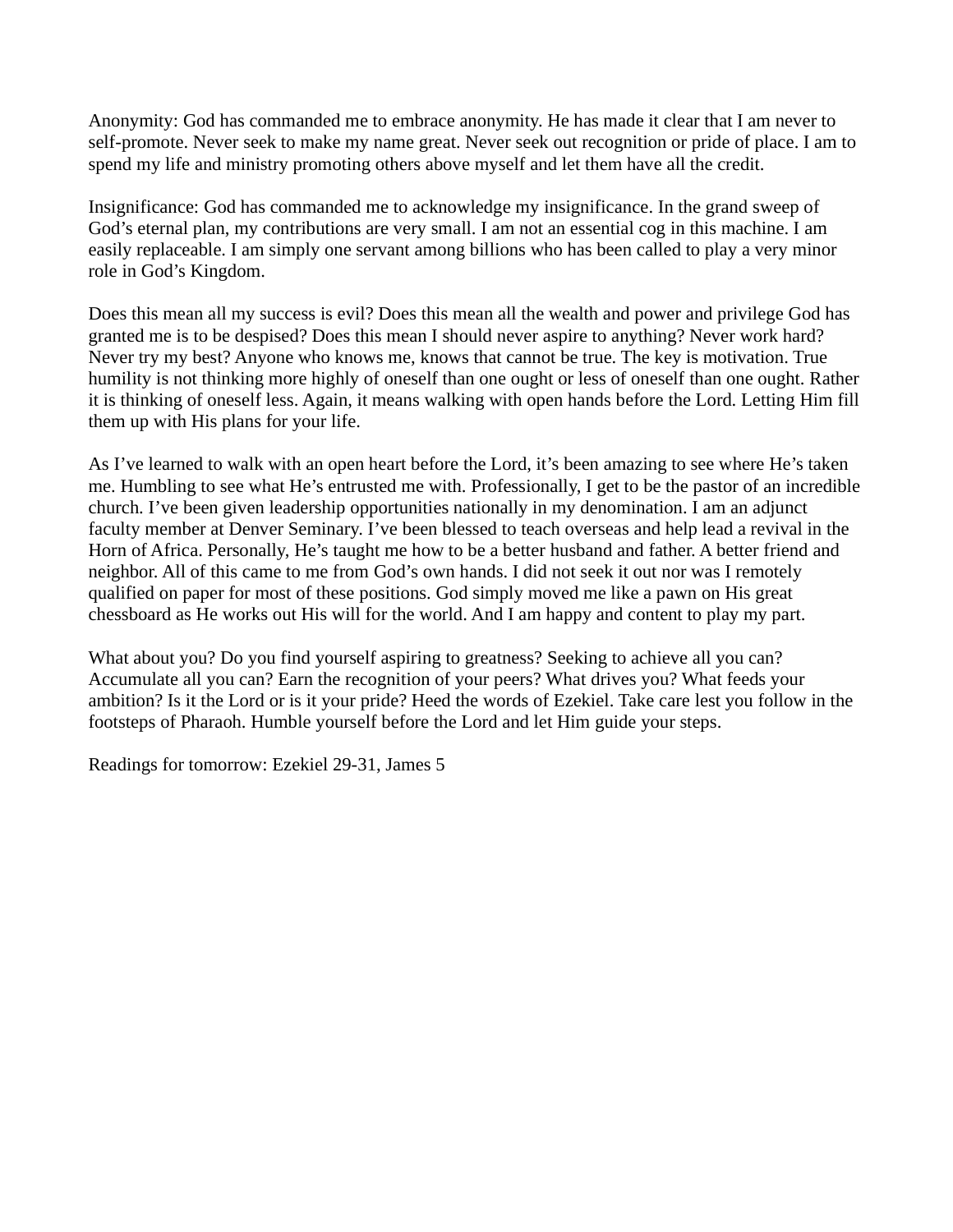# November 27, 2021 Effective Prayer

<span id="page-41-0"></span>Readings for today[: Ezekiel 29-31, James 5](https://www.biblegateway.com/passage/?search=Ezekiel+29-31%2C+James+5&version=ESV)

"Is any among you suffering? Let him pray. Is anyone cheerful? Let him sing praise. Is anyone among you sick? Let him call for the elders of the church, and let them pray over him, anointing him with oil in the name of the Lord. And the prayer of faith will save the one who is sick, and the Lord will raise him up. And if he has committed sins, he will be forgiven. Therefore confess your sins to one another and pray for one another, that you may be healed. The prayer of a righteous person has great power as it is working." (James 5:13-16)

I've been praying about prayer lately. Perhaps it's because I feel like I've fallen into a bit of rut. Perhaps it's because some of my normal spiritual disciplines have become routine. Perhaps it's because I find myself running out of words when I pray or simply repeating the same phrases over and over again. Perhaps it's because the list of people I pray for is long and I don't want to rush through their names. Whatever the reason, I've been asking the Lord to teach me how to pray on a deeper and more intimate level and He is answering my prayer. Here are just a few of the reflections I've written down over the last few days…

November 18 - "Prayer is colossal work. It is the nakedness of a soul intent before God - heart and mind and will, answering deep unto deep." Prayer involves the whole person. Heart, mind, body, and will. It requires each of these facets of a person to intentionally direct themselves towards God. It's a posture physically, mentally, emotionally, spiritually. This is the secret to true prayer. It is about orientation. I think of my Muslim friends who orient themselves towards Mecca or my Jewish friends who orient themselves towards Jerusalem. As a Christian, I orient myself towards no earthly city. No earthly place where a Temple once stood. No, I orient myself towards a Person. I fix my soul's gaze on Christ. He is the fount of heaven from which I drink. He is the bread of heaven on which I feast. He is the joy of heaven which fills my heart. He is the strength of heaven which sustains my life. He is the wisdom of heaven which guides me through life's challenges. He is the comfort of heaven in the midst of my griefs and losses. No matter where I am, He is there to greet me. No matter what condition I find myself in, He is there to receive me with open arms.

November 23 - Prayer is simply entering into Your presence each morning in the silence and quiet before the noise of the day gets too loud or the demands force me to pick my pace. To stand in that place before You with all the confused business of my life and this world spread out at Your feet. To try and see things as You see them. To try and see the people as You see them. To seek to understand the situations as You understand them. To have compassion. To open my heart to grace. And then to take up the burden once more onto my shoulders, full of confidence that I do not bear the burden alone, and go about my day not really having known what I should pray for but knowing that even as my words fail the Spirit prays for me with groanings too deep for words. This is what it means to pray.

November 25 - Prayer begins by slowing down long enough to truly see people. To listen long enough to truly hear people. To spend enough quality time so others feel valued and of worth. Prayer is attending to the hearts and souls of others. Hearing the words behind the words. Paying attention to body language and what's being communicated subconsciously as well as consciously. Prayer is spending your day focused on others and then bringing them before Me in the quiet of your office at the end of the day. Keeping them in your mind's eye with all their hopes and dreams, fears and failures, hurts and confusion, anger and frustration, joys and sorrows, loves and desires as you come into My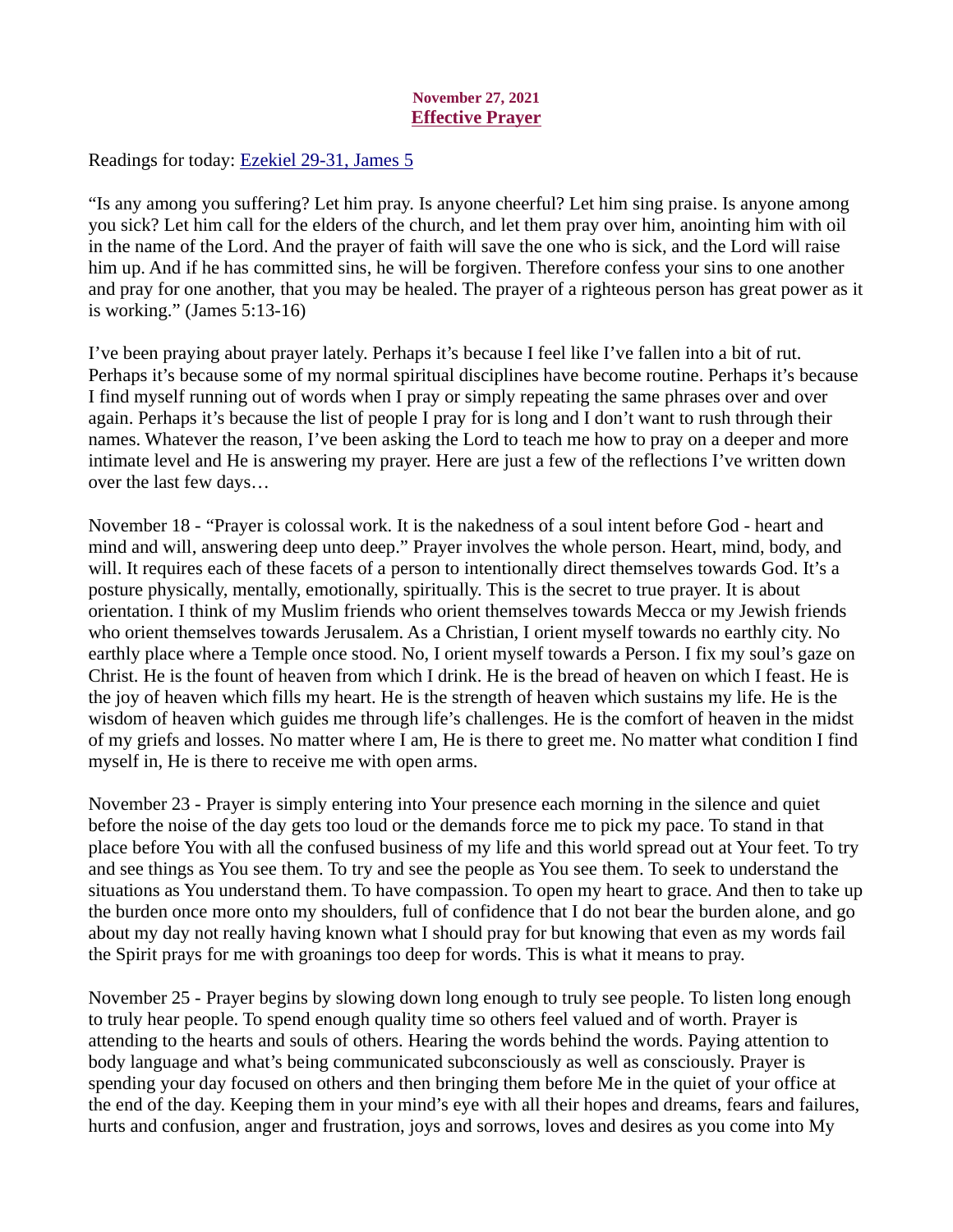presence. Holding them out to Me as I speak blessing and grace and peace over them. I know their needs before you speak them. You do not have to give Me a list. You can simply speak their names and the names of their children and any particular burdens you know they carry before Me and trust Me to meet them right where they are. You can do this not only for the individuals and families you know but also for entire churches and communities and nations. You can hold up the Town of Parker before me. The State of Colorado. The United States. You can hold up before Me the people of Ethiopia and South Sudan and Uganda and Bangladesh and Dominican Republic and North/South Korea and Afghanistan and Bolivia and the many, many other nations you've been and where you have friends doing My work. I am with them in their suffering and heartbreak and I am at work bringing beauty from the brokenness just as I am doing with you.

November 26 - Doug, the challenge of prayer has very little to do with finding the time for it or the space or the quiet or the solitude. It has very little to do with the internal wrestling that ensues when you feel you aren't being heard or your prayers go seemingly unanswered. It has very little to do with the doubts that creep in when you try to make sense of prayer or evaluate it's effectiveness or square it with science. No, the real challenge for you is allowing yourself to be stripped naked before Me. To be strapped in the "prison house of your own life." To sit long enough for all the stuff you try to hide or stuff down deep inside to bubble to the surface. Prayer keeps you honest. Prayer keeps you real. Prayer reminds you that you cannot run from yourself nor from Me. You cannot hide from yourself nor from Me. You cannot ignore yourself nor can you ignore Me. We are linked - you and I - in an eternal relationship. We are locked - you and I - in an eternal dance. So hear my invitation to pray yet again this morning…""Ask, and it will be given to you; seek, and you will find; knock, and it will be opened to you." (Matt. 7:7) I am always here, waiting for you with open arms.

These are just a few of the thoughts that I've had recently and I believe they are leadings from the Holy Spirit. Ways He is answering as I seek to learn more about how to pray. You see, I want to be a man of prayer. I want to pray righteous prayers. Prayers that are powerful and effective for healing and forgiveness and reconciliation. Prayers for peace and wholeness and shalom. Prayers for my family, my church, my country, and my friends around the world. I want to pray bold prayers. God-sized prayers. Prayers of faith that will move mountains, drive out demons, and bring revival. I want to pray in such a way that the devil trembles and the kingdoms of this world shake. I want to pray such prayers not for my own sake but for the sake of the world God loves so much. Lord, teach me to pray!

Readings for tomorrow: None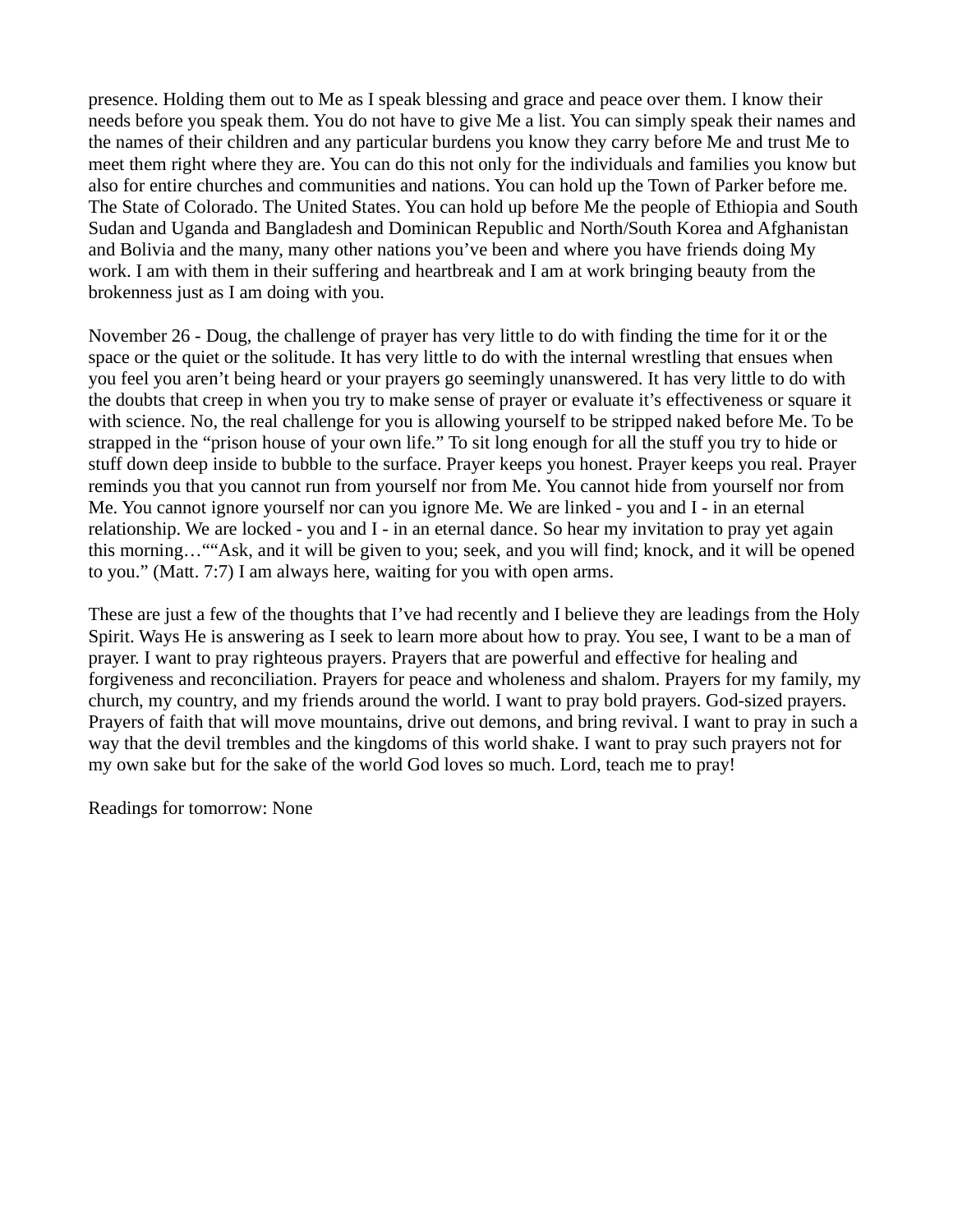# November 29, 2021 The Watchman

<span id="page-43-0"></span>Readings for today[: Ezekiel 32-34, 1 Peter 1-2](https://www.biblegateway.com/passage/?search=Ezekiel+32-34%2C+1+Peter+1-2&version=ESV)

Long have I prayed over these words in Ezekiel. What does it mean to be a watchman? To be given God's Word to speak to a specific people in a specific place and time? To be able to look out on the culture at large and see the coming judgment? To speak to it not in anger or outrage but in tenderness and compassion and love? To lay aside my natural prophetic zeal and instead kneel in sackcloth and ashes and weep over the sins of God's people? To plead with them to return to the Lord with their whole hearts?

Ezekiel was a faithful prophet. He understood his call from the Lord clearly. He was to speak God's Word to God's people. Only God's Word. Nothing more. Nothing less. Nothing else. He was to speak God's Word as boldly and clearly as possible. He was to speak with full conviction and hold nothing back. In so doing, he is creating the conditions whereby God's people might respond in repentance and humility. It's important to note that the watchman is not responsible for the results. They are only responsible for the warning they provide. So Ezekiel's success or failure in ministry doesn't ride on how the people respond. Those who listen to his words will be saved. Those who reject his words will be destroyed. Ezekiel will only be held responsible to speak. Truthfully. Honestly. Openly. Transparently. "So you, son of man, I have made a watchman for the house of Israel. Whenever you hear a word from my mouth, you shall give them warning from me. If I say to the wicked, O wicked one, you shall surely die, and you do not speak to warn the wicked to turn from his way, that wicked person shall die in his iniquity, but his blood I will require at your hand. But if you warn the wicked to turn from his way, and he does not turn from his way, that person shall die in his iniquity, but you will have delivered your soul." (Ezekiel 33:7-9)

At the same time, I imagine Ezekiel loves his people. All good pastors do. We live and die with the decisions we watch people make. We grieve when they fail to turn from sin. We rejoice when we see true life change. We get discouraged when we see spiritual complacency. We get excited when we see someone finally hit rock bottom and turn to Jesus. So the burden of the watchman is a heavy one. And I imagine Ezekiel felt this weight keenly. Especially as he watches God's people respond to the Word of God preached. Some rest in their own self-righteousness. Others turn from their wickedness. The ups and downs of ministry are reflected in these words from Ezekiel 33, "The righteousness of the righteous shall not deliver him when he transgresses, and as for the wickedness of the wicked, he shall not fall by it when he turns from his wickedness, and the righteous shall not be able to live by his righteousness when he sins. Though I say to the righteous that he shall surely live, yet if he trusts in his righteousness and does injustice, none of his righteous deeds shall be remembered, but in his injustice that he has done he shall die. Again, though I say to the wicked, 'You shall surely die,' yet if he turns from his sin and does what is just and right, if the wicked restores the pledge, gives back what he has taken by robbery, and walks in the statutes of life, not doing injustice, he shall surely live; he shall not die. None of the sins that he has committed shall be remembered against him. He has done what is just and right; he shall surely live. "Yet your people say, 'The way of the Lord is not just,' when it is their own way that is not just. When the righteous turns from his righteousness and does injustice, he shall die for it. And when the wicked turns from his wickedness and does what is just and right, he shall live by this. Yet you say, 'The way of the Lord is not just.' O house of Israel, I will judge each of you according to his ways." (Ezekiel 33:12-20)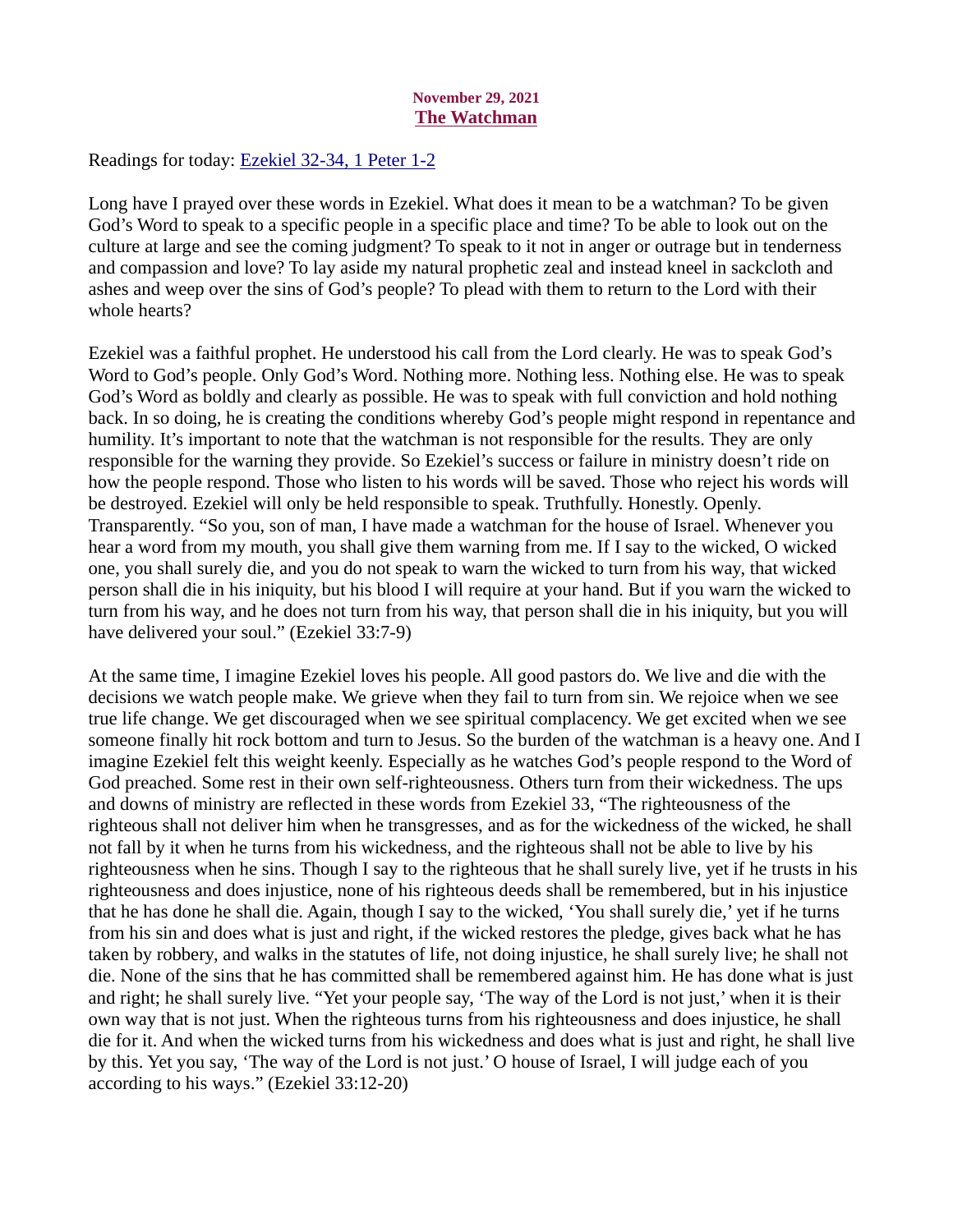There is nothing worse than seeing God's people choose their own way over God's Way. Nothing more disheartening God's people choosing the path of pride and arrogance and selfishness and greed over the path of humility and surrender and selflessness and generosity. Nothing more discouraging than watching God's people "live their truth" rather than embrace God's Truth. It never ends well. God will not be mocked. He will not bless sin nor will He let us escape the consequences of our actions.

I think about all I see happening in our world today. There is such a lack of compassion and empathy and love towards those who are different than us. The differences may be ethnic. The differences may be economic. The differences may be political. The differences may be social. No matter where the differences lie, we seem to have so little tolerance for one another. Our hearts are extremely hard. And if we let our hearts continue to harden, we will end up expressing only anger and hate both of which are poison to the soul. We must renew our commitment to one another. We must recover our calling to be our brother's and sister's keeper. We must embrace the command God has given us to be watchmen and watchwomen for our families, neighbors, friends, and communities, always speaking His truth in love.

Readings for tomorrow: Ezekiel 35-36, 1 Peter 3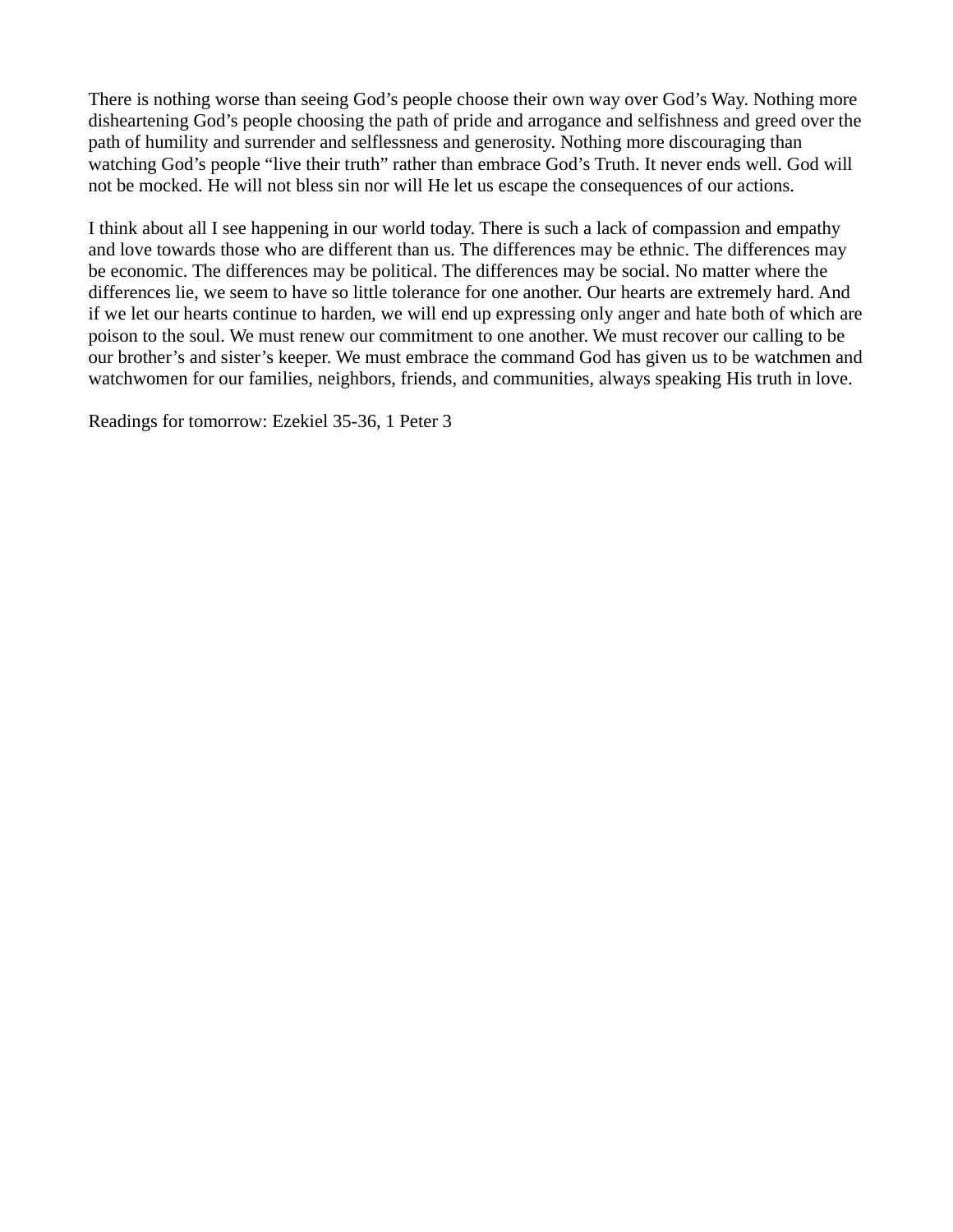# November 30, 2021 Refugee Faith

<span id="page-45-0"></span>Readings for today: [Ezekiel 35-36, 1 Peter 3](https://www.biblegateway.com/passage/?search=Ezekiel+35-36%2C+1+Peter+3&version=ESV)

It is good for my soul to spend time with refugees. Men and women from other countries who flee violence and persecution. Forced out of their homes for political, social, and religious reasons. They live as aliens and strangers in a new land. Sojourners and exiles in a foreign culture. No matter how long they may live in a place, they never truly adjust. A large part of their heart remains broken by the loss of their homeland. I remember talking with the Anglican Archbishop in Rwanda. His family was forced out of their home when he was very young due to tribal conflict. Through a miraculous series of events, he was able to make his way to America and get an education. He joined a large Christian nonprofit and worked his way up to vice-presidential level of the organization. He was successful in every way one could imagine and yet, when the opportunity came to return, he immediately sold all he had and went home. Willingly re-entered poverty. Willingly gave up his comfortable and safe life here in the States to help his country recover from the violence of their recent past. I have another good friend who fled his country after being imprisoned for his faith. He was a teenager when the Communists put in him prison. He made his way across the border into a neighboring country to a refugee camp. He applied for refugee status and came to the US. He has been here for thirty years pastoring a church in Aurora, CO. But his heart longs for his home. He and I go back now to the region of the country where he was born and he is welcomed like a national hero. It's amazing.

In our readings from 1 Peter, Peter addresses his fellow Christians as "elect exiles" living in dispersion throughout the Roman Empire. He addresses them as aliens and sojourners in a foreign land. He calls them to live in radically faithful ways. Rejecting the ways of this world in order to live as citizens of the Kingdom of Heaven. They are a "chosen race, a royal priesthood, a holy nation, a people for God's own possession, that you may proclaim the excellencies of him who called you out of darkness into his marvelous light." (1 Peter 2:9) They are in the world but they are not of the world. The nature of their exile is not easy. They face trials of various kinds. Harsh persecutions. Their faith is under constant assault. Their way of living is strange. The holiness of their conduct sets them continually apart. The core values of their life together - "unity of mind, sympathy, brotherly love, a tender heart, and a humble mind." (1 Peter 3:8) - make them easy targets. One would think this movement doomed to destruction. How in the world can they survive with no political access or power? No wealthy patronage to protect them? No military might at their disposal to keep them safe? They are scattered across the Roman Empire. They have no Temple. No earthly city to call home. They have no cultural center. Not even a common language. And yet they persevere. They hold fast to their faith. This ragtag group of exiles overcomes the world.

There is no more unlikely story in history than the church of Jesus Christ. And that history continues to be written. In 2019, Pastor Wang Yi of Early Rain Covenant Church in Chengdu, China was sentenced to nine years in prison for attempting to subvert the state. He had been arrested a year earlier with 100 of his parishioners. Like the Apostle Paul, he wrote a letter from jail which has been published in its entirety online. I commend it to you. However, here is an excerpt that I believe sums up what it means to embrace an "exilic identity" in this world...

"If I am imprisoned for a long or short period of time, if I can help reduce the authorities' fear of my faith and of my Savior, I am very joyfully willing to help them in this way. But I know that only when I renounce all the wickedness of this persecution against the church and use peaceful means to disobey, will I truly be able to help the souls of the authorities and law enforcement. I hope God uses me, by